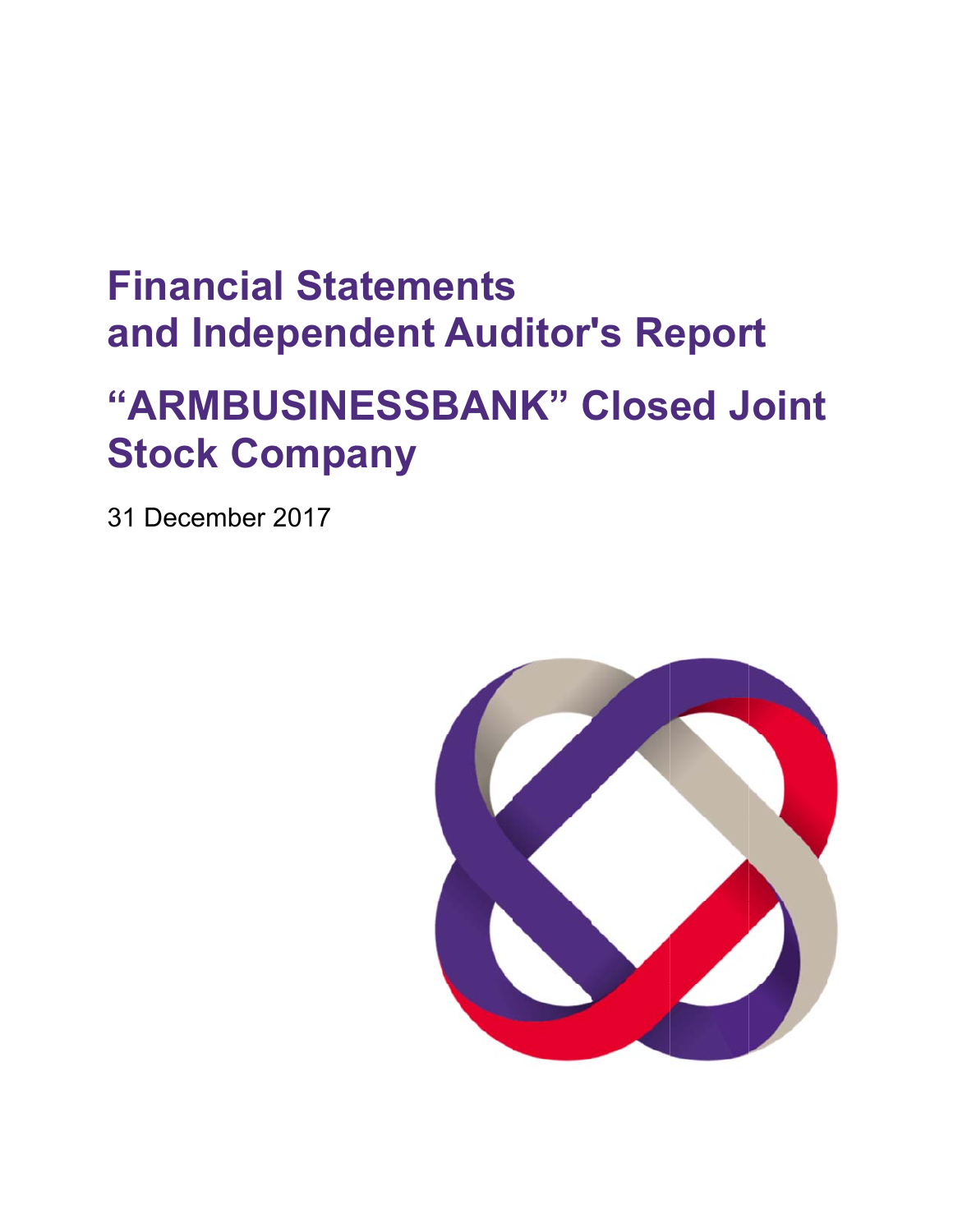# **Contents**

| Independent auditor's report                               | 3  |
|------------------------------------------------------------|----|
| Statement of profit or loss and other comprehensive income | 6  |
| Statement of financial position                            | 7  |
| Statement of changes in equity                             | 9  |
| Statement of cash flows                                    | 10 |
| Notes to the financial statements                          | 12 |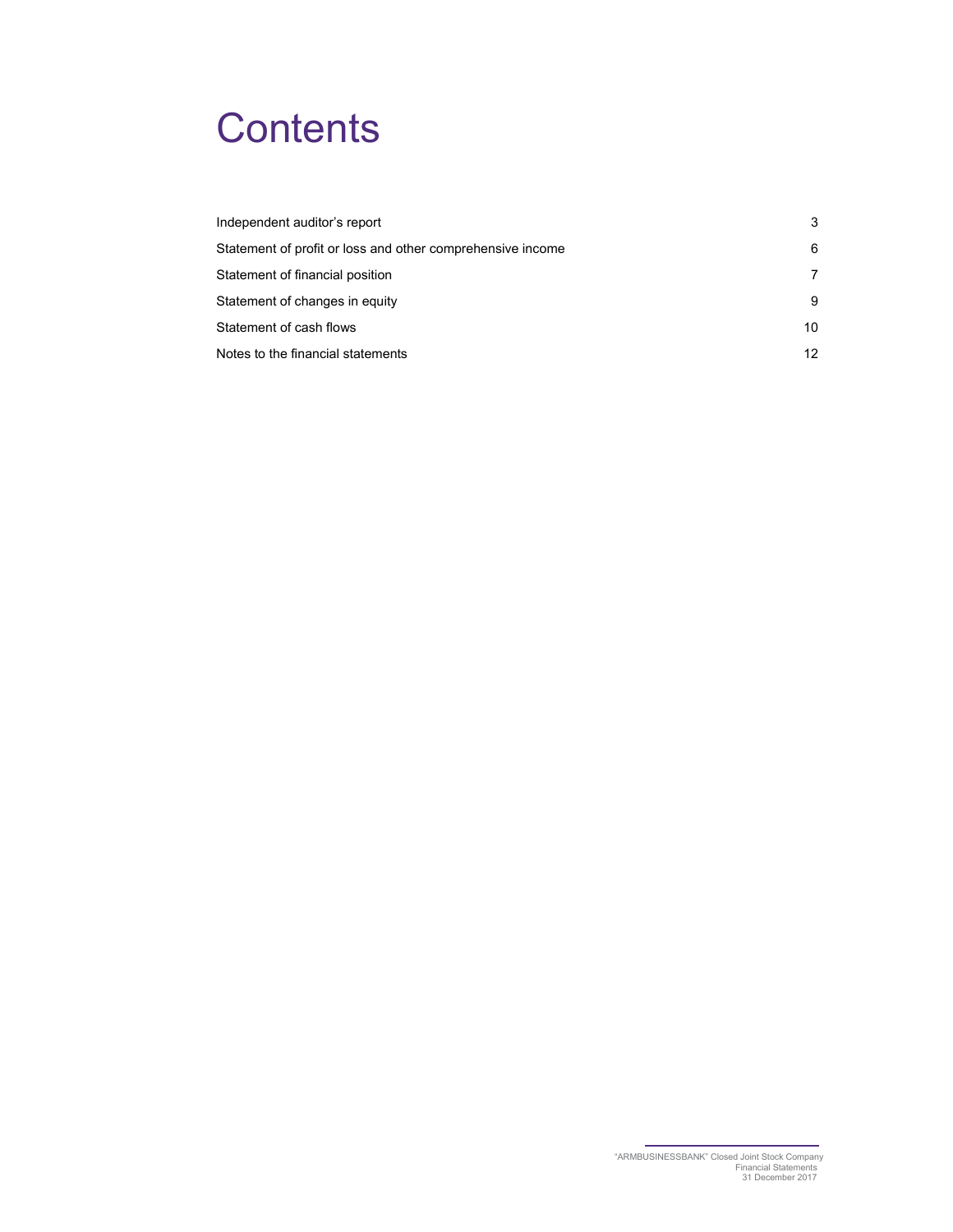

## Independent auditor's report

 Գրանթ Թո րնթոն ՓԲԸ ՀՀ, ք.Երևա ան 0012

Վաղարշյան 8/1 Հ. + 374 10 0 260 964 <sup>Ֆ</sup>.+ 374 10 0 260 961

**Grant Thornton CJSC** 8/1 Vagharshyan Str. 0012 Yerevan, Armenia T + 374 10 0 260 964 F + 374 10 0 260 961

To the shareholder of "ARMBUSINESSBANK" Closed Joint Stock Company

### *Opinion*

We have audited the financial statements of "ARMBUSINESSBANK" Closed Joint Stock Company (the "Bank"), which comprise the statement of financial position as of 31 December 2017, and the statement of profit or loss and other comprehensive income, statement of changes in equity and statement of cash flows for the year then ended, and notes to the financial statements, including a summary of significant accounting policies.

In our opinion, the accompanying financial statements give a true and fair view of the financial position of the Bank as of 31 December 2017 and of its financial performance and its cash flows for the year then ended in accordance with International Financial Reporting Standards ("IFRSs").

## **Basis for Opinion**

We conducted our audit in accordance with International Standards on Auditing ("ISAs"). Our responsibilities under those standards are further described in the Auditor's Responsibilities for the Audit of the Financial Statements section of our report. We are independent of the Bank in accordance with the International Ethics Standards Board for Accountants' Code of Ethics for Professional Accountants (the "IESBA Code") together with the ethical requirements that are relevant to our audit of the financial statements in the Republic of Armenia, and we have fulfilled our other ethical responsibilities in accordance with those ethical requirements. We believe that the audit evidence we have obtained is sufficient and appropriate to provide a basis for our opinion.

## Emphasis of matter

We draw your attention to the Note 38, which presents the political situation in Armenia and the uncertainties associated with it since 13 April 2018. According to the Bank's management assessments, these processes have no significant influence on the Bank's activity, and hence, there is no need to adjust the Bank's financial statements for the year ended 31 December 2017. Our opinion is not qualified in respect of this matter.

### **Key Audit Matters**

Key audit matters are those matters that, in our professional judgment, were of most significance in our audit of the financial statements of the current period. These matters were addressed in the context of our audit of the financial statements as a whole, and in forming our opinion thereon, and we do not provide a separate opinion on these m matters.

#### **•** Loan impairment allowance

Loan impairment allowance is a key audit matter due to the significance of the loans to customers as well as subjectivity of underlying assumptions for impairment estimation. The use of various assumptions and judgments may lead to significantly different estimation of loan impairment allowance, which could have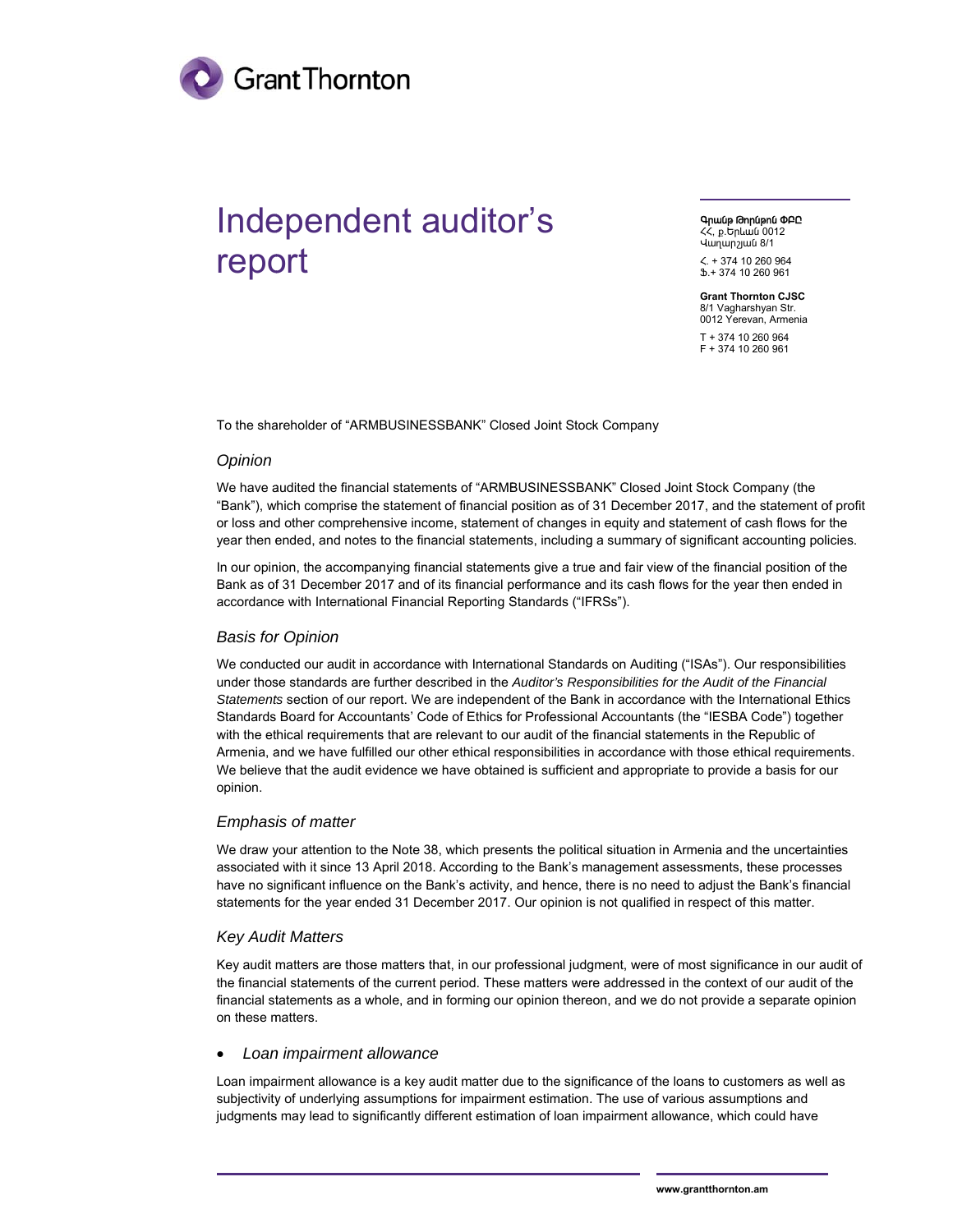

material effect on the financial results of the Bank. The judgments and assumptions may relate to the estimation of objective evidence of impairment, financial condition of the borrower, expected cash flows, cost of the collateral and realization period as well as losses incurred but not yet disclosed.

For estimating the impairment losses on individually significant loans we have investigated the judgments and assumptions underlying the disclosure and amounts of impairment, the market values of collaterals, as well as the forecasts of future cash flows etc.

We have reviewed the structure and effectiveness of the existing control mechanisms, the calculation of writeoffs and the number of overdue days of loans, models and assumptions underlying the calculation of the collective impairment for the purpose of estimating the accuracy of allowances created as a result of the collective impairment.

We have also performed audit procedures aimed at estimating the disclosures of the credit risk in the financial statements, the disclosures of the assumptions and judgments related to the impairment allowance.

#### *Other information*

Management is responsible for the other information. The other information comprises the information included in the annual report of the Company for the year ended 31 December 2017, but does not include the financial statements and our auditor's report thereon. The annual report is expected to be made available to us after the date of this auditor's report.

Our opinion on the financial statements does not cover the other information and we will not express any form of assurance conclusion thereon.

In connection with our audit of the financial statements, our responsibility is to read the other information identified above when it becomes available and, in doing so, consider whether the other information is materially inconsistent with the financial statements or our knowledge obtained in the audit, or otherwise appears to be materially misstated.

### *Responsibilities of Management and Those Charged with Governance for the Financial Statements*

Management is responsible for the preparation and fair presentation of the financial statements in accordance with IFRSs, and for such internal control as management determines is necessary to enable the preparation of financial statements that are free from material misstatement, whether due to fraud or error.

In preparing the financial statements, management is responsible for assessing the Bank's ability to continue as a going concern, disclosing, as applicable, matters related to going concern and using the going concern basis of accounting unless management either intends to liquidate the Bank or to cease operations, or has no realistic alternative but to do so.

Those charged with governance are responsible for overseeing the Bank's financial reporting process.

#### *Auditor's Responsibilities for the Audit of the Financial Statements*

Our objectives are to obtain reasonable assurance about whether the financial statements as a whole are free from material misstatement, whether due to fraud or error, and to issue an auditor's report that includes our opinion. Reasonable assurance is a high level of assurance, but is not a guarantee that an audit conducted in accordance with ISAs will always detect a material misstatement when it exists. Misstatements can arise from fraud or error and are considered material if, individually or in the aggregate, they could reasonably be expected to influence the economic decisions of users taken on the basis of these financial statements.

As part of an audit in accordance with ISAs, we exercise professional judgment and maintain professional skepticism throughout the audit. We also:

 Identify and assess the risks of material misstatement of the financial statements, whether due to fraud or error, design and perform audit procedures responsive to those risks, and obtain audit evidence that is sufficient and appropriate to provide a basis for our opinion. The risk of not detecting a material misstatement resulting from fraud is higher than for one resulting from error, as fraud may involve collusion, forgery, intentional omissions, misrepresentations, or the override of internal control.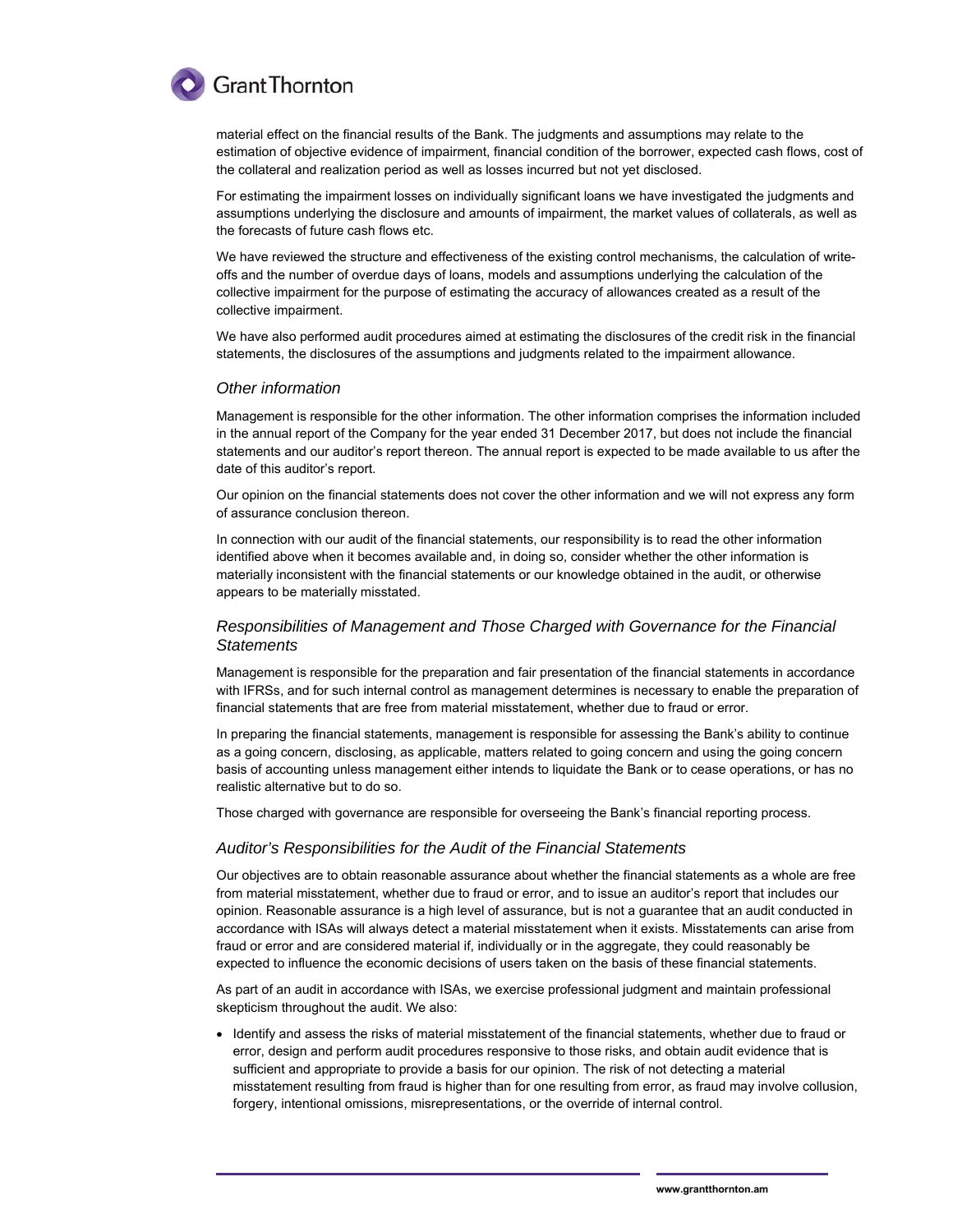

- Obtain an understanding of internal control relevant to the audit in order to design audit procedures that are appropriate in the circumstances, but not for the purpose of expressing an opinion on the effectiveness of the Bank's internal control.
- Evaluate the appropriateness of accounting policies used and the reasonableness of accounting estimates and related disclosures made by management.
- Conclude on the appropriateness of management's use of the going concern basis of accounting and, based on the audit evidence obtained, whether a material uncertainty exists related to events or conditions that may cast significant doubt on the Bank's ability to continue as a going concern. If we conclude that a material uncertainty exists, we are required to draw attention in our auditor's report to the related disclosures in the financial statements or, if such disclosures are inadequate, to modify our opinion. Our conclusions are based on the audit evidence obtained up to the date of our auditor's report. However, future events or conditions may cause the Bank to cease to continue as a going concern.
- Evaluate the overall presentation, structure and content of the financial statements, including the disclosures, and whether the financial statements represent the underlying transactions and events in a manner that achieves fair presentation.

We communicate with those charged with governance regarding, among other matters, the planned scope and timing of the audit and significant audit findings, including any significant deficiencies in internal control that we identify du ring our audit.

identify during our audit.<br>We also provide those charged with governance with a statement that we have complied with relevant ethical requirements regarding independence, and to communicate with them all relationships and other matters that may reasonably be thought to bear on our independence, and where applicable, related safeguards.

From the matters communicated with those charged with governance, we determine those matters that were of most significance in the audit of the financial statements of the current period and are therefore the key audit matters. We describe these matters in our auditor's report unless law or regulation precludes public disclosure about the matter or when, in extremely rare circumstances, we determine that a matter should not be communicated in our report because the adverse consequences of doing so would reasonably be expected to outweigh the public interest benefits of such communication.

The engagement partner on the audit resulting in this independent auditor's report is Armen Hovhannisyan.

Gagik Gyulbudaghyan Managing Partner 27 April 2018 Armen Hovha annisyan Engagement Partner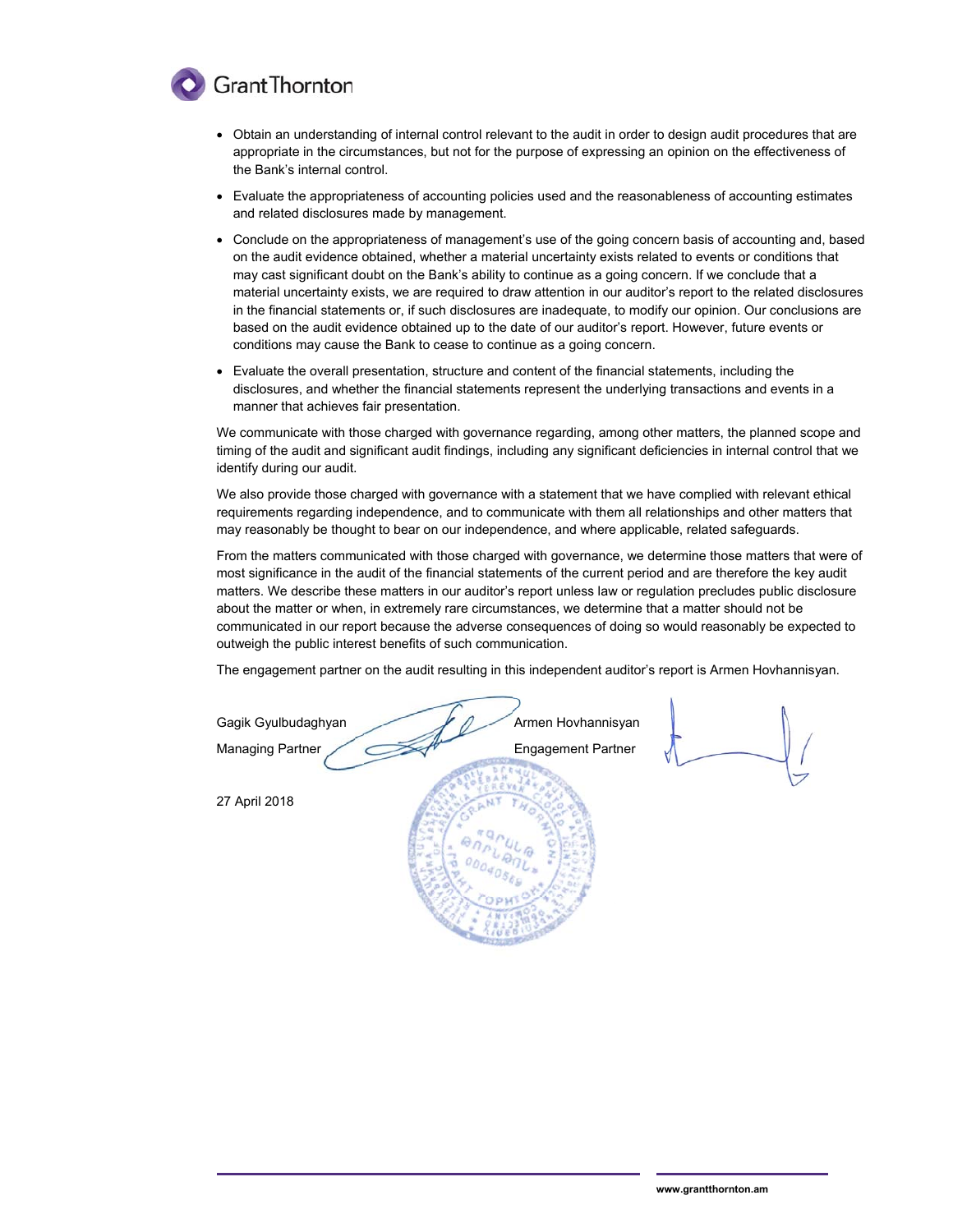## Statement of profit or loss and other comprehensive income

| In thousand Armenian drams                                                                                                                  | <b>Notes</b> | <b>Year ended</b><br>31 December 2017 | <b>Year ended</b><br><b>31 December 2016</b> |
|---------------------------------------------------------------------------------------------------------------------------------------------|--------------|---------------------------------------|----------------------------------------------|
| Interest and similar income                                                                                                                 | 6            | 35,262,768                            | 29,843,923                                   |
| Interest and similar expense                                                                                                                | 6            | (28, 374, 816)                        | (21, 869, 138)                               |
| Net interest income                                                                                                                         |              | 6,887,952                             | 7,974,785                                    |
| Fee and commission income                                                                                                                   | 7            | 3,282,273                             | 2,532,401                                    |
| Fee and commission expense                                                                                                                  | 7            | (883, 875)                            | (687, 135)                                   |
| Net fee and commission income                                                                                                               |              | 2,398,398                             | 1,845,266                                    |
| Net trading income                                                                                                                          | 8            | 1,429,550                             | 781,807                                      |
| Foreign currency translation net gain/(losses) of<br>non-trading assets and liabilities                                                     |              | (4, 755)                              | 358,657                                      |
| Net gains less losses on investments available for<br>sale                                                                                  |              |                                       |                                              |
|                                                                                                                                             |              | 16,987                                | 3.728                                        |
| Other income                                                                                                                                | 9<br>10      | 2,525,494<br>(3, 105, 599)            | 2,175,814<br>(4,602,720)                     |
| Impairment charge                                                                                                                           | 11           | (3,626,877)                           | (3,297,734)                                  |
| Staff costs                                                                                                                                 | 19           | (819, 859)                            | (808, 868)                                   |
| Depreciation of property and equipment<br>Amortization of intangible assets                                                                 | 20           | (161,098)                             | (179, 631)                                   |
| Other expenses                                                                                                                              |              | (3,871,793)                           | (2,960,373)                                  |
|                                                                                                                                             | 12           |                                       |                                              |
| Profit before income tax                                                                                                                    | 13           | 1,668,400                             | 1,290,731                                    |
| Income tax expense                                                                                                                          |              | (388, 206)                            | (237, 550)                                   |
| Profit for the year                                                                                                                         |              | 1,280,194                             | 1,053,181                                    |
| Other comprehensive income:                                                                                                                 |              |                                       |                                              |
| Items that will be reclassified subsequently to<br>profit or loss                                                                           |              |                                       |                                              |
| Net unrealized gain from changes in fair value of<br>investments available-for-sale                                                         |              | 562,783                               | 1.948.255                                    |
| Net (gains)/loss realized to statement of profit or<br>loss and other comprehensive income on disposal<br>of available-for-sale instruments |              | 69,375                                | (234, 308)                                   |
| Income tax relating to items that will be<br>reclassified                                                                                   |              | (126, 432)                            | (342, 789)                                   |
| Other comprehensive income for the year, net of<br>tax                                                                                      |              | 505,726                               | 1,371,158                                    |
|                                                                                                                                             |              |                                       |                                              |
| Total comprehensive income for the year                                                                                                     |              | 1,785,920                             | 2,424,339                                    |

The accompanying notes on pages 12 to 63 are an integral part of these financial statements.

<sup>&</sup>quot;ARMBUSINESSBANK" Closed Joint Stock Company Financial Statements 31 December 2017 **6**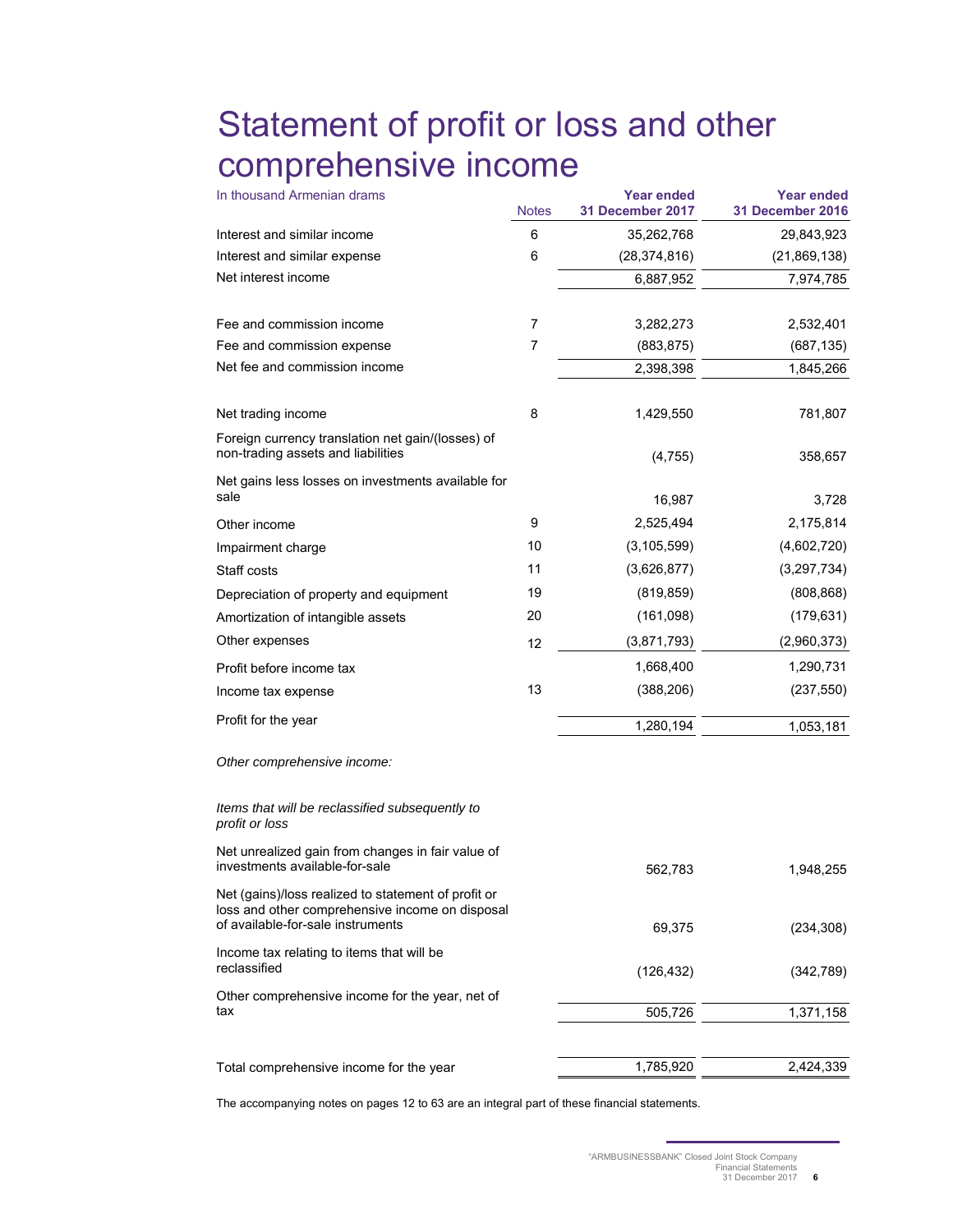# Statement of financial position

| In thousand Armenian drams                     |              | As of       | As of                             |
|------------------------------------------------|--------------|-------------|-----------------------------------|
|                                                | <b>Notes</b> |             | 31 December 2017 31 December 2016 |
| Assets                                         |              |             |                                   |
| Cash and cash equivalents                      | 14           | 115,576,209 | 63,215,155                        |
| Amounts due from other financial institutions  | 15           | 14,036,722  | 8,532,277                         |
| Derivative financial assets                    | 16           |             | 22,848                            |
| Loans to customers                             | 17           | 382,547,013 | 275,926,637                       |
| Investments available for sale                 | 18           | 1,649,612   | 171,309                           |
| Securities pledged under repurchase agreements |              | 15,258,125  | 35,667,112                        |
| Prepaid income taxes                           |              |             | 163,641                           |
| Property, plant and equipment                  | 19           | 9,138,396   | 9,256,996                         |
| Intangible assets                              | 20           | 2,702,599   | 2,422,927                         |
| Repossessed assets                             | 21           | 3,716,481   | 4,522,347                         |
| Other assets                                   | 22           | 2,905,216   | 1,767,496                         |
| <b>Total assets</b>                            |              | 547,530,373 | 401,668,745                       |
| Liabilities and equity                         |              |             |                                   |
| Liabilities                                    |              |             |                                   |
| Derivative financial liabilities               | 16           |             | 42,456                            |
| Amounts due to financial institutions          | 23           | 76,004,421  | 82,827,456                        |
| Financial liabilities held for trading         | 24           | 24,556,156  | 21,489,072                        |
| Amounts due to Government of the RA            | 25           | 692,952     | 1,161,395                         |
| Amounts due to customers                       | 26           | 398,967,148 | 260,121,062                       |
| Debt securities issued                         | 27           | 8,967,294   |                                   |
| Current income tax liability                   |              | 296,211     |                                   |
| Deferred income tax liabilities                | 13           | 7,716       | 66,944                            |
| <b>Other liabilities</b>                       | 28           | 1,201,476   | 909,281                           |
| <b>Total liabilities</b>                       |              | 510,693,374 | 366,617,666                       |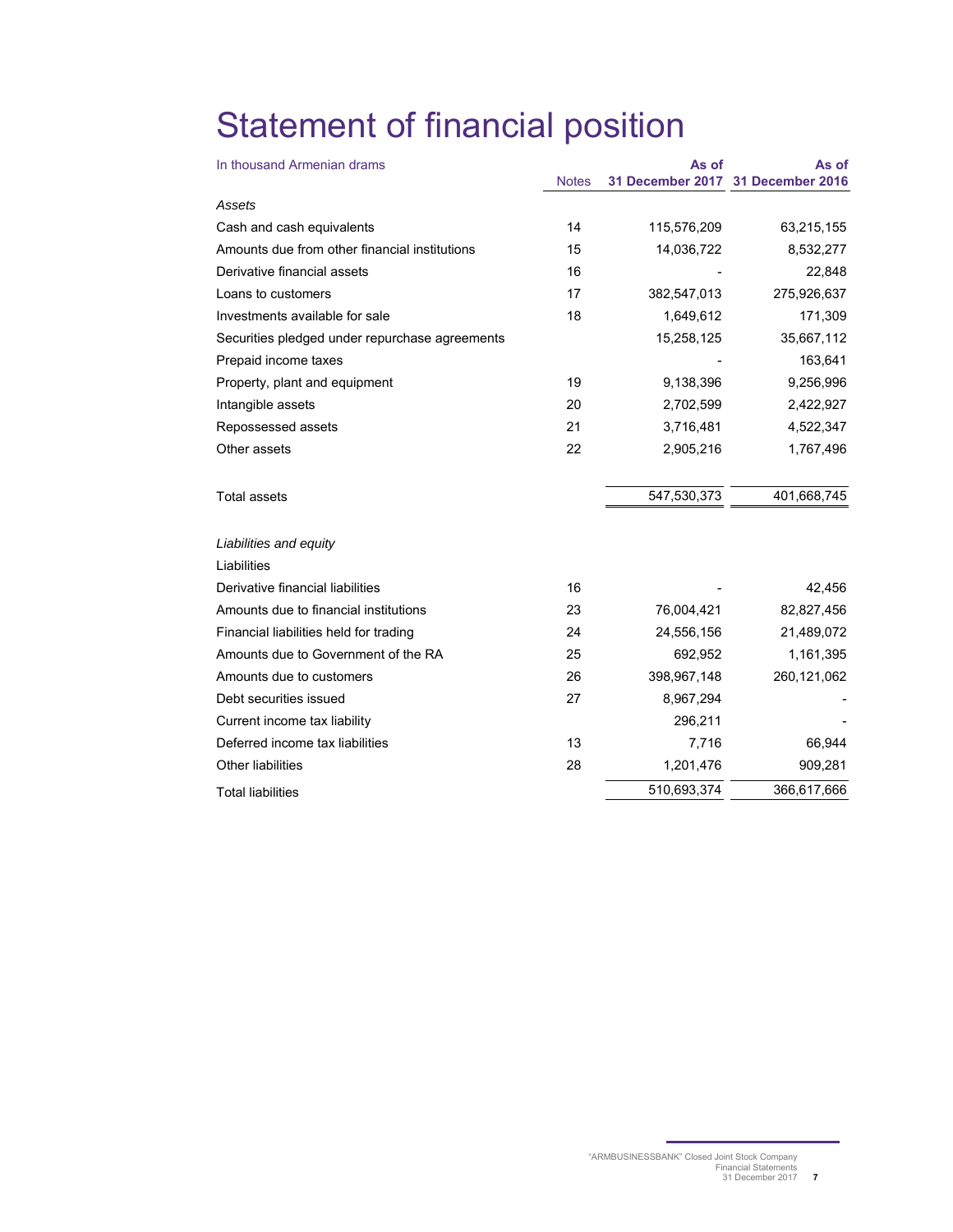## Statement of financial position (continued)

| In thousand Armenian drams   |              | As of                             | As of       |
|------------------------------|--------------|-----------------------------------|-------------|
|                              | <b>Notes</b> | 31 December 2017 31 December 2016 |             |
| Equity                       |              |                                   |             |
| Share capital                | 29           | 31,374,560                        | 31,374,560  |
| Statutory general reserve    |              | 691,167                           | 638,508     |
| Other reserves               |              | 2,480,668                         | 1,974,942   |
| Retained earnings            |              | 2,290,604                         | 1,063,069   |
| Total equity                 |              | 36,836,999                        | 35,051,079  |
| Total liabilities and equity |              | 547,530,373                       | 401.668.745 |

The financial statements from pages 6 to 63 were signed by the Bank's Chairman of the Executive Board and Chief Accountant on 27 April 2018.

| Arsen Mikayelyan          | Narine Sargsyan                                        |
|---------------------------|--------------------------------------------------------|
| Chairman of the Executive | hief Accountant                                        |
|                           | <b>ՀԱՅՈՒԶՆԵՍԲԱՆԿ</b>                                   |
| The accompanying notes on | these financial statements.<br>63 are an integratinary |
|                           |                                                        |
|                           |                                                        |
|                           |                                                        |

"ARMBUSINESSBANK" Closed Joint Stock Company<br>Financial Statements<br>31 December 2017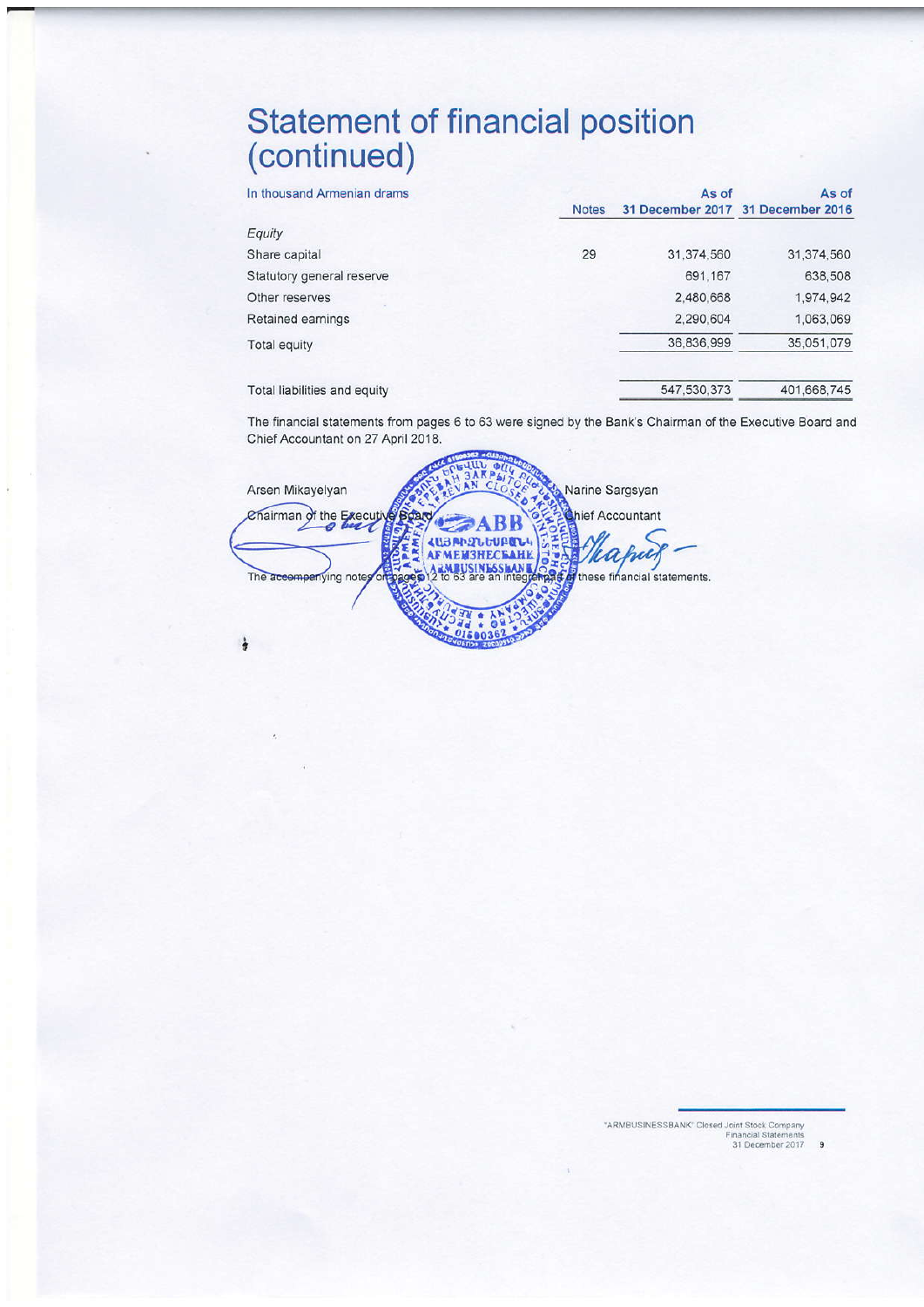# Statement of changes in equity

| In thousand Armenian drams                                                                                                                 | <b>Share</b><br>capital | <b>Statutory</b><br>general<br>reserve | <b>Revaluation</b><br>reserve of<br>available<br>for sale | securities Revaluation<br>reserve<br>of PPE | <b>Retained</b><br>earnings           | <b>Total</b> |
|--------------------------------------------------------------------------------------------------------------------------------------------|-------------------------|----------------------------------------|-----------------------------------------------------------|---------------------------------------------|---------------------------------------|--------------|
| Balance as of 31 December<br>2016                                                                                                          | 22,907,500              | 576,319                                | 132,362                                                   | 471,422                                     | 4,533,597                             | 28,621,200   |
| Increase in share capital                                                                                                                  | 8,467,060               |                                        |                                                           |                                             | $-$ (4,461,520)                       | 4,005,540    |
| Distribution to reserve                                                                                                                    |                         | 62,189                                 |                                                           |                                             | (62, 189)                             |              |
| Transactions with owners                                                                                                                   | 8,467,060               | 62,189                                 |                                                           |                                             | $-$ (4,523,709)                       | 4,005,540    |
| Profit for the year                                                                                                                        |                         |                                        |                                                           |                                             | 1,053,181<br>$\overline{\phantom{a}}$ | 1,053,181    |
| Other comprehensive income:                                                                                                                |                         |                                        |                                                           |                                             |                                       |              |
| Net unrealized gains from<br>changes in fair value                                                                                         |                         |                                        | 1,948,255                                                 |                                             |                                       | 1,948,255    |
| Net gains realized to statement<br>of profit or loss and other<br>comprehensive income on<br>disposal of available-for-sale<br>instruments |                         |                                        | (234, 308)                                                |                                             |                                       | (234, 308)   |
| Income tax relating to<br>components of other<br>comprehensive income                                                                      |                         |                                        | (342, 789)                                                |                                             |                                       | (342, 789)   |
| Total comprehensive income for<br>the year                                                                                                 |                         |                                        | 1,371,158                                                 | $\qquad \qquad \blacksquare$                | 1,053,181                             | 2,424,339    |
|                                                                                                                                            |                         |                                        |                                                           |                                             |                                       |              |
| Balance as of 31 December<br>2016                                                                                                          | 31,374,560              | 638,508                                | 1,503,520                                                 | 471,422                                     | 1,063,069                             | 35,051,079   |
| Distribution to reserve                                                                                                                    |                         | 52,659                                 |                                                           |                                             | (52, 659)                             |              |
| Transactions with owners                                                                                                                   |                         | 52,659                                 |                                                           |                                             | (52, 659)                             |              |
| Profit for the year                                                                                                                        |                         |                                        |                                                           | $\overline{\phantom{0}}$                    | 1,280,194                             | 1,280,194    |
| Other comprehensive income:                                                                                                                |                         |                                        |                                                           |                                             |                                       |              |
| Net unrealized gains from<br>changes in fair value                                                                                         |                         |                                        | 562,783                                                   |                                             |                                       | 562,783      |
| Net loss realized to statement of<br>profit or loss and other<br>comprehensive income on<br>disposal of available-for-sale<br>instruments  |                         |                                        | 69,375                                                    |                                             |                                       | 69,375       |
| Income tax relating to<br>components of other<br>comprehensive income                                                                      |                         |                                        | (126, 432)                                                |                                             |                                       | (126, 432)   |
| Total comprehensive income for<br>the year                                                                                                 |                         |                                        | 505,726                                                   | $\overline{\phantom{a}}$                    | 1,280,194                             | 1,785,920    |
| Balance as of 31 December<br>2017                                                                                                          | 31,374,560              | 691,167                                | 2,009,246                                                 | 471,422                                     | 2,290,604                             | 36,836,999   |

The accompanying notes on pages 12 to 63 are an integral part of these financial statements.

<sup>&</sup>quot;ARMBUSINESSBANK" Closed Joint Stock Company Financial Statements 31 December 2017 **9**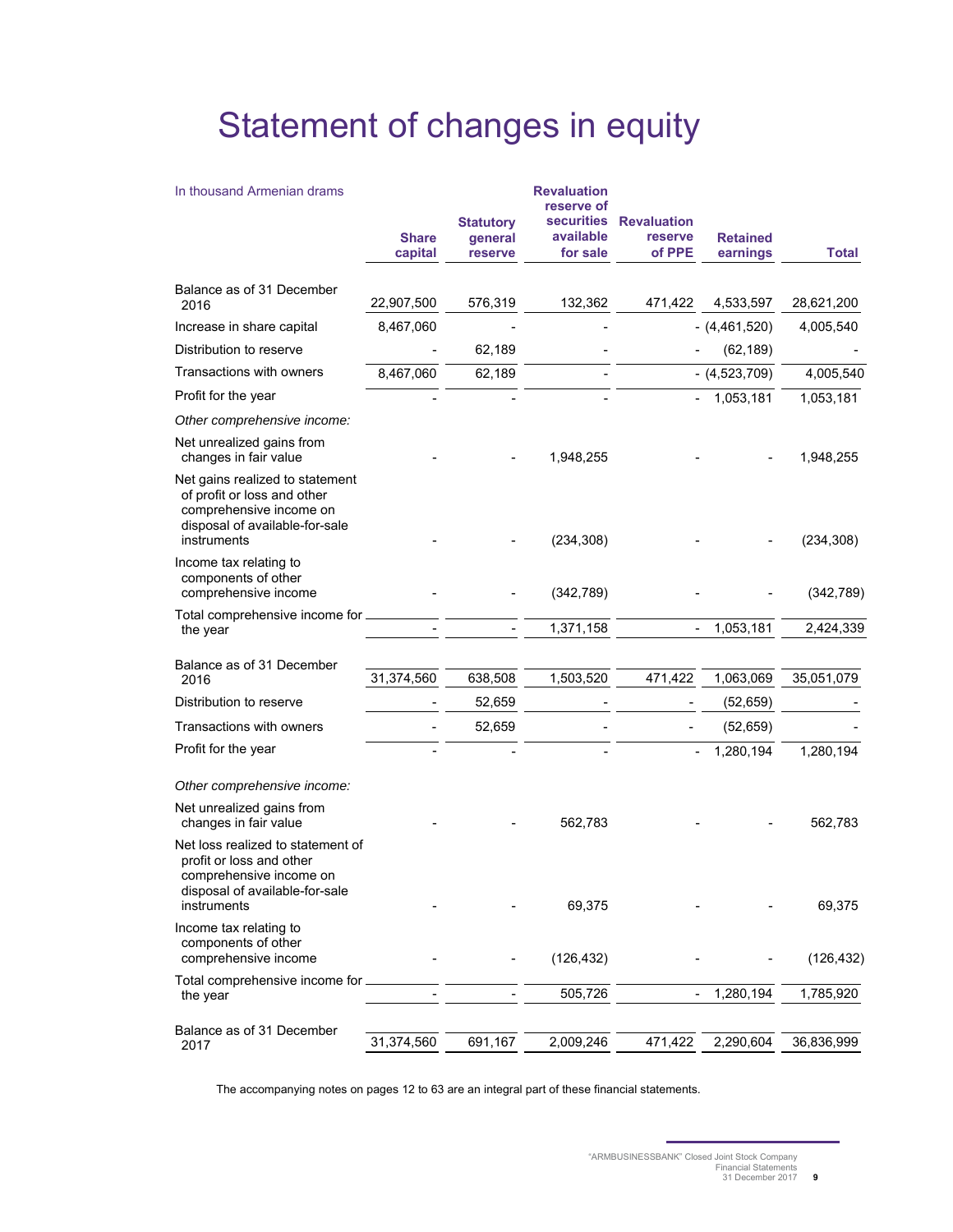## Statement of cash flows

| In thousand Armenian drams                                                                 | Year ended<br>31 December 2017 | Year ended<br>31 December 2016 |
|--------------------------------------------------------------------------------------------|--------------------------------|--------------------------------|
| Cash flows from operating activities                                                       |                                |                                |
| Profit before tax                                                                          | 1,668,400                      | 1,290,731                      |
| Adjustments for                                                                            |                                |                                |
| Amortization and depreciation allowances                                                   | 980,957                        | 988,499                        |
| Income from sale of PPE                                                                    | (13, 129)                      | (248)                          |
| Impairment charge                                                                          | 3,105,599                      | 4,602,720                      |
| Net (gain)/loss from changes in fair value of instruments held<br>for trading              | (19, 880)                      | 95,907                         |
| Interest receivable                                                                        | (5,078,406)                    | (6,729,472)                    |
| Interest payable                                                                           | 996,153                        | 1,146,833                      |
| Foreign currency translation net (gain)/loss of non-trading<br>assets and liabilities      | 4,755                          | (358, 657)                     |
| Cash flows from operating activities before changes in<br>operating assets and liabilities | 1,644,449                      | 1,036,313                      |
| (Increase)/decrease in operating assets                                                    |                                |                                |
| Amounts due from financial institutions                                                    | (5,204,585)                    | (2,301,558)                    |
| Derivative financial assets                                                                | 42,728                         | (112, 395)                     |
| Securities pledged under repurchase agreements                                             | 20,483,070                     | (14, 147, 208)                 |
| Loans and advances to customers                                                            | (102, 663, 389)                | (55, 413, 487)                 |
| Repossessed assets                                                                         | 805,866                        | 632,668                        |
| Other assets                                                                               | (521, 036)                     | 69,018                         |
| Increase/(decrease) in operating liabilities                                               |                                |                                |
| Derivative financial liabilities                                                           | (42, 456)                      | 27,784                         |
| Amounts due to financial institutions                                                      | (18,023,948)                   | 17,042,192                     |
| Financial liabilities held for trading                                                     | 3,067,084                      | 9,021,385                      |
| Amounts due to Government of the RA                                                        | (467, 713)                     | (1,975,489)                    |
| Amounts due to customers                                                                   | 135,379,207                    | 78,557,200                     |
| Other liabilities                                                                          | 177,865                        | 329,429                        |
| Net cash from operating activities before income tax                                       | 34,677,142                     | 32,765,852                     |
| Income tax paid                                                                            | (114, 014)                     | (4, 379)                       |
| Net cash from operating activities                                                         | 34,563,128                     | 32,761,473                     |

"ARMBUSINESSBANK" Closed Joint Stock Company Financial Statements 31 December 2017 **10**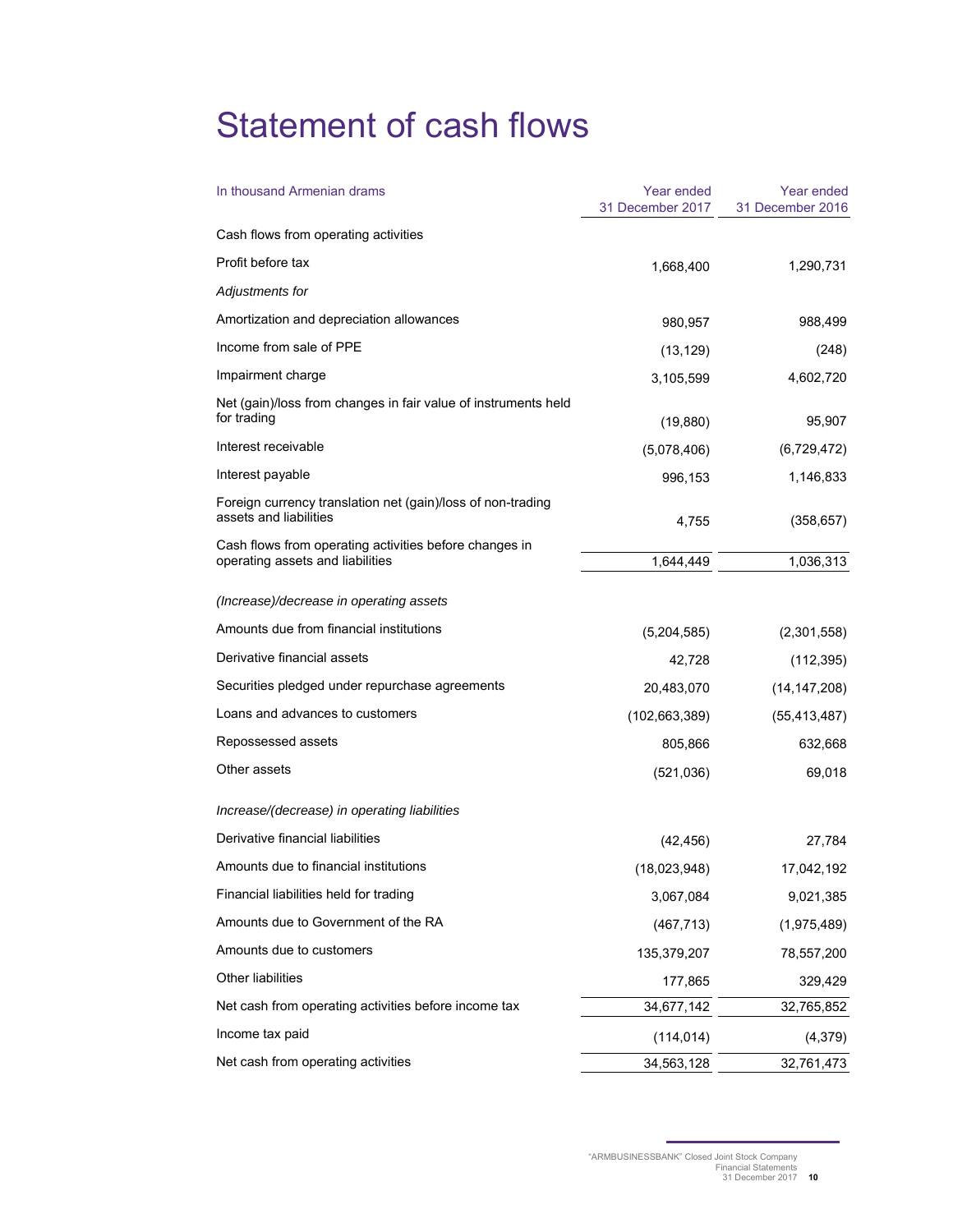## Statement of cash flows (continued)

| In thousand Armenian drams                                               | Year ended<br>31 December 2017 | Year ended<br>31 December 2016 |
|--------------------------------------------------------------------------|--------------------------------|--------------------------------|
| Cash flows from investing activities                                     |                                |                                |
| (Purchase)/sale of investment securities                                 | (804, 072)                     | 3,233,737                      |
| Purchase of property and equipment                                       | (925, 867)                     | (1, 149, 919)                  |
| Purchase of intangible assets                                            | (440, 770)                     | (585, 478)                     |
| Sale of property and equipment                                           | 237,737                        | 37,220                         |
| Net cash (used in)/from investing activities                             | (1,932,972)                    | 1,535,560                      |
| Cash flow from financing activities                                      |                                |                                |
| Issue of share capital                                                   |                                | 4,005,540                      |
| Loans received from financial institutions                               | 9,770,445                      | 891,657                        |
| Debt securities issued                                                   | 8,912,120                      |                                |
| Net cash from financing activities                                       | 18,682,565                     | 4,897,197                      |
| Net increase in cash and cash equivalents                                | 51,312,721                     | 39,194,230                     |
| Cash and cash equivalents at the beginning of the year                   | 63,215,155                     | 24,110,724                     |
| Exchange differences on cash and cash equivalents                        | 1,048,333                      | (89, 799)                      |
| Cash and cash equivalents at the end of the year (refer to<br>note $14)$ | 115,576,209                    | 63,215,155                     |
| Supplementary information:                                               |                                |                                |
| Interest received                                                        | 30,184,362                     | 23,114,451                     |
| Interest paid                                                            | (27, 378, 663)                 | (20, 722, 305)                 |

The accompanying notes on pages 12 to 63 are an integral part of these financial statements.

<sup>&</sup>quot;ARMBUSINESSBANK" Closed Joint Stock Company Financial Statements 31 December 2017 **11**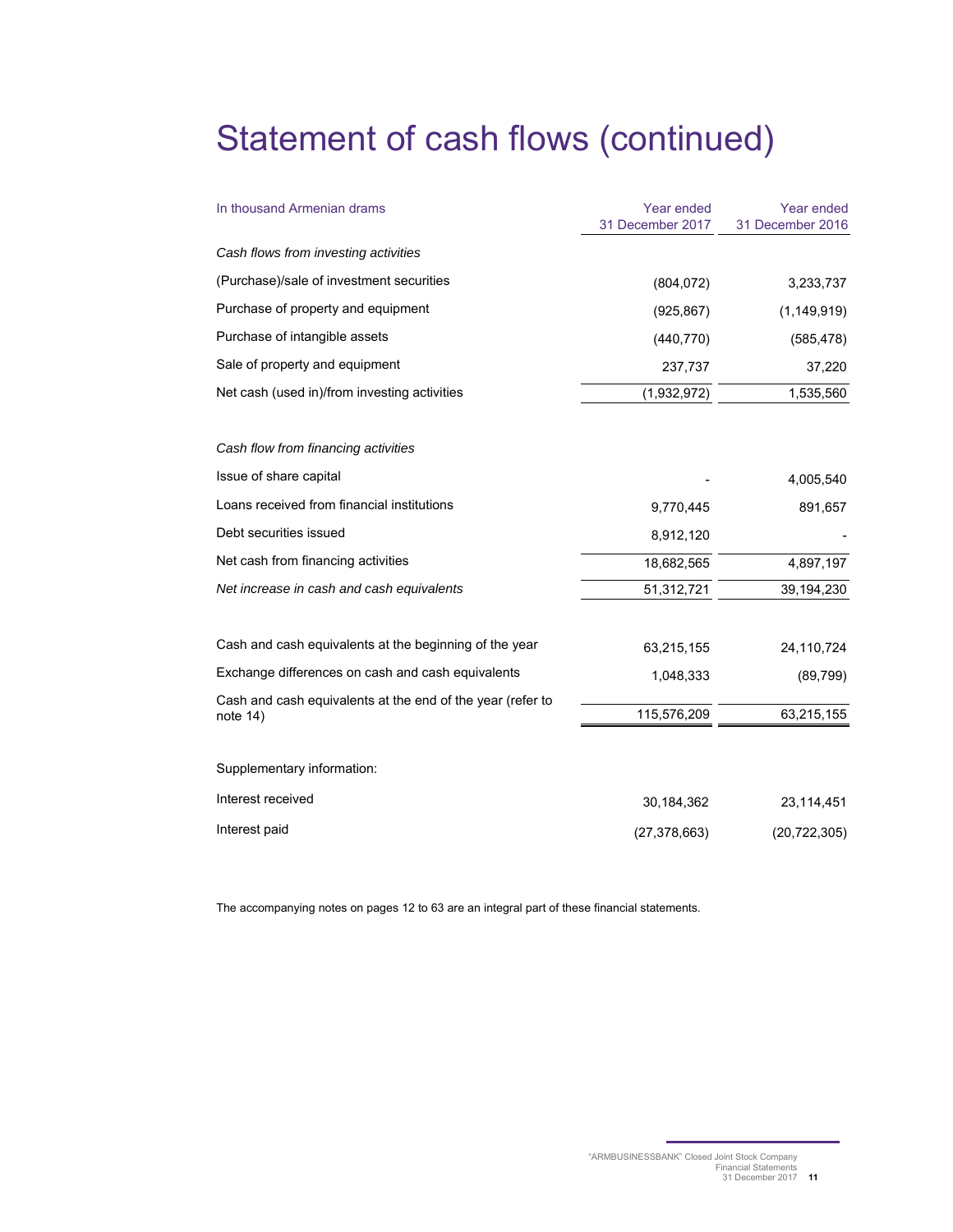## Notes to the financial statements

## 1 Principal activities

"ARMBUSINESSBANK" Closed Joint Stock Company (previous "Hayinvestbank" CJSC) (the "Bank") was incorporated in the Republic of Armenia in 1991. The Bank is regulated by the legislation of RA and conducts its business under license number 40, granted on 10 December 1991 by the Central Bank of Armenia (the "CBA").

The Bank is a member of Individuals deposit compensation guarantee state system of RA, as well as member of Union of Banks of Armenia, ArCa, MasterCard, Visa International payment systems.

The Bank accepts deposits from the public, extends credits, transfers payments in Armenia and abroad, exchanges currencies and provides other banking services to its commercial and retail customers.

The Bank's main office and its 24 branches are located in Yerevan, 22 branches are located in different regions of Armenia and 7 branches are located in the Republic of Nagorno Karabakh.

The registered office of the Bank is located at: 48 Nalbandyan Street, Yerevan.

## 2 Armenian business environment

Armenia continues to undergo political and economic changes. The stability and development of the Armenian economy largely depends on these changes, as well as developments in the Eurasian Economic Union with which the integration of the Armenian economy continues.

Management of the Bank believes that in the current conditions appropriate measures are implemented in order to ensure economic stability of the Bank.

## 3 Basis of preparation

## 3.1 Statement of compliance

The financial statements of the Bank have been prepared in accordance with International Financial Reporting Standards ("IFRS") as developed and published by the International Accounting Standards Board (IASB), and Interpretations issued by the International Financial Reporting Interpretations Committee ("IFRIC").

The Bank prepares statements for regulatory purposes in accordance with legislative requirements of the Republic of Armenia. These financial statements are based on the Bank's books and records as adjusted and reclassified in order to comply with IFRS.

## 3.2 Basis of measurement

The financial statements have been prepared on a fair value basis for financial assets and liabilities at fair value through profit or loss and available for sale assets, except those for which a reliable measure of fair value is not available. Other financial assets and liabilities are stated at amortized cost and non-financial assets and liabilities are stated at historical cost, with the exception of buildings, which are stated at revalued amount.

## 3.3 Functional and presentation currency

Functional currency of the Bank is the currency of the primary economic environment in which the Bank operates. The Bank's functional currency and the Bank's presentation currency is Armenian Dram ("AMD"), since this currency best reflects the economic substance of the underlying events and transactions of the Bank. The financial statements are presented in thousands of AMD, unless otherwise stated, which is not convertible outside Armenia.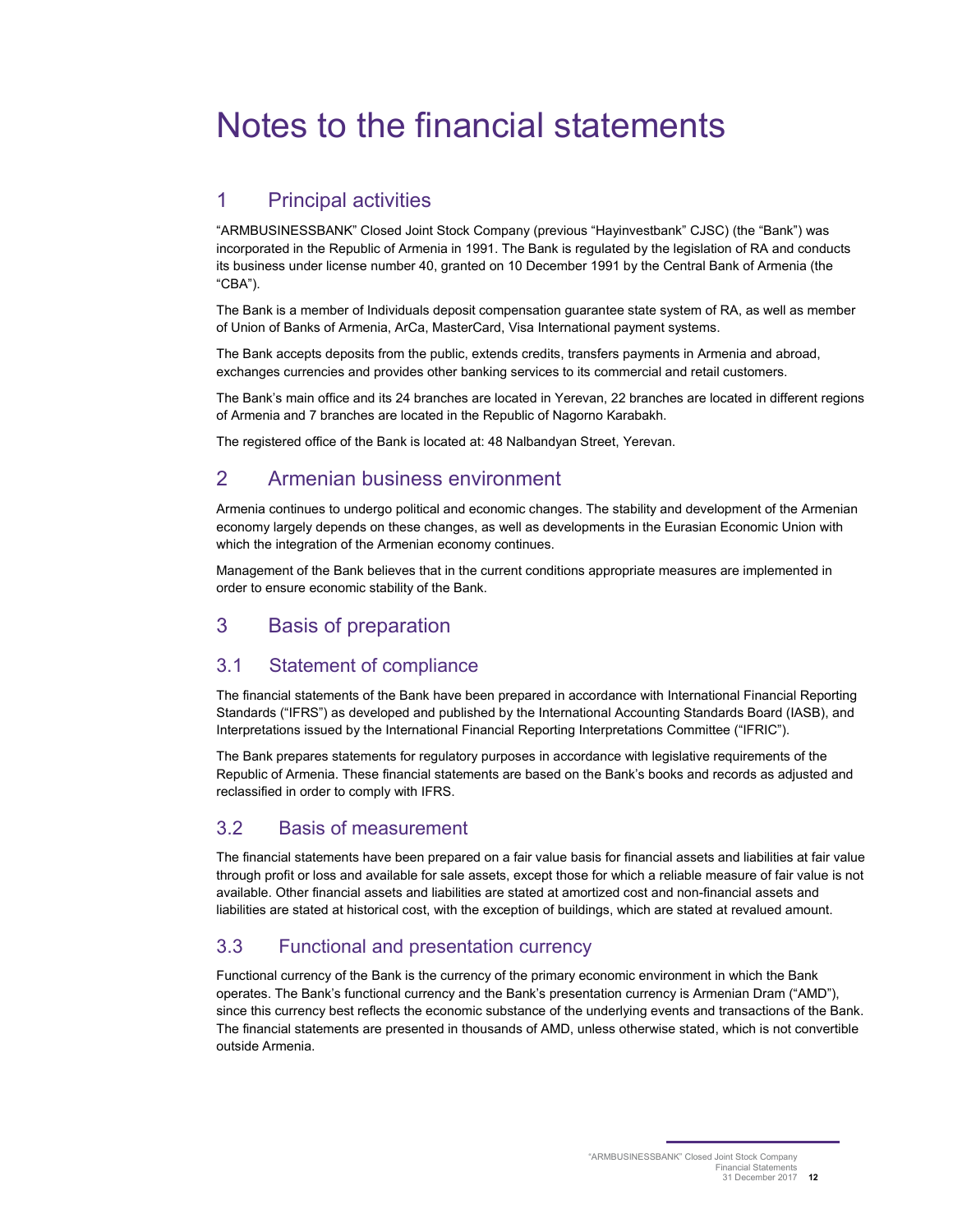## 3.4 Changes in accounting policies

The Bank applied for the first time certain standards and amendments, which are effective for annual periods beginning on or after 1 January 2017. The Bank has not early adopted any other standard, interpretation or amendment that has been issued but is not yet effective. Although the new standards and amendments described below and applied for the first time in 2017, did not have a material impact on the annual consolidated financial statements of the Bank.

- *Disclosure Initiative (Amendments to IAS 7)*
- *Recognition of Deferred Tax Assets for Unrealised Losses (Amendments to IAS 12)*
- *Annual Improvements to IFRSs 2014-2016 Cycle various standards (Amendments to IFRS 12.*

## 3.5 Standards and interpretations not yet applied by the Bank

At the date of authorization of these financial statements, certain new standards, amendments and interpretations to the existing Standards have been published but are not yet effective. The Bank has not early adopted any of these pronouncements.

Management anticipates that all of the pronouncements will be adopted in the Bank's accounting policy for the first period beginning after the effective date of the pronouncement.

## *IFRS 9 Financial Instruments* **(2014)**

In July 2014, the IASB issued the final version of IFRS 9 Financial Instruments. IFRS 9 is effective for annual periods beginning on or after 1 January 2018, with early adoption permitted. It replaces IAS 39 Financial Instruments: Recognition and Measurement.

In October 2017, the IASB issued Prepayment Features with Negative Compensation (Amendments to IFRS 9). The amendments are effective for annual periods beginning on or after 1 January 2019, with early adoption permitted.

The Bank will apply IFRS 9 as issued in July 2014 initially on 1 January 2018 and will early adopt the amendments to IFRS 9 on the same date.

The adoption of the new standard may have a material impact on the opening balance of the Bank's equity as of 1 January 1 2018.

The above assessment is preliminary because not all transition work has been finalised. Especially, The Bank has not yet completed to revise its accounting processes and internal controls changes in accordance with IFRS 9, the refining and finalising its models for ECL calculations and the new accounting policies, assumptions, judgements and estimation techniques employed are subject to change until the Bank finalises its first financial statements that include the date of initial application.

## *Classification – Financial assets and Financial liabilities*

IFRS 9 contains a new classification and measurement approach for financial assets that reflects the business model in which assets are managed and their cash flow characteristics.

IFRS 9 includes three principal classification categories for financial assets: measured at amortised cost, FVOCI and FVTPL.

On initial recognition of an equity investment that is not held for trading, the Bank may irrevocably elect to present subsequent changes in fair value in OCI. This election is made on an investment-by- investment basis.

A financial asset is classified into one of these categories on initial recognition.

It eliminates the existing IAS 39 categories of held to maturity, loans and receivables, available for sale and financial assets at fair value through profit or loss.

The standard will affect the classification and measurement of financial assets held as at 1 January 2018 as follows.

– Trading assets and derivative assets held for risk management, which are classified as held-for-trading and measured at FVTPL under IAS 39, will also be measured at FVTPL under IFRS 9.

– Loans and advances to banks and to customers that are classified as loans and receivables and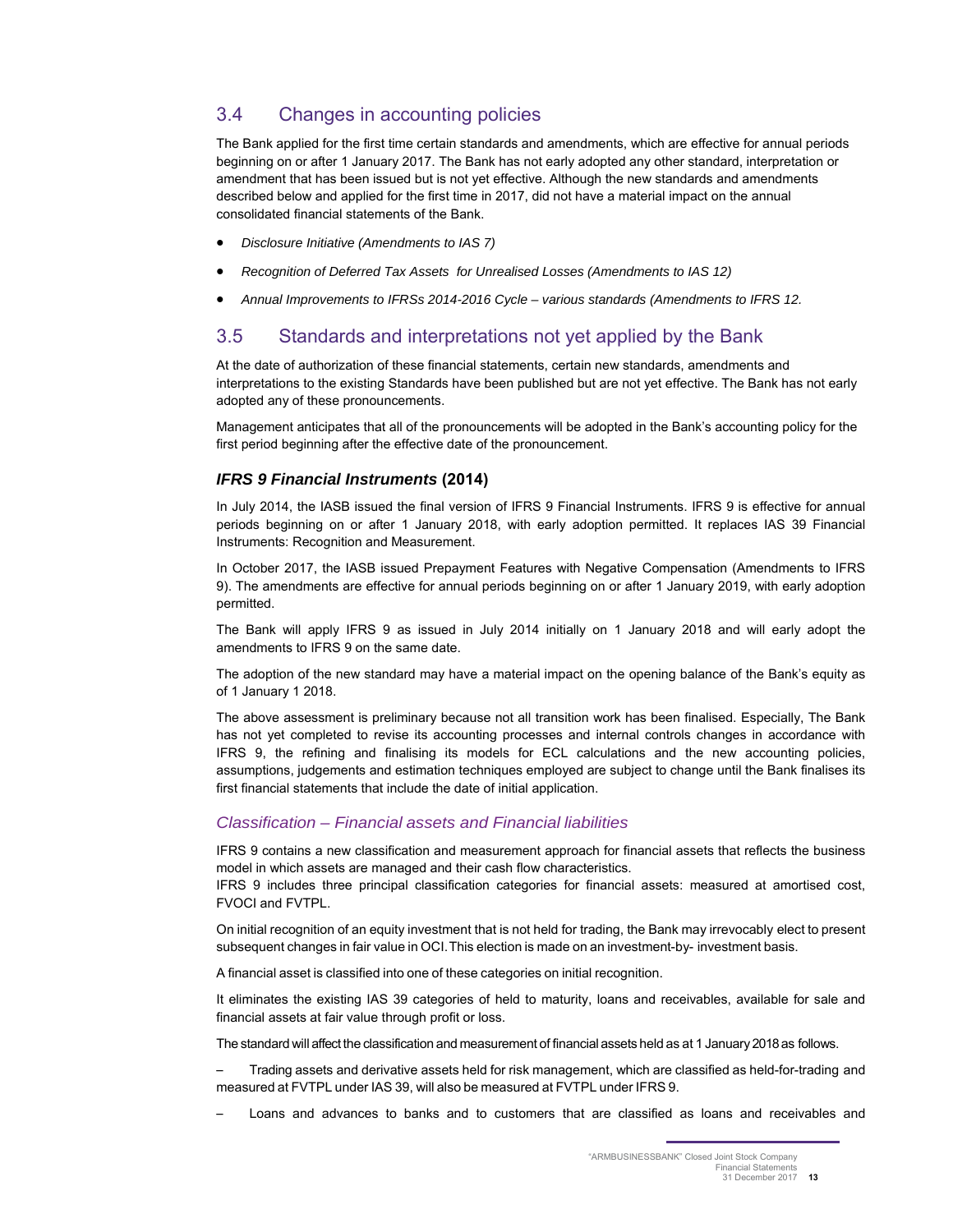measured at amortised cost under IAS 39 will in general also be measured at amortised cost under IFRS 9.

– Debt investment securities that are classified as available-for-sale under IAS 39 may, under IFRS 9, be measured at amortised cost, FVOCI or FVTPL, depending on the particular circumstances.

The classification and measurement assessment as at 31 December 2016 may not necessarily represent the impact on the Bank's financial statements as at 1 January 2018 because IFRS 9 requires the business model assessment to be undertaken based on the facts and circumstances that exist at the date of initial application, which will be 1 January 2018 for the Bank.

IFRS 9 largely retains the existing requirements in IAS 39 for the classification of financial liabilities.

However, under IAS 39 all fair value changes of financial liabilities designated as at FVTPL are recognised in profit or loss, whereas under IFRS 9 these fair value changes will generally be presented as follows:

– the amount of the change in the fair value that is attributable to changes in the credit risk of the liability will be presented in OCI; and

the remaining amount of the change in the fair value will be presented in profit or loss

### *Impairment – Financial assets, loan commitments and financial guarantee contracts*

IFRS 9 replaces the 'incurred loss' model in IAS 39 with a forward-looking 'expected credit loss' model. This will require considerable judgement over how changes in economic factors affect ECLs, which will be determined on a probability-weighted basis.

The Bank will recognize loss allowances for Expected Credit Losses (ECL) on the following financial instruments that are not measured at FVTPL:

- financial assets measured at amortised cost
- financial assets measured at fair value through other comprehensive income
- lease receivables
- contract assets
- loan commitments to provide a loan at a below-market interest rate
- financial guarantee contracts

Under IFRS 9, no impairment loss is recognised on equity investments.

The impairment requirements of IFRS 9 are complex and require management judgements, estimates and assumptions, particularly in the following areas,

- assessing whether the credit risk of an instrument has increased significantly since initial recognition; and
- incorporating forward-looking information into the measurement of ECLs;
- Definition of default.

The key inputs into the measurement of ECLs are likely to be the term structures of the following variables:

- PD;
- loss given default (LGD); and
- exposure at default (EAD).

These parameters will be derived from internally developed statistical models and other historical data that leverage regulatory models. They will be adjusted to reflect forward-looking information as described below.

The most significant impact on the Bank's financial statements from the implementation of IFRS 9 is expected to result from the new impairment requirements. Impairment losses will increase and become more volatile for financial instruments in the scope of the IFRS 9 impairment model. Loss allowances on unsecured products with longer expected lives such as overdrafts and credit cards will be most affected by the new impairment requirements.

#### *Transition*

Changes in accounting policies resulting from the adoption of IFRS 9 will generally be applied retrospectively, except as described below.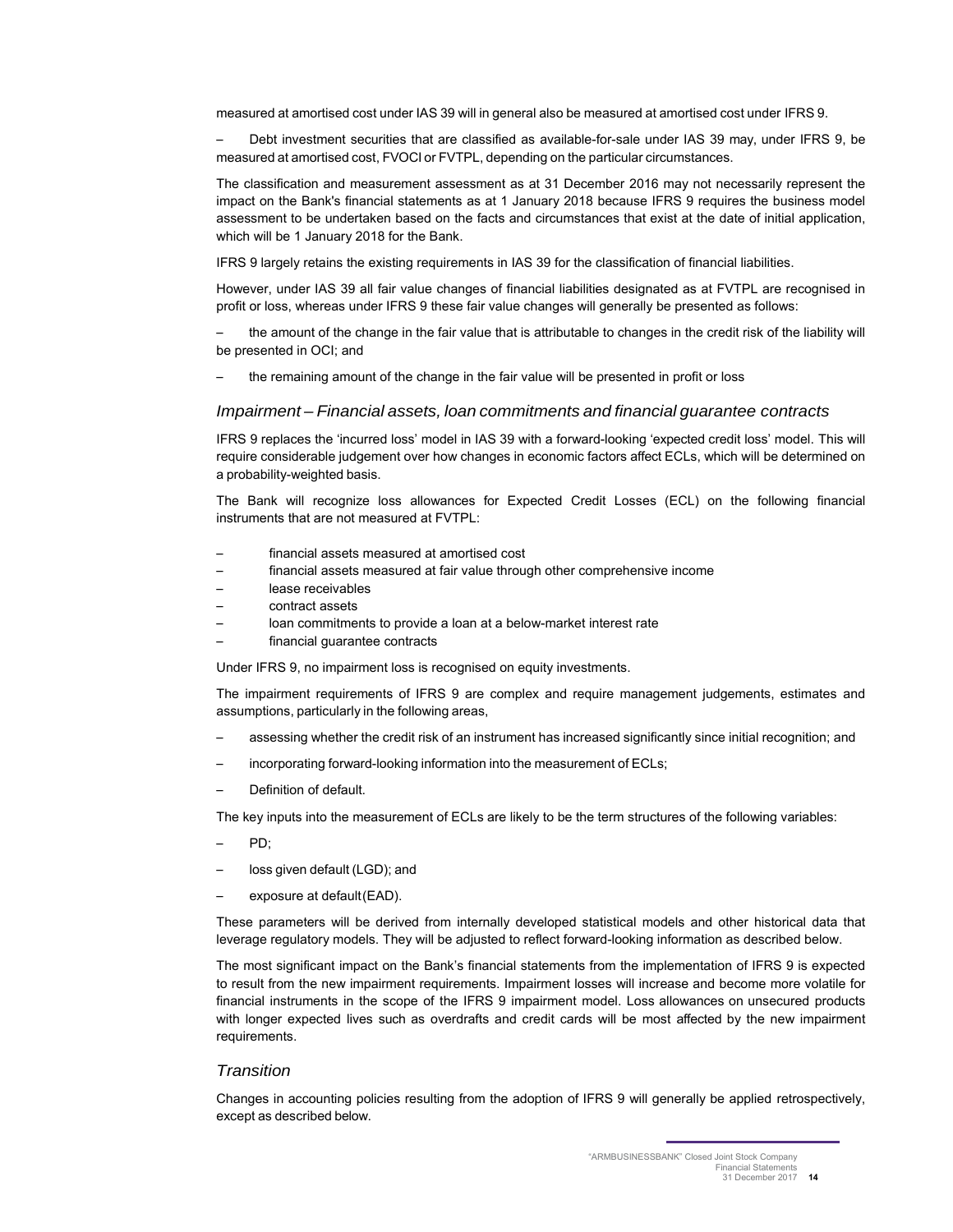– The Bank will take advantage of the exemption allowing it not to restate comparative information for prior periods with respect to classification and measurement (including impairment) changes.

Differences in the carrying amounts of financial assets and financial liabilities resulting from the adoption of IFRS 9 will generally be recognised in retained earnings and reserves as at 1 January 2018.

– The following assessments have to be made on the basis of the facts and circumstances that exist at the date of initial application.

The determination of the business model within which a financial asset is held.

For a financial liability designated as at FVTPL, the determination of whether presenting the effects of changes in the financial liability's credit risk in OCI would create or enlarge an accounting mismatch in profit or loss.

If a debt investment security has low credit risk at 1 January 2018, then the Bank will determine that the credit risk on the asset has not increased significantly since initial recognition.

#### *IFRS 15 Revenue from Contracts with Customers*

IFRS 15 presents new requirements for the recognition of revenue, replacing *IAS 18 Revenue*, *IAS 11 Construction Contracts*, and several revenue-related Interpretations. The new standard establishes a controlbased revenue recognition model and provides additional guidance in many areas not covered in detail under existing IFRSs, including how to account for arrangements with multiple performance obligations, variable pricing, customer refund rights, supplier repurchase options, and other common complexities.

IFRS 15 is effective for reporting periods beginning on or after 1 January 2018. The Bank's management have not yet assessed the impact of IFRS 15 on these financial statements.

#### *IFRS 16 Leases*

IFRS 16 presents new requirements and amendments to the accounting of leases. IFRS 16 will require lessees to account for leases 'on-balance sheet' by recognizing a 'right-of-use' asset and a lease liability.

IFRS 16 also:

- changes the definition of a lease;
- sets requirements on how to account for the asset and liability, including complexities such as nonlease elements, variable lease payments and option periods;
- provides exemptions for short-term leases and leases of low value assets;
- changes the accounting for sale and leaseback arrangements;
- largely retains IAS 17's approach to lessor accounting;
- introduces new disclosure requirements.

IFRS 16 is effective for annual periods beginning on or after 1 January 2019. Early application is permitted provided IFRS 15 Revenue from Contracts with Customers is also applied. The Bank's management have not yet assessed the impact of IFRS 16 on these financial statements.

#### *Other standards*

The following amended standards and interpretations are not expected to have significant impact on the Bank's financial statements.

- Annual Improvements to IFRSs 2014-2016 Cycle Amendments to IFRS 1 and IAS 28 (effective from 1 January 2018).
- IFRIC 22 Foreign Currency Transactions and Advance Consideration (effective from 1 January 2018).
- IFRIC 23 Uncertainty over Income Tax Treatments (effective from 1 January 2019).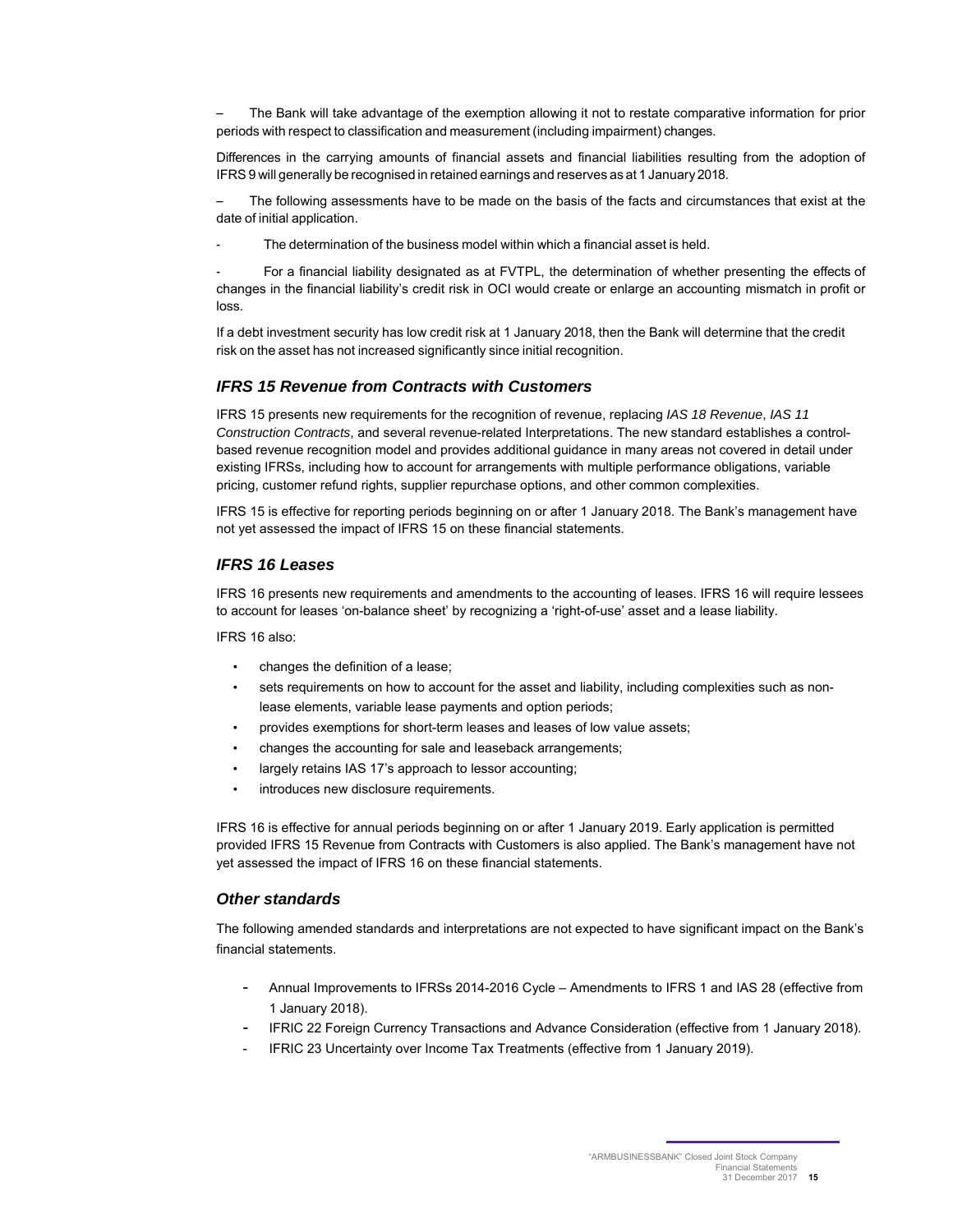## 4 Summary of significant accounting policies

The following significant accounting policies have been applied in the preparation of the financial statements. The accounting policies have been consistently applied.

## 4.1 Recognition of income and expenses

Revenue is recognized to the extent that it is probable that the economic benefits will flow to the Bank and the revenue can be reliably measured. Expense is recognized to the extent that it is probable that the economic benefits will flow from the Bank and the expense can be reliably measured. The following specific criteria must also be met before revenue is recognized:

#### *Interest income and expense*

Interest income and expense for all interest-bearing financial instruments, except for those classified as held for trading or designated at fair value through profit or loss, are recognised within "interest income" and "interest expense" in the statement of profit or loss and other comprehensive income using the effective interest method.

Once the recorded value of a financial asset or a group of similar financial assets has been reduced due to an impairment loss, interest income continues to be recognized using the original effective interest rate applied to the new carrying amount.

#### *Fee and commission income*

Loan origination fees for loans issued to customers are deferred (together with related direct costs) and recognised as an adjustment to the effective yield of the loans. Fees, commissions and other income and expense items are generally recorded on an accrual basis when the service has been provided. Portfolio and other management advisory and service fees are recorded based on the applicable service contracts. Asset management fees related to investment funds are recorded over the period the service is provided. The same principle is applied for wealth management, financial planning and custody services that are continuously provided over an extended period of time.

#### *Dividend income*

Revenue is recognized when the Bank's right to receive the payment is established. Share premium is not subject to taxation according to the RA Tax legislation.

#### *Net trading income*

Net trading income comprises gains less losses related to trading assets and liabilities, and includes all realized and unrealized fair value changes, interest, dividends and foreign exchange differences related to trading assets and liabilities. Net trading income also includes gains less losses from trading in foreign currencies and is recognized in profit or loss when the corresponding service is provided.

## 4.2 Foreign currency translation

Transactions in foreign currencies are initially recorded in the functional currency rate ruling at the date of the transactions. Gains and losses resulting from the translation of trading assets are recognised in the statement of profit or loss and other comprehensive income in net trading income, while gains less losses resulting from translation of non-trading assets are recognized in the statement of income in other income or other expense. Monetary assets and liabilities denominated in foreign currencies are retranslated at the functional currency rate of exchange ruling at the balance sheet date.

Changes in the fair value of monetary securities denominated in foreign currency classified as available for sale are analysed between translation differences resulting from changes in the amortised cost of the security and other changes in the carrying amount of the security. Translation differences related to changes in the amortised cost are recognised in profit or loss, and other changes in the carrying amount are recognised in the equity.

Non-monetary items that are measured in terms of historical cost in a foreign currency are translated using the exchange rates as the dates of the initial transactions. Non-monetary items measured at fair value in a foreign currency are translated using the exchange rates at the date when the fair value was determined. Translation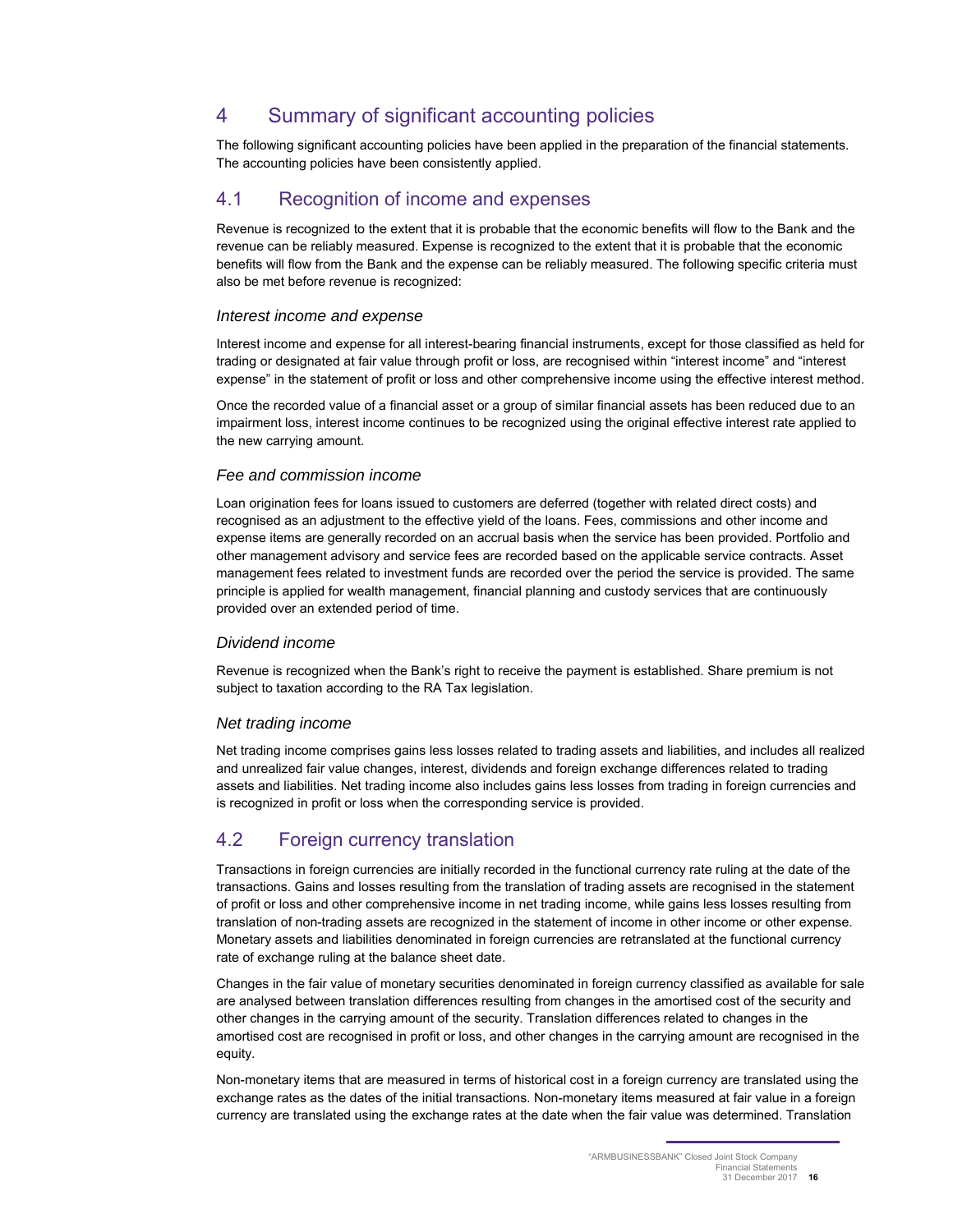differences on non-monetary items, such as equities held at fair value through profit or loss, are reported as part of the fair value gain or loss. Translation differences on non-monetary items, such as equities classified as available-for-sale financial assets, are included in the fair value reserve in equity.

Differences between the contractual exchange rate of a certain transaction and the prevailing average exchange rate on the date of the transaction are included in gains less losses from trading in foreign currencies in net trading income.

The exchange rates at year-end used by the Bank in the preparation of the financial statements are as follows:

|                 | 31 December 2017 | 31 December 2016 |
|-----------------|------------------|------------------|
| AMD/1 US Dollar | 484.10           | 483.94           |
| AMD/1 EUR       | 580.10           | 512.20           |

## 4.3 Taxation

Income tax on the profit for the year comprises current and deferred tax. Income tax is recognized in the statement of profit or loss and other comprehensive income except to the extent that it relates to items recognized directly in equity, in which case it is recognized in equity.

Current tax is the expected tax payable on the taxable income for the year, using tax rates enacted or substantially enacted at the balance sheet date, and any adjustment to tax payable in respect of previous years. In the case when financial statements are authorized for issue before appropriate tax returns are submitted, taxable profits or losses are based on estimates. Tax authorities might have more stringent position in interpreting tax legislation and in reviewing tax calculations. As a result tax authorities might claim additional taxes for those transactions, for which they did not claim previously. As a result significant additional taxes, fines and penalties could arise. Tax review can include 3 calendar years immediately preceding the year of a review. In certain circumstances tax review can include even more periods.

Deferred tax assets and liabilities are calculated in respect of temporary differences using the liability method. Deferred income taxes are provided for all temporary differences arising between the tax bases of assets and liabilities and their carrying values for financial reporting purposes, except where the deferred income tax arises from the initial recognition of goodwill or of an asset or liability in a transaction that is not a business combination and, at the time of the transaction, affects neither the accounting profit nor taxable profit or loss.

A deferred tax asset is recorded only to the extent that it is probable that taxable profit will be available against which the deductible temporary differences can be utilized. Deferred tax assets and liabilities are measured at tax rates that are expected to apply to the period when the asset is realized or the liability is settled, based on tax rates that have been enacted or substantively enacted at the balance sheet date.

Deferred income tax is provided on temporary differences arising on investments in subsidiaries, associates and joint ventures, except where the timing of the reversal of the temporary difference can be controlled and it is probable that the temporary difference will not reverse in the foreseeable future.

The Republic of Armenia also has various operating taxes, which are assessed on the Bank's activities. These taxes are included as a component of other expenses in the statement of profit or loss and other comprehensive income.

## 4.4 Cash and cash equivalents

Cash and cash equivalents comprise cash on hand, balances on correspondent accounts with the Central Bank of Armenia (excluding those funds deposited for the settlement of ArCa payment cards), and amounts due from other banks, which can be converted into cash at short notice, including highly liquid investments maturing within 90 days from the date of acquisition that are readily convertible into known amounts of cash and which are subject to an insignificant risk of changes in value.

Cash and cash equivalents are carried at amortised cost.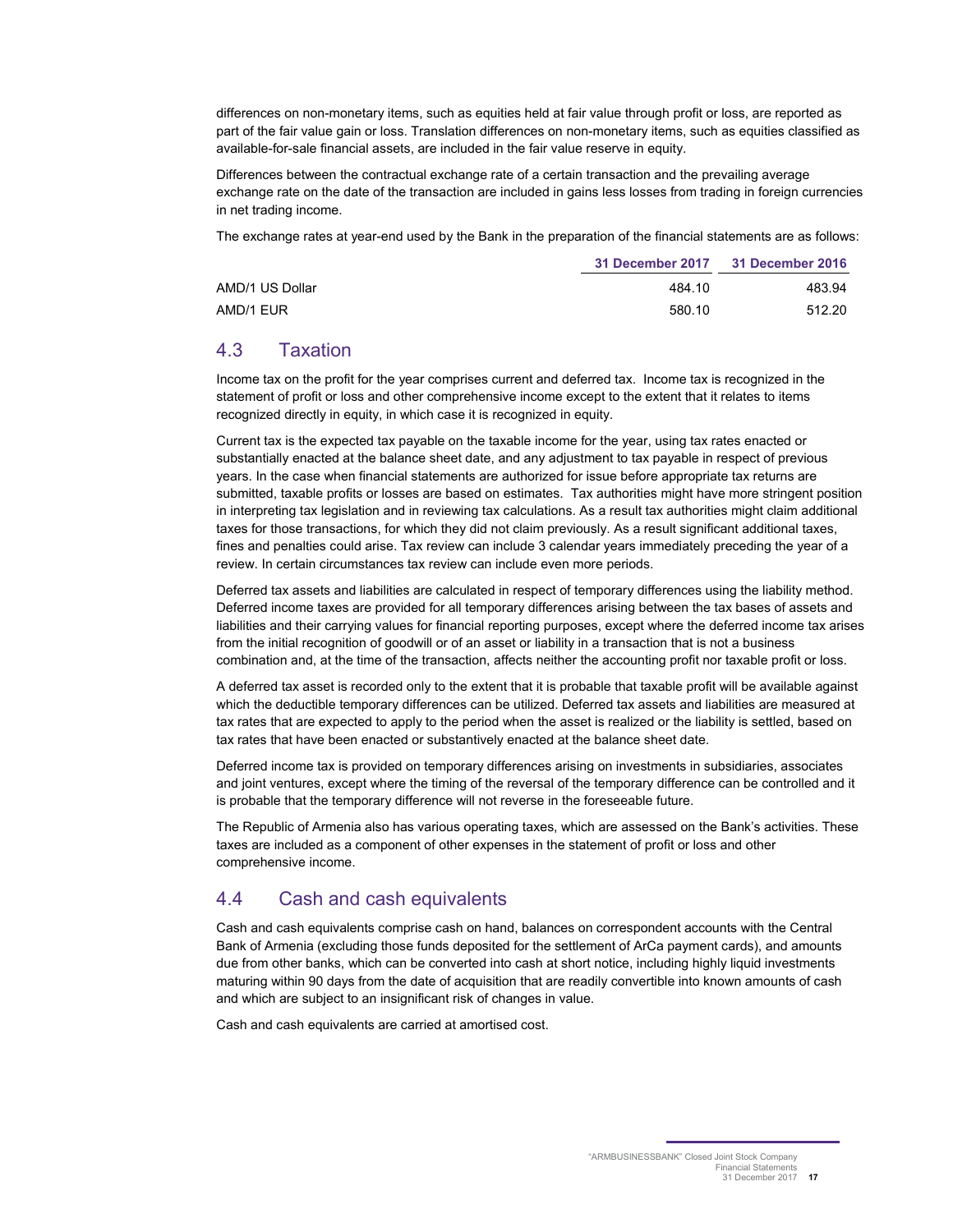## 4.5 Precious metals

Gold and other precious metals are recorded at CBA prices which approximate fair values and are quoted according to London Bullion Market rates. Precious metals are included in other assets in the statement of financial position.

Changes in the bid prices are recorded in net gain/loss on operations with precious metals in other income/expense.

## 4.6 Amounts due from other financial institutions

In the normal course of business, the Bank maintains advances or deposits for various periods of time with other banks. Loans and advances to banks with a fixed maturity term are subsequently measured at amortized cost using the effective interest method. Those that do not have fixed maturities are carried at amortized cost based on maturities estimated by management. Amounts due from other financial institutions are carried net of any allowance for impairment losses.

## 4.7 Financial instruments

The Bank recognizes financial assets and liabilities on its balance sheet when it becomes a party to the contractual obligation of the instrument. Regular way purchases and sales of financial assets and liabilities are recognised using settlement date accounting. Regular way purchases of financial instruments that will be subsequently measured at fair value between trade date and settlement date are accounted for in the same way as for acquired instruments.

When financial assets and liabilities are recognised initially, they are measured at fair value, plus, in the case of investments not at fair value through profit or loss, directly attributable transaction costs.

After initial recognition all financial liabilities, other than liabilities at fair value through profit or loss (including held for trading) are measured at amortized cost using effective interest method. After initial recognition financial liabilities at fair value through profit or loss are measured at fair value.

The Bank classified its financial assets into the following categories:

- financial instruments at fair value through profit or loss,
- loans and receivables,
- available-for-sale financial instruments.

The classification of investments between the categories is determined at acquisition based on the guidelines established by the management. The Bank determines the classification of its financial assets after initial recognition and, where allowed and appropriate, re-evaluates this designation at each financial year-end.

#### *Financial assets at fair value through profit or loss*

This category has two subcategories: financial assets held for trading and those designated at fair value through profit or loss. A financial asset is classified in this category if acquired for the purpose of selling in the short-term or if so designated by management from the initial acquisition of that asset.

In the normal course of business, the Bank enters into various derivative financial instruments including futures, forwards, swaps and options in the foreign exchange and capital markets. Such financial instruments are held for trading and are initially recognised in accordance with the policy for initial recognition of financial instruments and are subsequently measured at fair value. The fair values are estimated based on quoted market prices or pricing models that take into account the current market and contractual prices of the underlying instruments and other factors. Derivatives are carried as assets when their fair value is positive and as liabilities when it is negative.

To the extent that the hedge is effective, changes in the fair value of derivatives designated as hedging instruments in cash flow hedges are recognised in other comprehensive income and included within the cash flow hedge reserve in equity. Any ineffectiveness in the hedge relationship is recognised immediately in profit or loss.

At the time the hedged item affects profit or loss, any gain or loss previously recognized in other comprehensive income is reclassified from equity to profit or loss and presented as a reclassification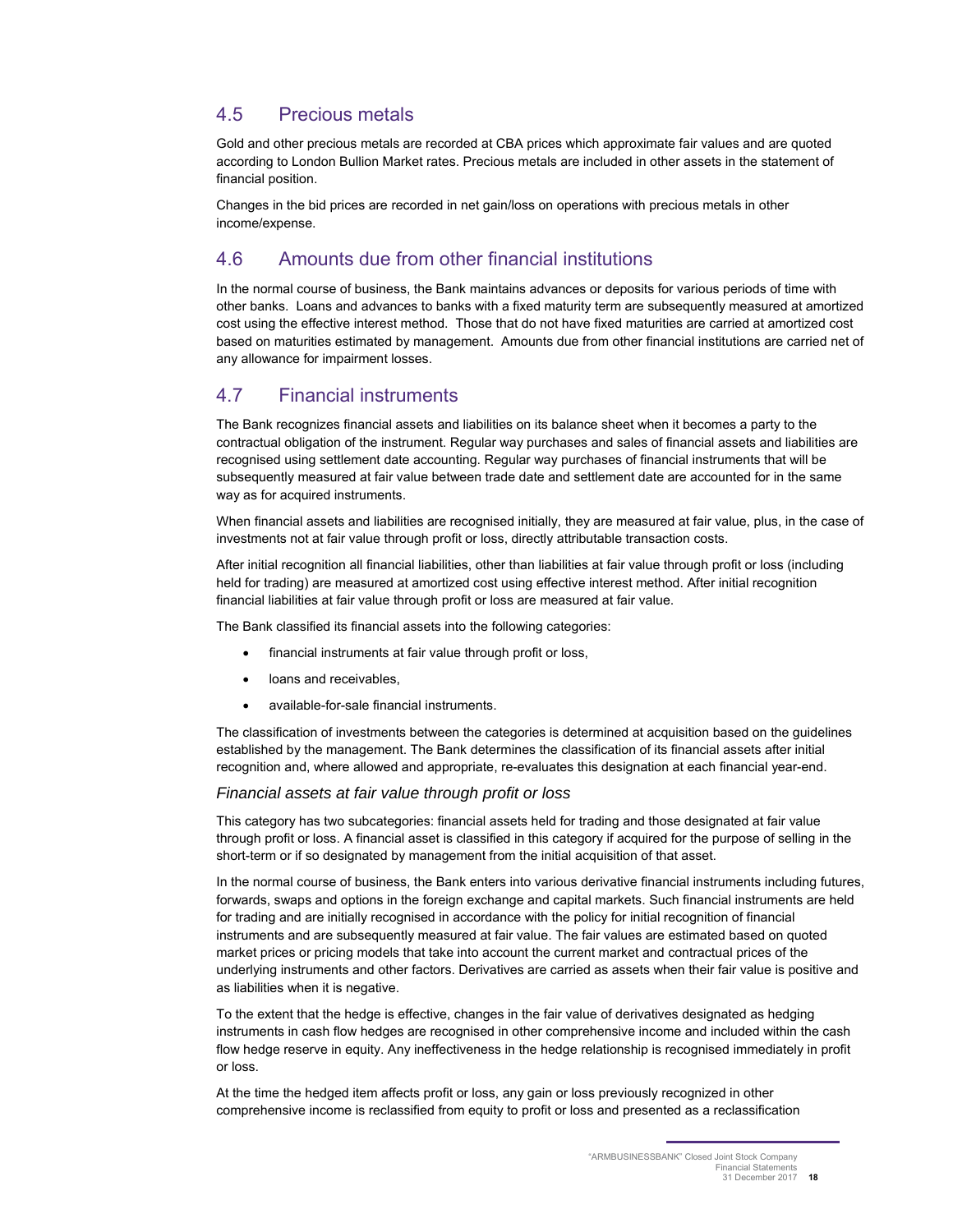adjustment within other comprehensive income. However, if a non-financial asset or liability is recognised as a result of the hedged transaction, the gains and losses previously recognised in other comprehensive income are included in the initial measurement of the hedged item.

Derivative instruments embedded in other financial instruments are treated as separate derivatives if their risks and characteristics are not closely related to those of the host contracts and the host contracts are not carried at fair value with unrealised gains and losses reported in income. An embedded derivative is a component of a hybrid (combined) financial instrument that includes both the derivative and a host contract with the effect that some of the cash flows of the combined instrument vary in a similar way to a stand-alone derivative.

Financial assets and financial liabilities are designated at fair value through profit or loss when:

- Doing so significantly reduces measurement inconsistencies that would arise if the related derivatives were treated as held for trading and the underlying financial instruments were carried at amortised cost for such as loans and advances to customers or banks and debt securities in issue;
- Certain investments, such as equity investments, that are managed and evaluated on a fair value basis in accordance with a documented risk management or investment strategy and reported to key management personnel on that basis are designated at fair value through profit and loss; and
- Financial instruments, such as debt securities held, containing one or more embedded derivatives significantly modify the cash flows, are designated at fair value through profit and loss.

Derivatives are also classified as held for trading unless they are designated as effective hedging instruments. Gains or losses on financial assets held for trading are recognised in the statement of profit or loss and other comprehensive income.

#### *Loans and receivables*

Loans and receivables are financial assets with fixed or determinable payments, which arise when the Bank provides money directly to a debtor with no intention of trading the receivable.

Loans granted by the Bank with fixed maturities are initially recognized at fair value plus related transaction costs. Where the fair value of consideration given does not equal the fair value of the loan, for example where the loan is issued at lower than market rates, the difference between the fair value of consideration given and the fair value of the loan is recognized as a loss on initial recognition of the loan and included in the statement of profit or loss and other comprehensive income as losses on origination of assets. Subsequently, the loan carrying value is measured using the effective interest method. Loans to customers that do not have fixed maturities are accounted for under the effective interest method based on expected maturity. Loans to customers are carried net of any allowance for impairment losses.

#### *Available-for-sale financial assets*

Assets available for sale represent debt and equity assets that are intended to be held for an indefinite period of time, which may be sold in response to needs for liquidity or changes in interest rates, exchange rates or equity prices. After initial recognition available-for sale financial assets are measured at fair value with gains or losses being recognised as a separate component of other comprehensive income until the investment is derecognised or until the investment is determined to be impaired at which time the cumulative gain or loss previously reported in equity is included in the statement of profit or loss and other comprehensive income. However, interest calculated using the effective interest method is recognised in the statement of profit or loss and other comprehensive income. Dividends on available-for-sale equity instruments are recognised in profit or loss when the Bank's right to receive payment is established.

The fair value of investments that are actively traded in organised financial markets is determined by reference to quoted market bid prices at the close of business on the balance sheet date. For investments where there is no active market, fair value is determined using valuation techniques. Such techniques include using recent arm's length market transactions, reference to the current market value of another instrument, which is substantially the same and discounted cash flow analysis. Otherwise the investments are stated at cost less any allowance for impairment.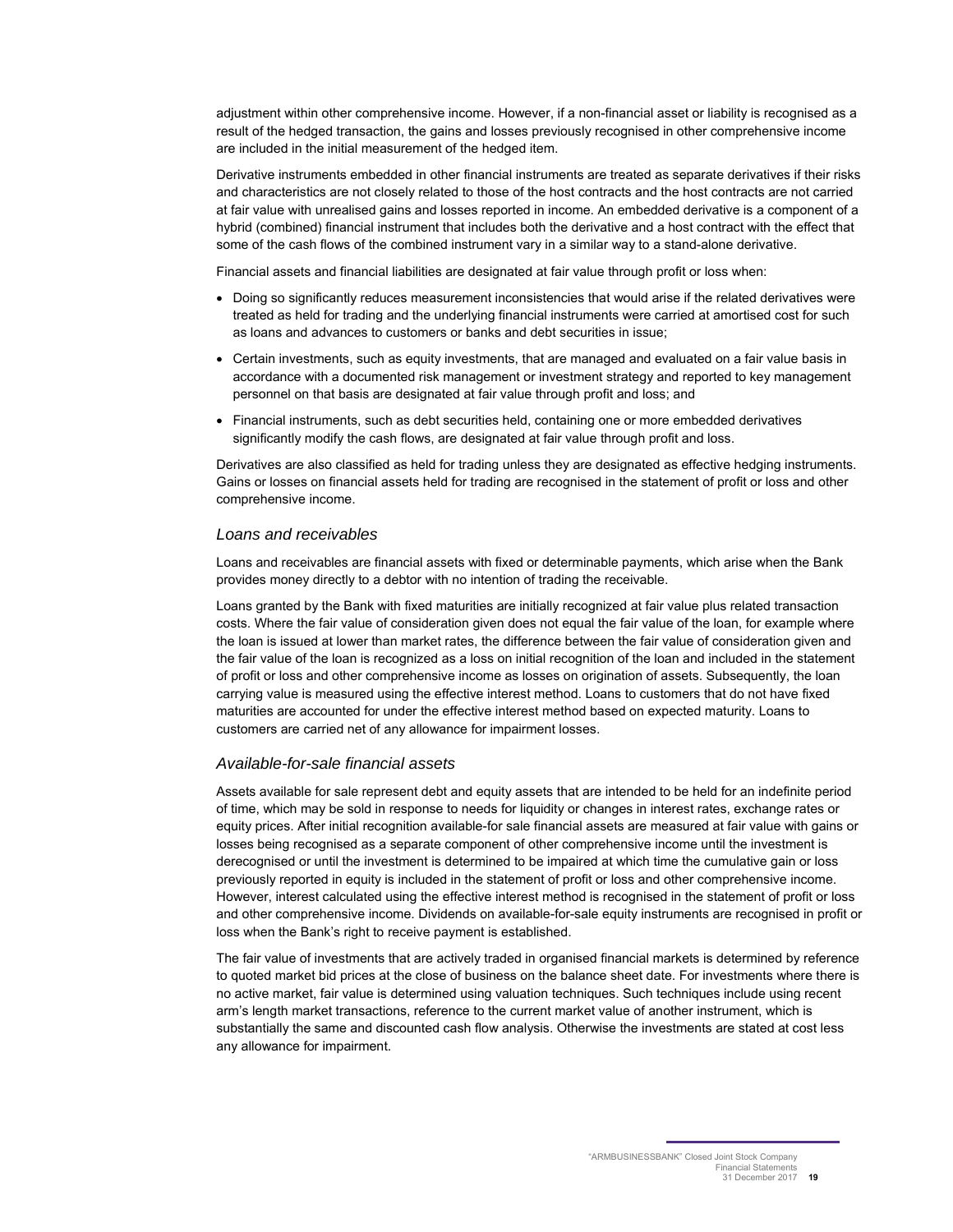## 4.8 Impairment of financial assets

The Bank assesses at each balance sheet date whether a financial asset or group of financial assets is impaired.

#### *Assets carried at amortized cost*

A financial asset or a group of financial assets is impaired and impairment losses are incurred only if there is objective evidence of impairment as a result of one or more events that occurred after the initial recognition of the asset ("loss event") and that loss event (or events) has an impact on the estimated future cash flows of the financial asset or group of financial assets that can be reliably estimated.

Criteria used to determine that there is objective evidence of an impairment loss may include indications that the borrower or a group of borrowers is experiencing significant financial difficulty (for example, equity ratio, net income percentage of sales), default or delinquency in interest or principal payments, breach of loan covenants or conditions, deterioration in the value of collateral, the probability that they will enter bankruptcy or other financial reorganization and where observable data indicate that there is a measurable decrease in the estimated future cash flows, such as changes in arrears or economic conditions that correlate with defaults.

The Bank first assesses whether objective evidence of impairment exists individually for financial assets that are individually significant, and individually or collectively for financial assets that are not individually significant. If it is determined that no objective evidence of impairment exists for an individually assessed financial asset, whether significant or not, the asset is included in a group of financial assets with similar credit risk characteristics and that group of financial assets is collectively assessed for impairment. Assets that are individually assessed for impairment and for which an impairment loss is or continues to be recognised are not included in a collective assessment of impairment.

If there is objective evidence that an impairment loss on financial assets carried at amortised cost has been incurred, the amount of the loss is measured as the difference between the asset's carrying amount and the present value of estimated future cash flows (excluding future credit losses that have not been incurred) discounted at the financial asset's original effective interest rate (i.e. the effective interest rate computed at initial recognition). The carrying amount of the asset shall be reduced through use of an allowance account. The amount of the loss shall be recognised in the statement of profit or loss and other comprehensive income. If a loan or held-to-maturity investment has a variable interest rate, the discount rate for measuring any impairment loss is the current effective interest rate determined under the contract. The Bank may measure impairment on the basis of an instrument's fair value using an observable market price.

The calculation of the present value of the estimated future cash flows of a collateralised financial asset reflects the cash flows that may result from foreclosure less costs for obtaining and selling the collateral, whether or not the foreclosure is probable.

For the purpose of a collective evaluation of impairment, financial assets are grouped on the basis of the Bank's internal credit grading system that considers credit risk characteristics such as asset type, industry, geographical location, collateral type, past-due status and other relevant factors.

Future cash flows in a group of financial assets that are collectively evaluated for impairment are estimated on the basis of the contractual cash flows of the assets in the group and historical loss experience for assets with credit risk characteristics similar to those in the group. Historical loss experience is adjusted on the basis of current observable data to reflect the effects of current conditions that did not affect the period on which the historical loss experience is based and to remove the effects of conditions in the historical period that do not currently exist.

Estimates of changes in future cash flows for groups of assets should reflect and be directionally consistent with changes in related observable data from period to period (for example, changes in unemployment rates, property prices, payment status, or other factors indicative of changes in the probability of losses in the group and their magnitude). The methodology and assumptions used for estimating future cash flows are reviewed regularly by the Bank to reduce any differences between loss estimates and actual loss experience.

Loans together with the associated allowance are written off when there is no realistic prospect of future recovery and all collateral has been realized or has been transferred to the Bank. If, in a subsequent year, the amount of the estimated impairment loss increases or decreases because of an event occurring after the impairment was recognized, the previously recognized impairment loss is increased or reduced by adjusting the allowance account. If future write-off is later recovered, the recovery is credited to the allowance account.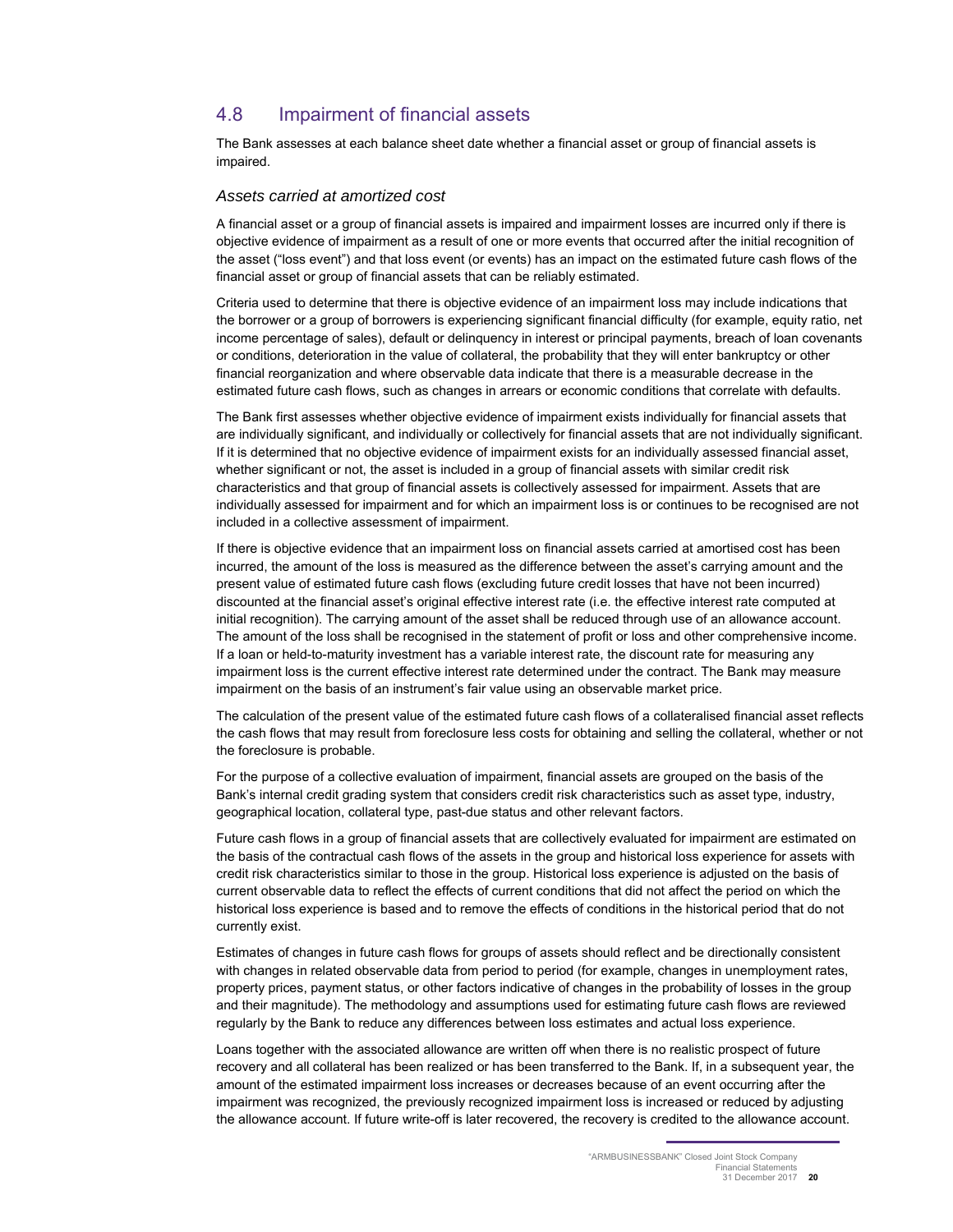Impairment allowances of financial assets have been identified in the financial statements on the basis of existing economic conditions. Bank is not able to predict how conditions may change in Armenia, and what impact these changes may have on the adequacy of the impairment allowance of financial assets in future periods.

#### *Renegotiated loans*

Where possible, the Bank seeks to restructure loans rather than to take possession of collateral. This may involve extending the payment arrangements and the agreement of new loan conditions. Once the terms have been renegotiated, the loan is no longer considered past due. Management continuously reviews renegotiated loans to ensure that all criteria are met and that future payments are likely to occur. The loans continue to be subject to an individual or collective impairment assessment, calculated using the loan's original effective interest rate.

#### *Available-for-sale financial assets*

If an available-for-sale asset is impaired, an amount comprising the difference between its cost (net of any principal payment and amortisation) and its current fair value, less any impairment loss previously recognised in the statement of income, is transferred from equity to the statement of income. Reversals of impairment in respect of equity instruments classified as available-for-sale are not recognised in the statement of income but accounted for in other comprehensive income in a separate component of equity. Reversals of impairment losses on debt instruments are reversed through the statement of profit or loss and other comprehensive income if the increase in fair value of the instrument can be objectively related to an event occurring after the impairment loss was recognised in profit or loss.

## 4.9 Derecognition of financial assets and liabilities

#### *Financial assets*

A financial asset (or, where applicable a part of a financial asset or part of a group of similar financial assets) is derecognised where:

- the rights to receive cash flows from the asset have expired;
- the Bank has transferred its rights to receive cash flows from the asset, or retained the right to receive cash flows from the asset, but has assumed an obligation to pay them in full without material delay to a third party under a 'pass-through' arrangement; and
- the Bank either (a) has transferred substantially all the risks and rewards of the asset, or (b) has neither transferred nor retained substantially all the risks and rewards of the asset, but has transferred control of the asset.

Where the Bank has transferred its rights to receive cash flows from an asset and has neither transferred nor retained substantially all the risks and rewards of the asset nor transferred control of the asset, the asset is recognised to the extent of the Bank's continuing involvement in the asset. Continuing involvement that takes the form of a guarantee over the transferred asset is measured at the lower of the original carrying amount of the asset and the maximum amount of consideration that the Bank could be required to repay.

Where continuing involvement takes the form of a written and/or purchased option (including a cash-settled option or similar provision) on the transferred asset, the extent of the Bank's continuing involvement is the amount of the transferred asset that the Bank may repurchase, except that in the case of a written put option (including a cash-settled option or similar provision) on an asset measured at fair value, the extent of the Bank's continuing involvement is limited to the lower of the fair value of the transferred asset and the option exercise price.

#### *Financial liabilities*

A financial liability is derecognised when the obligation under the liability is discharged or cancelled or expires.

Where an existing financial liability is replaced by another from the same lender on substantially different terms, or the terms of an existing liability are substantially modified, such an exchange or modification is treated as a derecognition of the original liability and the recognition of a new liability, and the difference in the respective carrying amounts is recognised in the statement of profit or loss and other comprehensive income.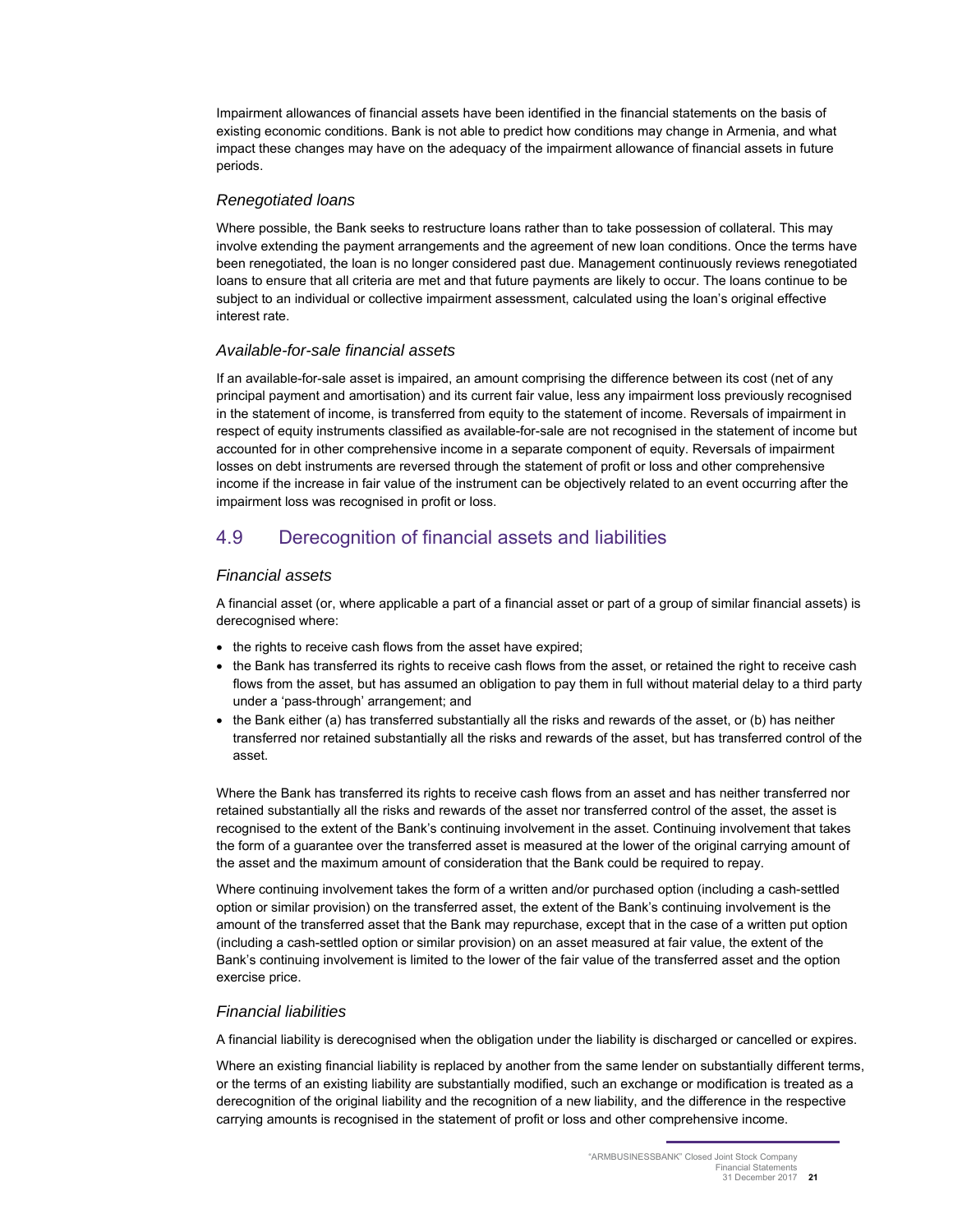## 4.10 Repurchase and reverse repurchase agreements

Sale and repurchase agreements ("repos") are treated as secured financing transactions. Securities sold under sale and repurchase agreements are retained in the statement of financial position and, in case the transferee has the right by contract or custom to sell or repledge them, reclassified as securities pledged under sale and repurchase agreements and faced as the separate balance sheet item. The corresponding liability is presented within amounts due to financial institutions or customers.

Securities purchased under agreements to resell ("reverse repo") are recorded as amounts due from other financial institutions or loans and advances to customers as appropriate and are not recognized in the statement of financial position. The difference between sale and repurchase price is treated as interest and accrued over the life of repo agreements using the effective yield method.

If assets purchased under an agreement to resell are sold to third parties, the obligation to return the securities is recorded as a trading liability and measured at fair value.

## 4.11 Securities lending and borrowing

Securities lending and borrowing transactions are usually collateralised by securities or cash. The transfer of the securities to counterparties is only reflected in the statement of financial position if the risks and rewards of ownership are also transferred. Cash advanced or received as collateral is recorded as an asset or liability.

Securities borrowed are not recognized in the statement of financial position, unless they are sold to third parties, in which case the obligation to return the securities is recorded as a trading liability and measured at fair value with any gains or losses included in "Net trading income".

## 4.12 Leases

## *Operating - Bank as lessee*

Leases of assets under which the risks and rewards of ownership are effectively retained by the lessor are classified as operating leases. Lease payments under an operating lease are recognised as expenses on a straight-line basis over the lease term and included in other operating expenses.

## 4.13 Property, plant and equipment

Property, plant and equipment ("PPE") are recorded at historical cost less accumulated depreciation. The Bank's buildings are stated at fair value less accumulated depreciation. If the recoverable value of PPE is higher than its carrying amount, due to circumstances not considered to be temporary, the respective asset is written down to its recoverable value.

Depreciation is calculated using the straight-line method based on the estimated useful life of the asset. The following depreciation rates have been applied:

|                    | <b>Useful life</b> | Rate   |
|--------------------|--------------------|--------|
|                    | (years)            | $(\%)$ |
|                    |                    |        |
| <b>Buildings</b>   | 30                 | 3.3    |
| Computers          | 3                  | 33.3   |
| <b>ATMs</b>        | 10                 | 10     |
| Vehicles           | 5                  | 20     |
| Office equipment   | 5                  | 20     |
| Other fixed assets | 5                  | 20     |

Leasehold improvements are capitalized and depreciated over the shorter of the lease term and their useful lives on a straight-line basis. Assets under the course of construction are accounted based on actual expenditures less any impairment losses. Upon completion of construction assets are transferred to property

<sup>&</sup>quot;ARMBUSINESSBANK" Closed Joint Stock Company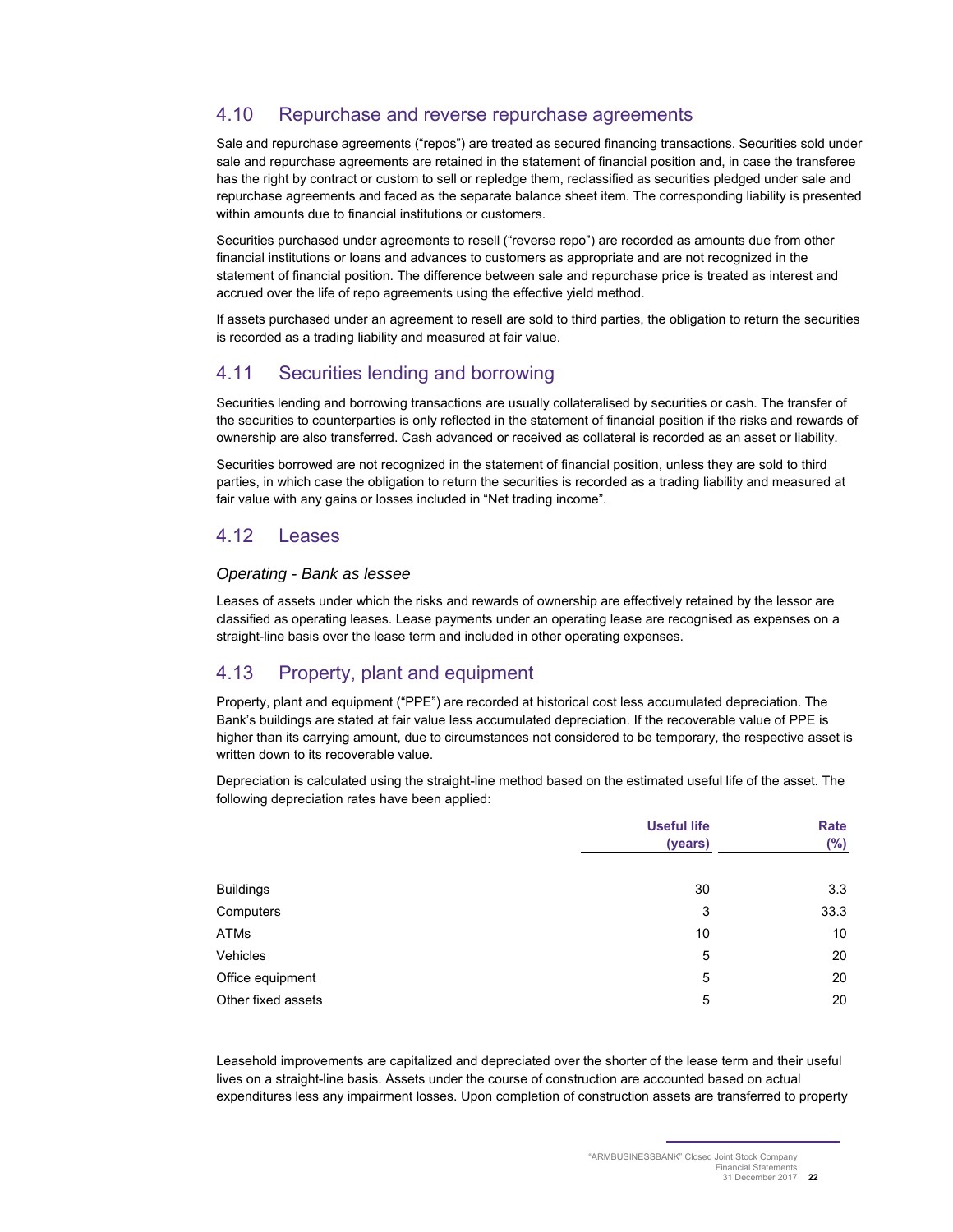plant and equipment and accounted at their carrying amounts. Assets under the course of construction are not depreciated until they are ready for usage.

Repairs and maintenance are charged to the statement of profit or loss and other comprehensive income during the period in which they are incurred. The cost of major renovations is included in the carrying amount of the asset when it is incurred and when it satisfies the criteria for asset recognition. Major renovations are depreciated over the remaining useful life of the related asset.

Gains and losses on disposals are determined by comparing proceeds with carrying amount and are included in operating profit.

The frequency of revaluation depends on changes in fair value of assets. In case of significant divergences between fair value of revalued assets and their carrying amounts further revaluation is conducted. Revaluation is conducted for the whole class of property, plant and equipment*.*

Any revaluation surplus is credited to the revaluation reserve for property and equipment included in the revaluation reserve for property and equipment in equity section of the balance sheet, except to the extent that it reverses a revaluation decrease of the same asset previously recognised in the statement of income, in which case the increase is recognised in the statement of income. A revaluation deficit is recognised in the statement of income, except that a deficit directly offsetting a previous surplus on the same asset is directly offset against the surplus in the revaluation reserve for property and equipment*.* 

In case of sale or write-off of fixed assets the balance relating to revaluation reserve of that fixed assets is totally transferred to retained earnings.

## 4.14 Intangible assets

Intangible assets include computer software and licenses.

Intangible assets acquired separately are measured on initial recognition at cost. Following initial recognition, intangible assets are carried at cost less any accumulated amortisation and any accumulated impairment losses. The useful lives of intangible assets are assessed to be either finite or indefinite. Intangible assets with finite lives are amortised over the useful economic lives of 10 years and assessed for impairment whenever there is an indication that the intangible asset may be impaired. Amortisation periods and methods for intangible assets with finite useful lives are reviewed at least at each financial year-end.

Costs associated with maintaining computer software programmes are recorded as an expense as incurred.

## 4.15 Repossessed assets

In certain circumstances, assets are repossessed following the foreclosure on loans that are in default. Repossessed assets are measured at the lower of cost and fair value less costs to sell.

## 4.16 Grants

Grants relating to the assets are included in other liabilities and are credited to the statement of profit or loss and other comprehensive income on a straight line basis over the expected lives of the related assets.

## 4.17 Borrowings

Borrowings, which include amounts due to the Central Bank, amounts due to financial institutions, amounts due to international financial institutions, debt securities issued, amounts due to customers and subordinated debt, are initially recognised at the fair value of the consideration received less directly attributable transaction costs. After initial recognition, borrowings are subsequently measured at amortised cost using the effective interest method. Gains and losses are recognised in the statement of statement of profit or loss and other comprehensive income when the liabilities are derecognised as well as through the amortisation process.

If the Bank purchases its own debt, it is removed from the balance sheet and the difference between the carrying amount of the liability and the consideration paid is recognised in the statement of income.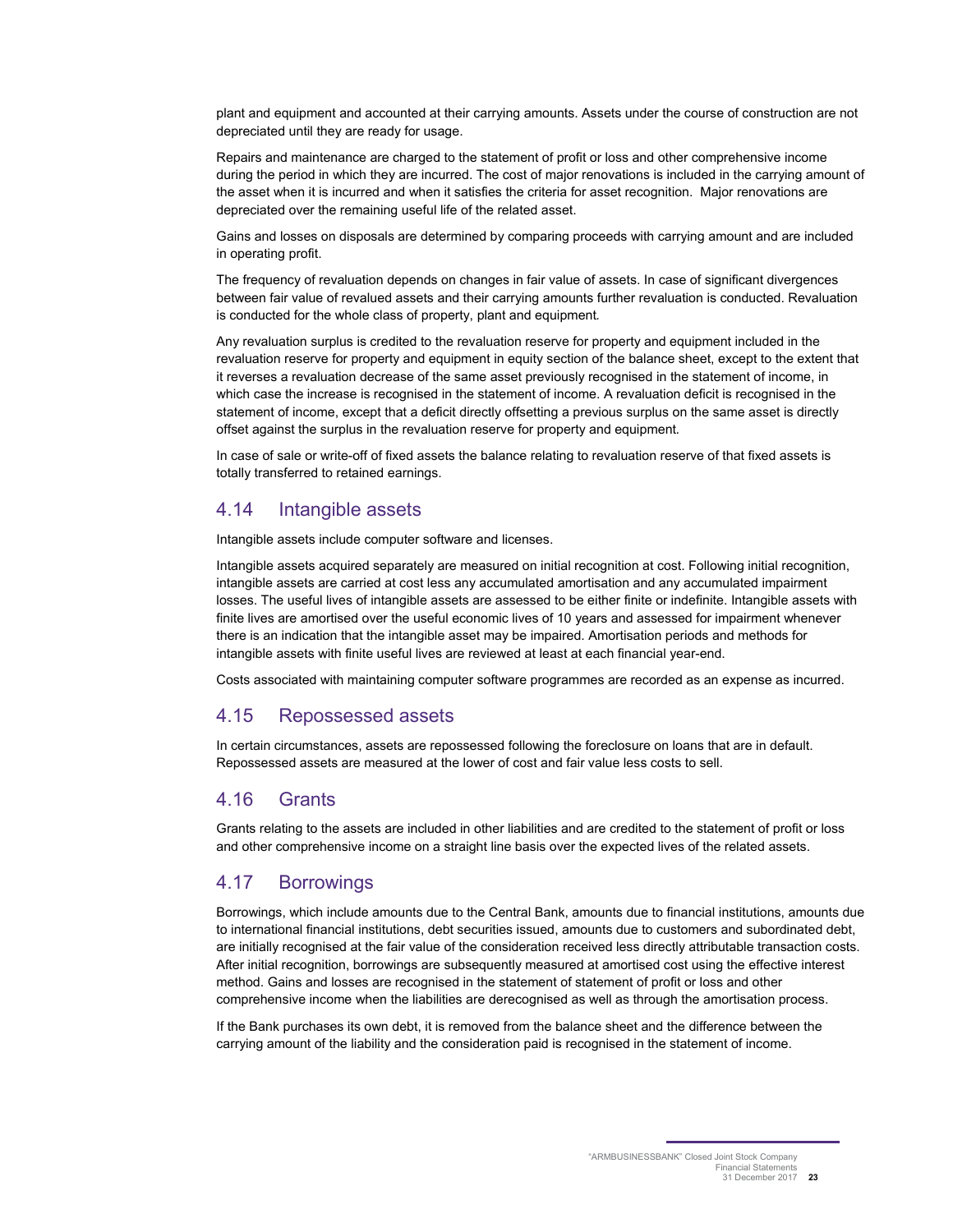## 4.18 Financial guarantees

Financial guarantee contracts are contracts that require the issuer to make specified payments to reimburse the holder for a loss it incurs because a specified debtor fails to make payments when due, in accordance with the terms of a debt instrument. Such financial guarantees are given to banks, financial institutions and other bodies on behalf of customers to secure loans, overdrafts and other banking facilities.

Financial guarantees are initially recognized in the financial statements at fair value, in "Other liabilities", being the premium received. Following initial recognition, the Bank's liability under each guarantee is measured at the higher of the amortised premium and the best estimate of expenditure required to settle any financial obligation arising as a result of the guarantee.

## 4.19 Provisions

Provisions are recognised when the Bank has a present legal or constructive obligation as a result of past events, and it is probable that an outflow of resources embodying economic benefits will be required to settle the obligation and a reliable estimate of the amount of obligation can be made.

## 4.20 Equity

#### *Share capital*

Ordinary shares are classified as equity. External costs directly attributable to the issue of new shares, other than on a business combination, are shown as a deduction from the proceeds in equity. Any excess of the fair value of consideration received over the par value of shares issued is recognised as additional paid-in capital.

### *Retained earnings*

Include retained earnings of current and previous periods.

#### *Dividends*

Dividends are recognised as a liability and deducted from equity at the balance sheet date only if they are declared before or on the balance sheet date. Dividends are disclosed when they are proposed or declared after the balance sheet date but before the financial statements are authorised for issue.

## *Property revaluation surplus*

The property revaluation surplus is used to record increases in the fair value of buildings and decreases to the extent that such decrease relates to an increase on the same asset previously recognised in equity.

#### *Revaluation reserve for available-for-sale investments*

This reserve records fair value changes in available-for-sale-investments.

## 4.21 Offsetting

Financial assets and liabilities, and income and expenses, are offset and the net amount reported in the financial statements when there is a legally enforceable right to set off the recognised amounts and there is an intention to settle on a net basis, or realise the asset and settle the liability simultaneously.

Income and expenses are presented on a net basis only when permitted under IFRS, or for gains and losses arising from a group of similar transactions such as in the Bank's trading activity.

## 5 Critical accounting estimates and judgements

The preparation of financial statements in conformity with IFRS requires management to make judgments, estimates and assumptions that affect the application of policies and the reported amounts of assets and liabilities, income and expense. The estimates and associated assumptions are based on historical experience and various other factors that are believed to be reasonable under the circumstances, the results of which form the basis of making the judgements about carrying values of assets and liabilities that are not readily apparent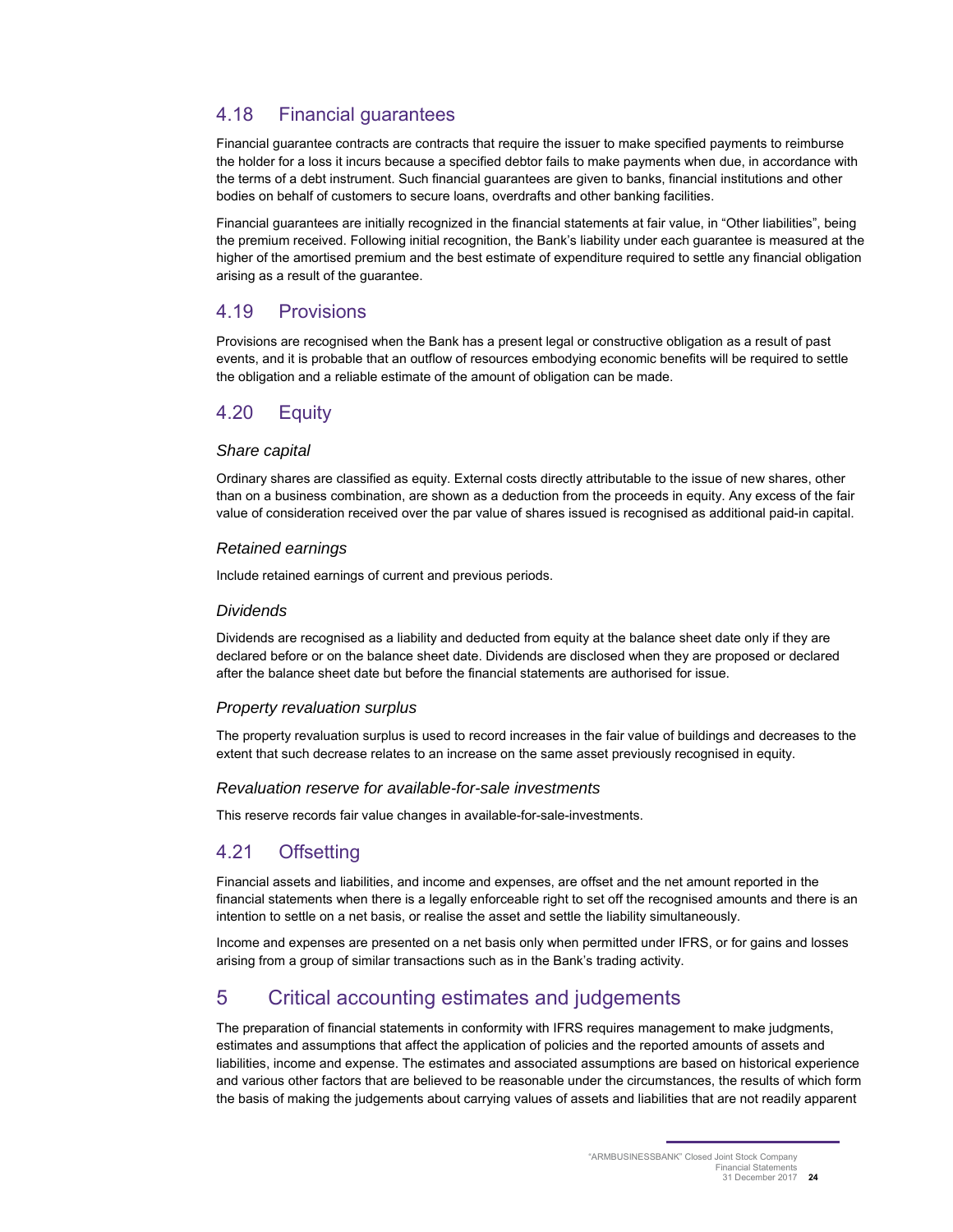from other sources. Although these estimates are based on management's best knowledge of current events and actions, actual results ultimately may differ from these estimates.

The most significant areas of judgements and estimates with regards to these financial statements are presented below:

#### *Measurement of fair value*

Management uses valuation techniques to determine the fair value of financial instruments (where active market quotes are not available) and non-financial assets. This involves developing estimates and assumptions consistent with how market participants would price the instrument. Management bases its assumptions on observable data as far as possible but this is not always available. In that case management uses the best information available. Estimated fair values may vary from the actual prices that would be achieved in an arm's length transaction at the reporting date (refer to Note 32).

#### *Classification of investment securities*

Securities owned by the Bank comprise Armenian state and corporate bonds and corporate shares. Upon initial recognition, the Bank designates securities as available-for-sale financials assets with recognition of changes in fair value through equity.

#### *Useful life of PPE*

Useful life evaluation of PPE is the result of judgement, based on the experience with similar assets. Future economic benefits are embodied in assets and mainly consumed along with usage. However, such factors as operational, technical or commercial depreciation often lead to decrease of asset's economic benefit. Management evaluates the remaining useful life according to the asset's current technical condition and estimated period, during which the Bank expects to receive benefits. For the evaluation of remaining useful life are considered the following main factors: expectable usage of assets, depending on the operational factors and maintenance program, that is depreciation and technical and commercial depreciation arising from the changes in the market conditions.

#### *Derivatives*

The fair values of financial derivatives that are not quoted in active markets are determined by using valuation techniques. Valuation of financial derivatives is applied to single currency interest rate swap transactions, cross currency interest swap transactions and foreign exchange forward contracts. The fair value of these transactions is determined as the difference between the present value of fixed receivable and the present value of floating obligation or vice versa. The present value of floating obligation is determined using discount factors derived from the zero coupon curve. Where valuation techniques (for example, models) are used to determine fair values, they are validated and periodically reviewed by qualified personnel independent of the area that created them. To the extent practical, models use only observable data, however areas such as credit risk (both own and counterparty), volatilities and correlations require Management to make estimates. Changes in assumptions about these factors could affect reported fair values. Any over or under estimation of these future cash flows could require a material adjustment to the carrying value of these derivatives.

#### *Related party transactions*

In the normal course of business the Bank enters into transactions with its related parties. These transactions are priced predominantly at market rates. Judgement is applied in determining if transactions are priced at market or non-market interest rates, where there is no active market for such transactions. The basis for judgement is pricing for similar types of transactions with unrelated parties and effective interest rate analysis (refer to note 31).

#### *Impairment of loans*

The Bank reviews its problem loans and advances at each reporting date to assess whether there are objective criteria of impairment. In particular, judgement by management is required in the estimation of the amount and timing of future cash flows when determining the level of allowance required. Such estimates are based on assumptions about a number of factors and actual results may differ, resulting in future changes to the allowance.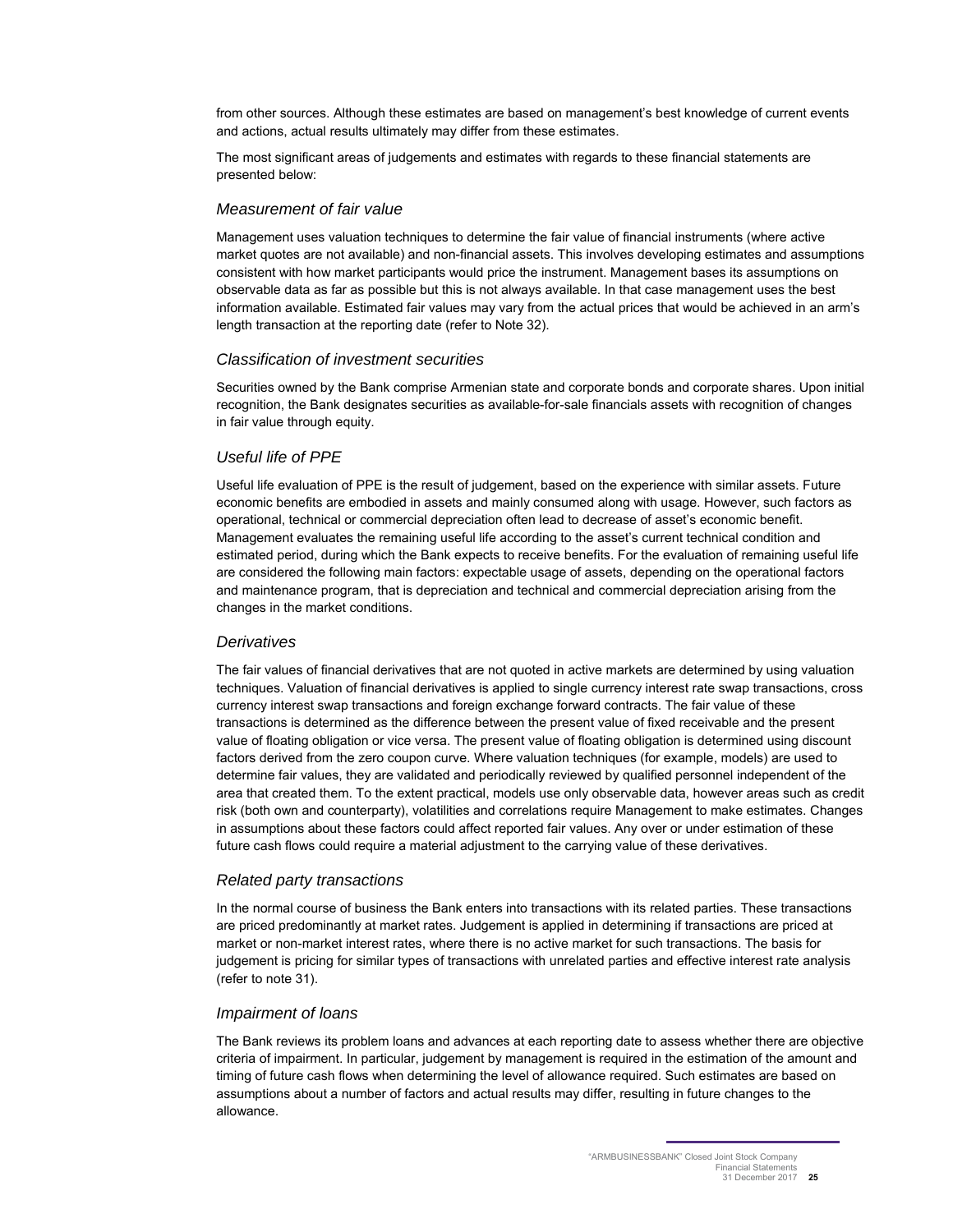In addition to specific allowances against individually significant loans and advances, the Bank also makes a collective impairment allowance against exposures which, although not specifically identified as requiring a specific allowance, have a greater risk of default than when originally granted. This take into consideration factors such as any deterioration in country risk, industry, and technological obsolescence, as well as identified structural weaknesses or deterioration in cash flows.

#### *Tax legislation*

Armenian tax legislation is subject to varying interpretations (refer to note 30).

#### *Impairment of available-for-sale equity investments*

The Bank determined that available-for-sale equity investments are impaired when there has been a significant or prolonged decline in the fair value below its cost. This determination of what is significant or prolonged required judgement. In making this judgement, the Bank evaluates among other factors, the volatility in share price. In addition, impairment may be appropriate when there is evidence of deterioration in the financial health of the investee, industry and sector performance, changes in technology, and operational or financing cash flows.

## 6 Interest and similar income and expense

| In thousand Armenian drams                                 | 2017       | 2016       |
|------------------------------------------------------------|------------|------------|
| Loans to customers                                         | 31,533,456 | 26,538,309 |
|                                                            |            |            |
| Debt investment securities available-for-sale              | 1,666,094  | 1,567,857  |
| Amounts due from financial institutions                    | 576,362    | 315,054    |
| Reverse repurchase transactions                            | 1,445,773  | 1,392,410  |
| Interest accrued on individually impaired financial assets | 40,219     | 29,478     |
| Other interest income                                      | 864        | 815        |
| Total interest and similar income                          | 35,262,768 | 29,843,923 |
| Amounts due to financial institutions                      | 4,534,419  | 3,408,550  |
| Repurchase transactions                                    | 173,078    | 944,762    |
| Amounts due to RA Government                               | 32,602     | 51,745     |
| Amounts due to customers                                   | 23,537,124 | 17,464,081 |
| Debt securities issued                                     | 97,593     |            |
| Total interest and similar expense                         | 28,374,816 | 21,869,138 |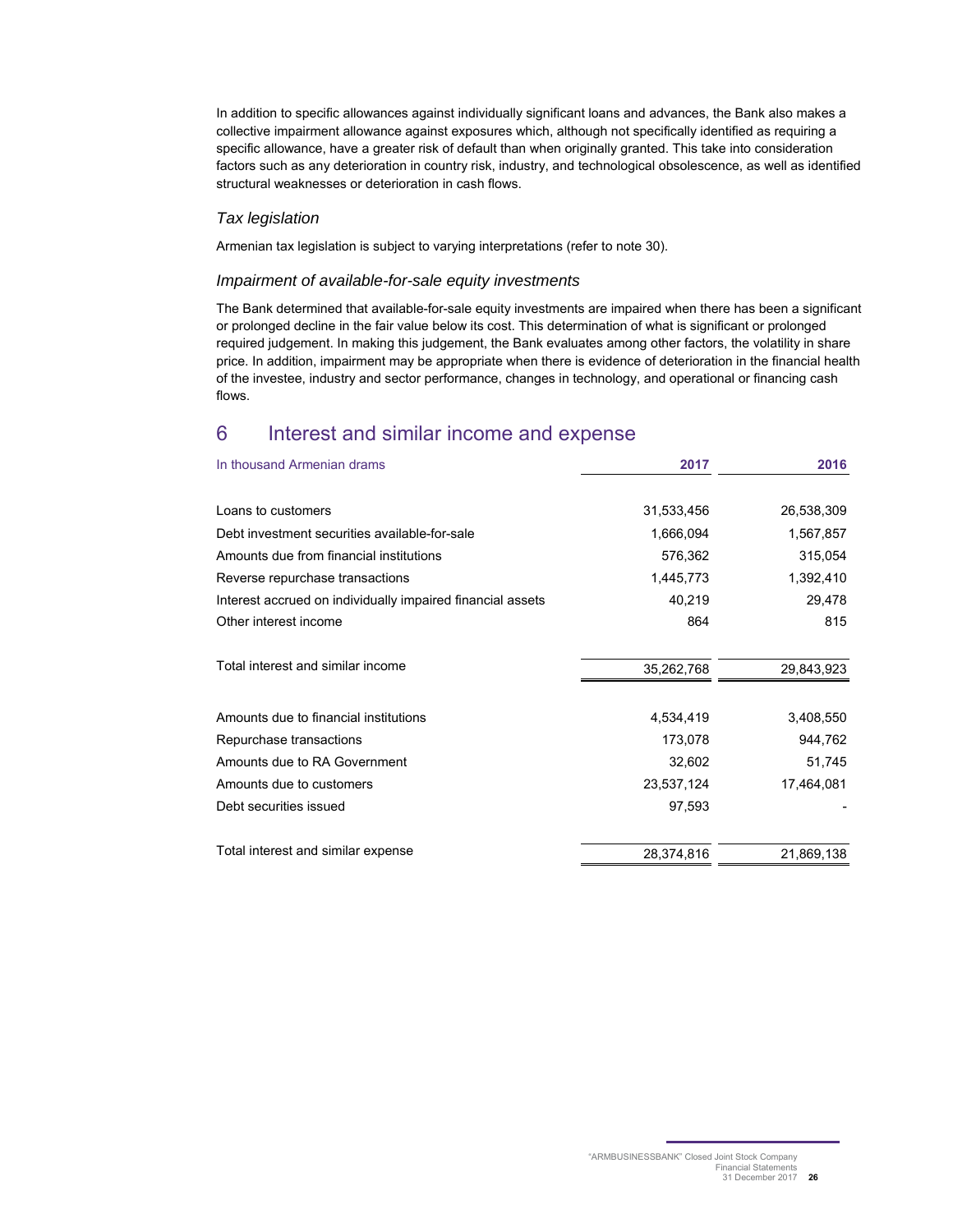## 7 Fee and commission income and expense

| In thousand Armenian drams                  | 2017      | 2016       |
|---------------------------------------------|-----------|------------|
|                                             |           |            |
| Cash operations                             | 295,641   | 302,094    |
| Utility payments                            | 28,975    | 20,231     |
| Payment transactions/money transfers        | 904,142   | 453,145    |
| Loan servicing                              | 901,042   | 730,143    |
| Plastic cards operations                    | 867,359   | 635,092    |
| Guarantees                                  | 268,675   | 377,633    |
| Operations with securities                  | 16,439    | 13,532     |
| Other fees and commissions                  |           | 531        |
| Total fee and commission income             | 3,282,273 | 2,532,401  |
| Payment transactions/money transfers        | 282,840   | 206,573    |
| Cash operations                             | 3,284     | 12,341     |
| Plastic cards operations                    | 565,024   | 449,504    |
| Operations with securities                  | 7,981     | 3,630      |
| Operations with letters of credit           | 18,260    | 3,468      |
| Other expenses                              | 6,486     | 11,619     |
| Total fee and commission expense            | 883,875   | 687,135    |
| 8<br>Net trading income                     |           |            |
| In thousand Armenian drams                  | 2017      | 2016       |
| Net income from foreign currency operations | 1,450,704 | 1,143,458  |
| Net losses from foreign currency swap       | (21, 154) | (361, 651) |
| Total net trading income                    | 1,429,550 | 781,807    |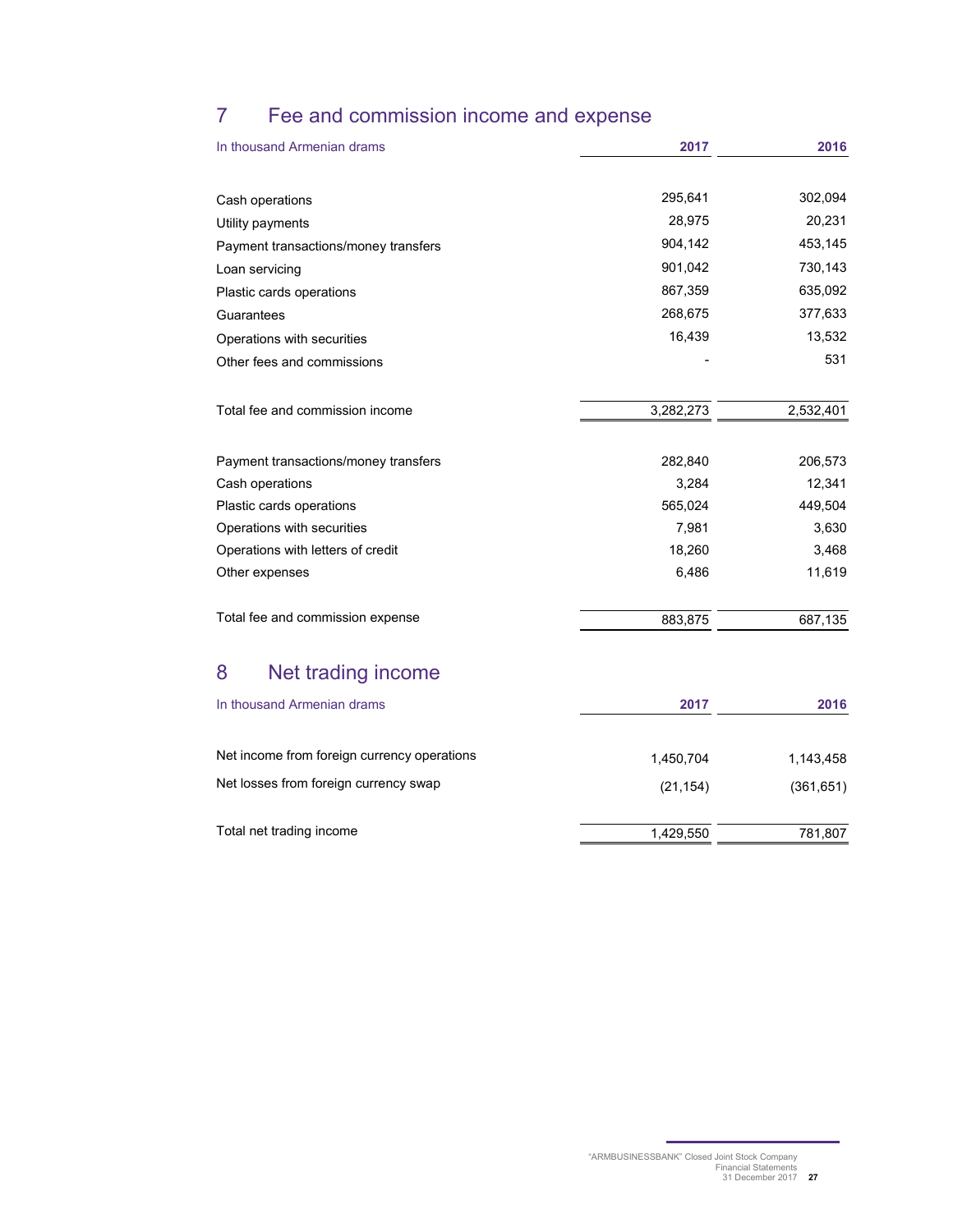## 9 Other income

| In thousand Armenian drams                              | 2017      | 2016      |
|---------------------------------------------------------|-----------|-----------|
|                                                         |           |           |
| Fines and penalties received                            | 2,171,120 | 1,482,589 |
| Insurance compensations                                 | 50        | 378,649   |
| Income from grants                                      | 82        | 82        |
| Income from sale of fixed assets                        | 13,129    | 248       |
| Income from sale of repossessed property                | 14,762    | 43,713    |
| Income from closing of accounts                         | 7,618     | 7,128     |
| Income from extension of certificates                   | 8,115     | 7,981     |
| Income from loan and guarantee applications examination | 34,145    | 13,972    |
| Income from money transfers                             | 68,992    | 85,398    |
| Income from internet banking services                   | 78,782    | 49,207    |
| Income from vehicle technical screening coupons         | 50,154    | 37,912    |
| Income from operations with precious metals             | 35,989    | 38,469    |
| Other income                                            | 42,556    | 30,466    |
| Total other income                                      | 2,525,494 | 2,175,814 |

## 10 Impairment charge

| 2017      | 2016      |
|-----------|-----------|
| 3,105,599 | 4,602,720 |
| 3,105,599 | 4,602,720 |
|           |           |

## 11 Staff costs

| In thousand Armenian drams                  | 2017      | 2016      |
|---------------------------------------------|-----------|-----------|
| Salary and other compensations of employees | 3,619,093 | 3,292,413 |
| Other expenses                              | 7.784     | 5,321     |
| Total staff costs                           | 3,626,877 | 3,297,734 |

<sup>&</sup>quot;ARMBUSINESSBANK" Closed Joint Stock Company Financial Statements 31 December 2017 **28**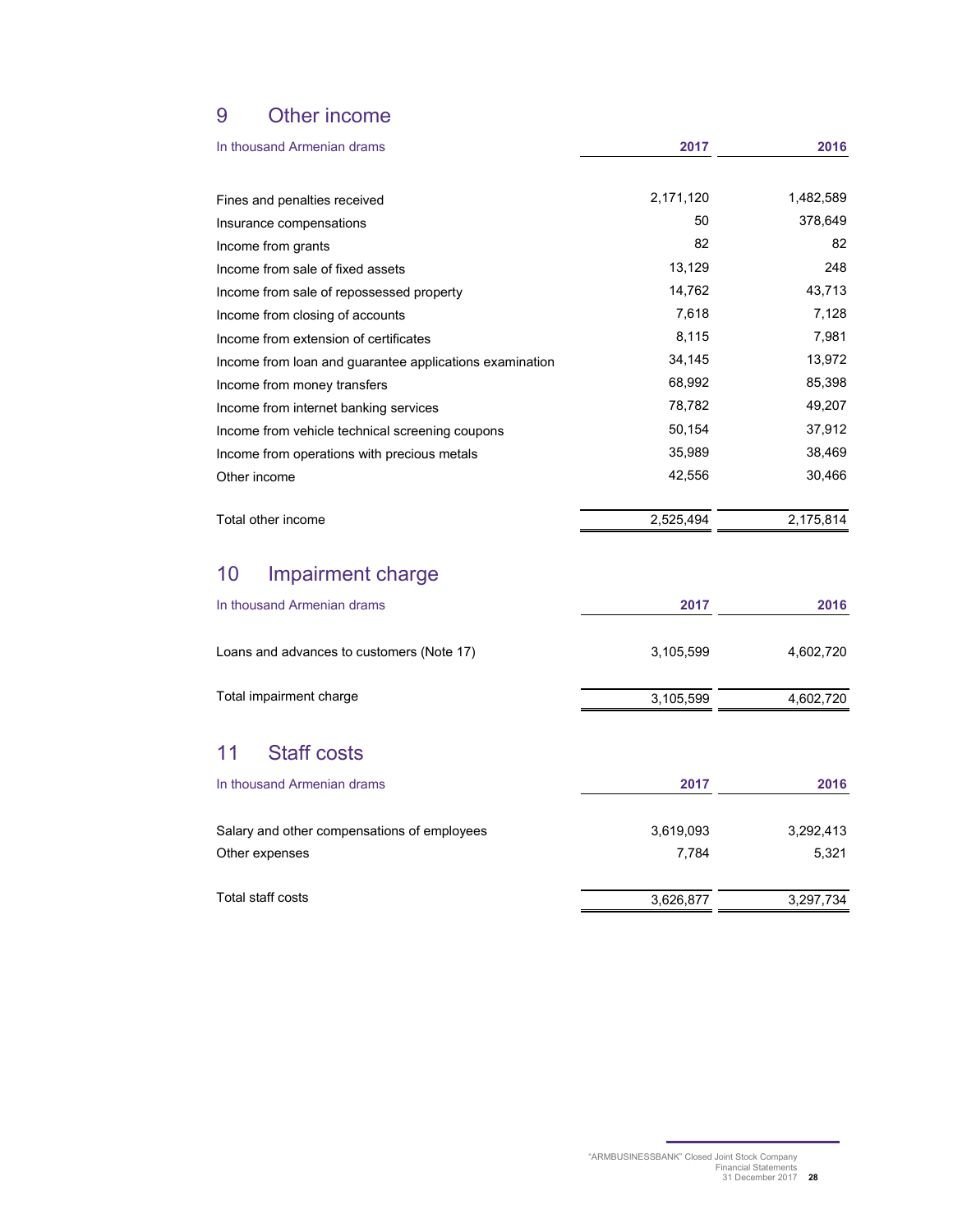## 12 Other expenses

| In thousand Armenian drams                            | 2017      | 2016      |
|-------------------------------------------------------|-----------|-----------|
|                                                       |           |           |
| Consulting and other services                         | 111,355   | 85,100    |
| Operating lease                                       | 184,310   | 154,460   |
| Taxes, other than income tax, duties                  | 310,128   | 275,210   |
| Advertising costs                                     | 198,421   | 171,500   |
| Insurance expenses                                    | 65,336    | 40,325    |
| Representative expenses                               | 46,760    | 49,181    |
| Expenses on acquisition and issuance of plastic cards | 51,045    | 82,574    |
| Legal service expenses                                |           | 129,039   |
| Cash collection expenses                              | 63,615    | 63,252    |
| Administrative expenses                               | 456,506   | 323,580   |
| Loss from disposal of repossessed property            | 197,685   | 822       |
| Repair and maintenance of tangible assets             | 383,108   | 337,020   |
| Use and servicing expenses of computer programs       | 171,640   | 147,011   |
| Communications                                        | 110,025   | 87,781    |
| Security                                              | 179,943   | 169,384   |
| Deposit guarantee fund expenses                       | 997,683   | 575,649   |
| Office supplies                                       | 91,996    | 81,186    |
| Business trip expenses                                | 130,185   | 83,917    |
| Loan extension and repayment expenses                 | 70,098    | 64,984    |
| Payments to Financial system mediator                 | 40,441    | 29,212    |
| Penalties paid                                        | 677       | 966       |
| Other expenses                                        | 10,836    | 8,220     |
| Total other expense                                   | 3,871,793 | 2,960,373 |

## 13 Income tax expense

| In thousand Armenian drams          | 2017                 | 2016                |
|-------------------------------------|----------------------|---------------------|
| Current tax expense<br>Deferred tax | 573,866<br>(185,660) | 291,200<br>(53,650) |
| Total income tax expense            | 388,206              | 237,550             |

The corporate income tax within the Republic of Armenia is levied at the rate of 20% (2016: 20%). Differences between IFRS and RA statutory tax regulations give rise to certain temporary differences between the carrying value of certain assets and liabilities for financial reporting purposes and for profit tax purposes. Deferred income tax is calculated using the principal tax rate of 20%.

"ARMBUSINESSBANK" Closed Joint Stock Company Financial Statements 31 December 2017 **29**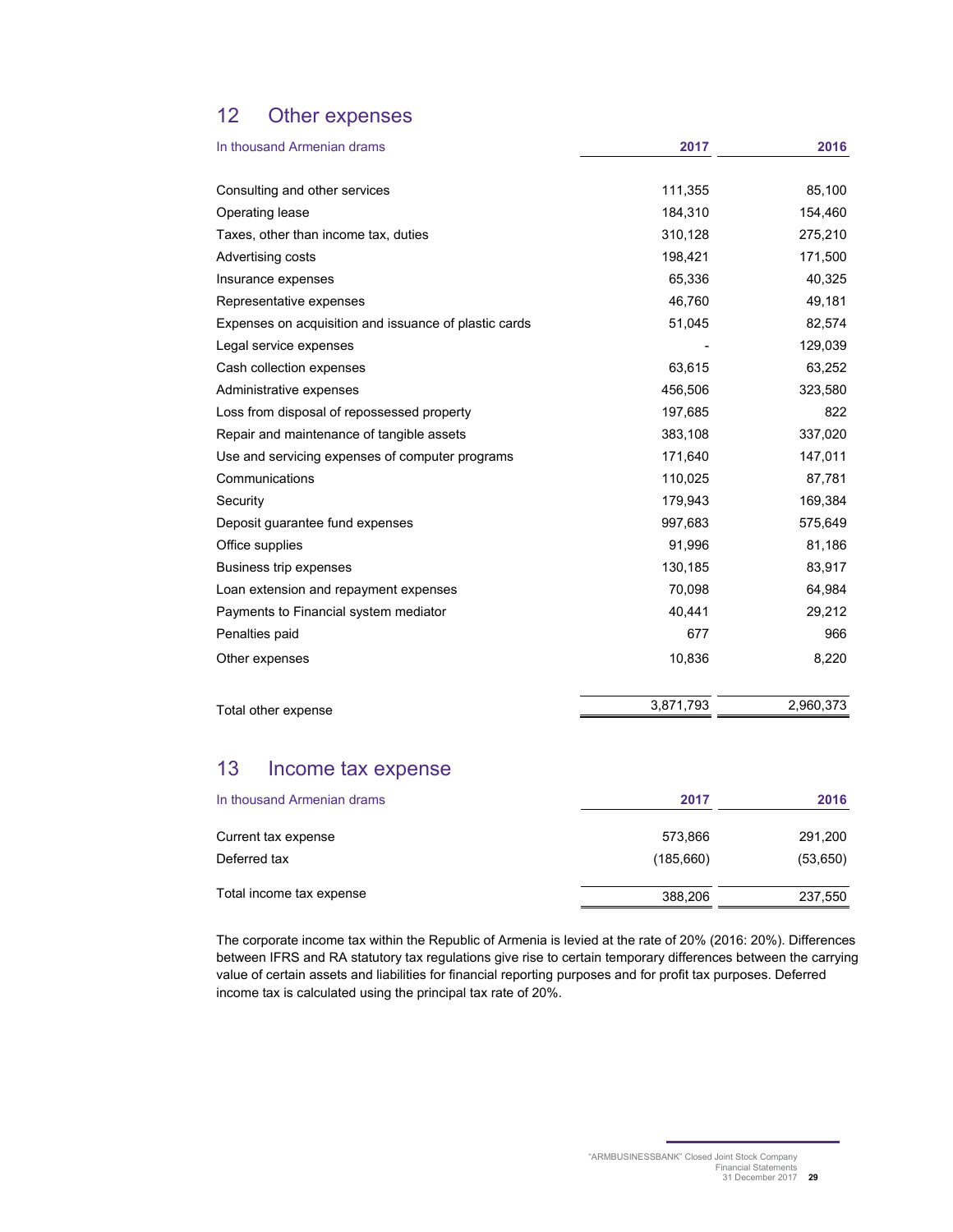Numerical reconciliation between the tax expenses and accounting profit is provided below:

| In thousand Armenian drams                             |           | <b>Effective</b> |           | <b>Effective</b> |
|--------------------------------------------------------|-----------|------------------|-----------|------------------|
|                                                        | 2017      | rate $(\%)$      | 2016      | rate $(\%)$      |
| Profit before tax                                      | 1,668,400 |                  | 1,290,731 |                  |
| Income tax at the rate of 20%                          | 333,680   | 20               | 258,146   | 20               |
| Non-taxable income                                     | (5,737)   |                  | (5, 121)  |                  |
| Non-deductible expenses                                | 90,303    | 5                | 68,509    | 5                |
| Foreign exchange gains                                 | (7,091)   |                  | (57, 035) | (4)              |
| Taxable income                                         | (2, 427)  |                  | 1,136     |                  |
| Taxable expenses                                       | (5, 164)  |                  | (11, 181) | (1)              |
| Deductions arisen from payments to<br>disabled workers | (15, 358) | (1)              | (16, 904) | (1)              |
| Total income tax expense                               | 388,206   | 24               | 237,550   | 19               |

Deferred tax calculation in respect of temporary differences:

| In thousand Armenian drams     |                     |                | <b>Recognized in</b><br>other         |                     |
|--------------------------------|---------------------|----------------|---------------------------------------|---------------------|
|                                | 31 December<br>2016 | profit or loss | Recognized in comprehensive<br>income | 31 December<br>2017 |
|                                |                     |                |                                       |                     |
| Other liabilities              | 79,697              | (9,219)        |                                       | 70,478              |
| Loans to customers             | 431,214             | 218,985        |                                       | 650,199             |
| Total deferred tax assets      | 510,911             | 209,766        |                                       | 720,677             |
| Other assets                   | (19,267)            | (6,087)        |                                       | (25, 354)           |
| Available for sale investments | (375,881)           |                | (126, 432)                            | (502, 313)          |
| Amortization of PPE            | (82, 530)           | (340)          |                                       | (82, 870)           |
| <b>Revaluation of PPE</b>      | (100, 177)          | (17, 679)      |                                       | (117, 856)          |
| Total deferred tax liability   | (577, 855)          | (24, 106)      | (126, 432)                            | (728, 393)          |
| Net deferred tax liability     | (66,944)            | 185,660        | (126,432)                             | (7, 716)            |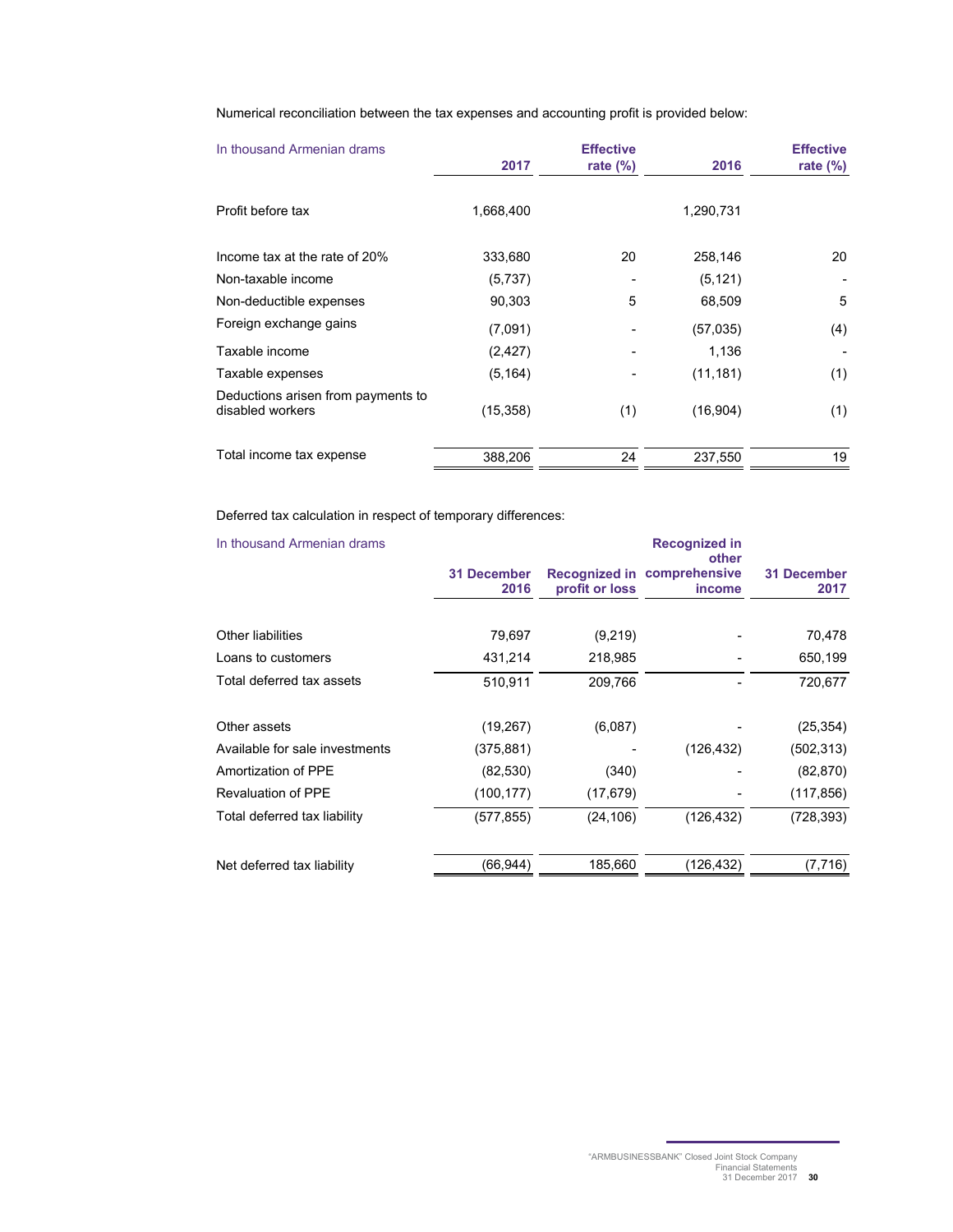| In thousand Armenian drams         |                            | <b>Recognized in</b>                             |                                                     |            |  |  |
|------------------------------------|----------------------------|--------------------------------------------------|-----------------------------------------------------|------------|--|--|
|                                    | <b>31 December</b><br>2015 | <b>Recognized</b><br>in profit or<br><b>loss</b> | other<br>comprehensive 31 December<br><i>income</i> | 2016       |  |  |
| Other liabilities                  | 35,196                     | 44.501                                           |                                                     | 79,697     |  |  |
| Loans to customers                 | 351,926                    | 79,288                                           |                                                     | 431,214    |  |  |
| Total deferred tax assets          | 387,122                    | 123,789                                          |                                                     | 510,911    |  |  |
| Other assets                       | (25, 765)                  | 6,498                                            |                                                     | (19, 267)  |  |  |
| Available for sale investments     | (33,092)                   |                                                  | (342,789)                                           | (375, 881) |  |  |
| Amortization of PPE                |                            | (82, 530)                                        |                                                     | (82, 530)  |  |  |
| <b>Revaluation of PPE</b>          | (106,070)                  | 5,893                                            |                                                     | (100, 177) |  |  |
| Total deferred tax liability       | 164,927                    | (70, 139)                                        | (342, 789)                                          | (577, 855) |  |  |
| Net deferred tax asset/(liability) | 222,195                    | 53,650                                           | (342,789)                                           | (66,944)   |  |  |

## 14 Cash and cash equivalents

| In thousand Armenian drams              | 31 December 2017 | 31 December 2016 |
|-----------------------------------------|------------------|------------------|
| Cash on hand                            | 7,036,940        | 7,677,430        |
| Correspondent account with the CBA      | 54.978.114       | 52,081,824       |
| Correspondent accounts with other banks | 3.544.517        | 3,455,901        |
| Deposits for less than 90 days          | 50,016,638       |                  |
| Total cash and cash equivalents         | 115,576,209      | 63,215,155       |

As at 31 December 2017 correspondent account with Central Bank of Armenia represents the obligatory minimum reserve deposits with the CBA, which is computed at 2% of certain obligations of the Bank denominated in Armenian drams and 18% of certain obligations of the Bank, denominated in foreign currency and amounts to AMD 49,315,192 thousand (2016: 2% and 18% respectively). There are no restrictions on the withdrawal of funds from the CBA, however, if minimum average requirement is not met, the Bank could be subject to penalties. Mandatory reserve deposits are non-interest bearing.

As at 31 December 2017 the amounts of correspondent accounts with other banks in amounts of AMD 3,048,341 thousand (86%) were due from two commercial banks (2016: AMD 2,525,615 thousand (73%) due from two commercial banks).

Non-cash transactions performed by the Bank during 2017 are represented by:

 repayment of AMD 730,475 thousand loan by obtaining ownership on repossessed collateral (2016: AMD 715,342 thousand).

## 15 Amounts due from other financial institutions

| In thousand Armenian drams                                     | 31 December 2017 | <b>31 December 2016</b> |
|----------------------------------------------------------------|------------------|-------------------------|
|                                                                |                  |                         |
| Deposited funds with CBA                                       | 120,000          | 220,000                 |
| Loans to financial institutions                                | 6,357,818        | 4,259,099               |
| Reverse repurchase agreements                                  | 4.124.618        | 1,011,762               |
| Deposited funds with other non-resident financial institutions | 2,356,848        | 1,848,371               |
| Other accounts                                                 | 1,077,438        | 1,193,045               |
| Total amounts due from financial institutions                  | 14,036,722       | 8,532,277               |

"ARMBUSINESSBANK" Closed Joint Stock Company

Financial Statements 31 December 2017 **31**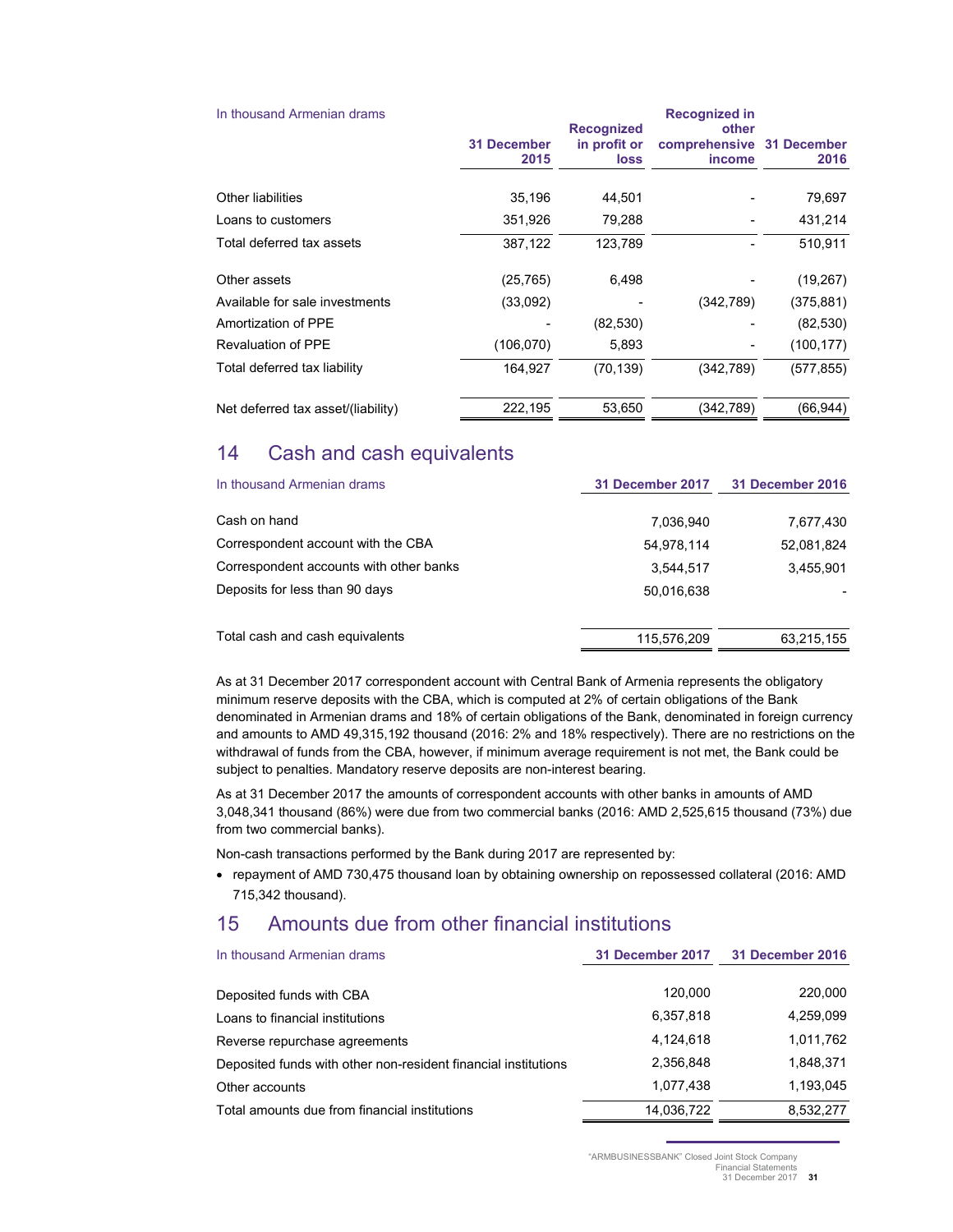Loans and deposits are not impaired or overdue.

Deposited fund with the CBA is guarantee deposited placed by the Bank for its operations through ArCa payment system.

As at 31 December 2017 the "Loans to financial institutions" in amounts of AMD 3,670,154 thousand (58%) were concentrated in two financial institution (2016: AMD 2,164,097 thousand (51%) were concentrated in one financial institutions).

As at 31 December 2017 the "Deposited funds in other non-resident financial institutions" clause include guarantee amounts provided by the Bank for its operations through Master Card payment system in the amount of AMD 387,066 thousand (2016: AMD 380,656 thousand), as well as frozen deposit placed by the Bank for membership to Visa payment system in the amount of AMD 218,140 thousand (2016: AMD 218,068 thousand), frozen amount for the guarantee in the "BANK OF GEORGIA" in amount of AMD 1,669,330 thousand (2016: AMD 1,249,647 thousand).

## 16 Derivative financial instruments

| In thousand Armenian drams                                  |                           |                            | 31 December 2017                |                           |                            | <b>31 December 2016</b>                |
|-------------------------------------------------------------|---------------------------|----------------------------|---------------------------------|---------------------------|----------------------------|----------------------------------------|
|                                                             | <b>Notional</b><br>amount | Fair<br>value of<br>assets | Fair<br>value of<br>liabilities | <b>Notional</b><br>amount | Fair<br>value of<br>assets | Fair<br>value of<br><b>liabilities</b> |
| Derivatives held for trading                                |                           |                            |                                 |                           |                            |                                        |
| Foreign exchange contracts                                  |                           |                            |                                 |                           |                            |                                        |
| Swaps – foreign currency                                    |                           |                            |                                 | $-9.922.697$              | 22.848                     | 42,456                                 |
| Total derivative financial<br>instruments and other trading | $\overline{\phantom{a}}$  |                            | $-$                             | 9.922.697                 | 22.848                     | 42.456                                 |
| liabilities                                                 |                           |                            |                                 |                           |                            |                                        |

## 17 Loans to customers

| In thousand Armenian drams    | 31 December 2017 | 31 December 2016 |
|-------------------------------|------------------|------------------|
| Loans to customers            | 229,710,777      | 157, 195, 274    |
| Factoring                     | 1,568,526        | 1,603,508        |
| Reverse repurchase agreements | 20,847,485       | 22,150,334       |
| Overdrafts and credit lines   | 112,074,523      | 79,275,169       |
| Loans on credit cards         | 27,808,028       | 22,648,880       |
| Guarantee payments            | 567,242          | 581,243          |
| Financial leasing             |                  | 58               |
|                               | 392,576,581      | 283,454,466      |
| Less allowance for impairment | (10.029.568)     | (7,527,829)      |
| Total loans to customers      | 382,547,013      | 275,926,637      |

As of 31 December 2017 the average weighted effective interest rates on loans and advances to customers were 12.74% for loans in AMD (2016: 16.56%) and 7.25% for loans in USD and EUR (2016: 7.73%).

As of 31 December 2017 the Bank has acquired collateral pledged for extended loans. The carrying amount of these assets is AMD 3,716,481 thousand (2016: AMD 4,522,347 thousand) (see Note 21). The Bank has the intention to sell these assets in a short period of time.

As of 31 December 2017 the Bank had a concentration of loan portfolio represented by AMD 61,617,444 thousand (16% of the gross loan portfolio) (2016: AMD 60,691,027 thousand or 21% of gorr loan portfolio) with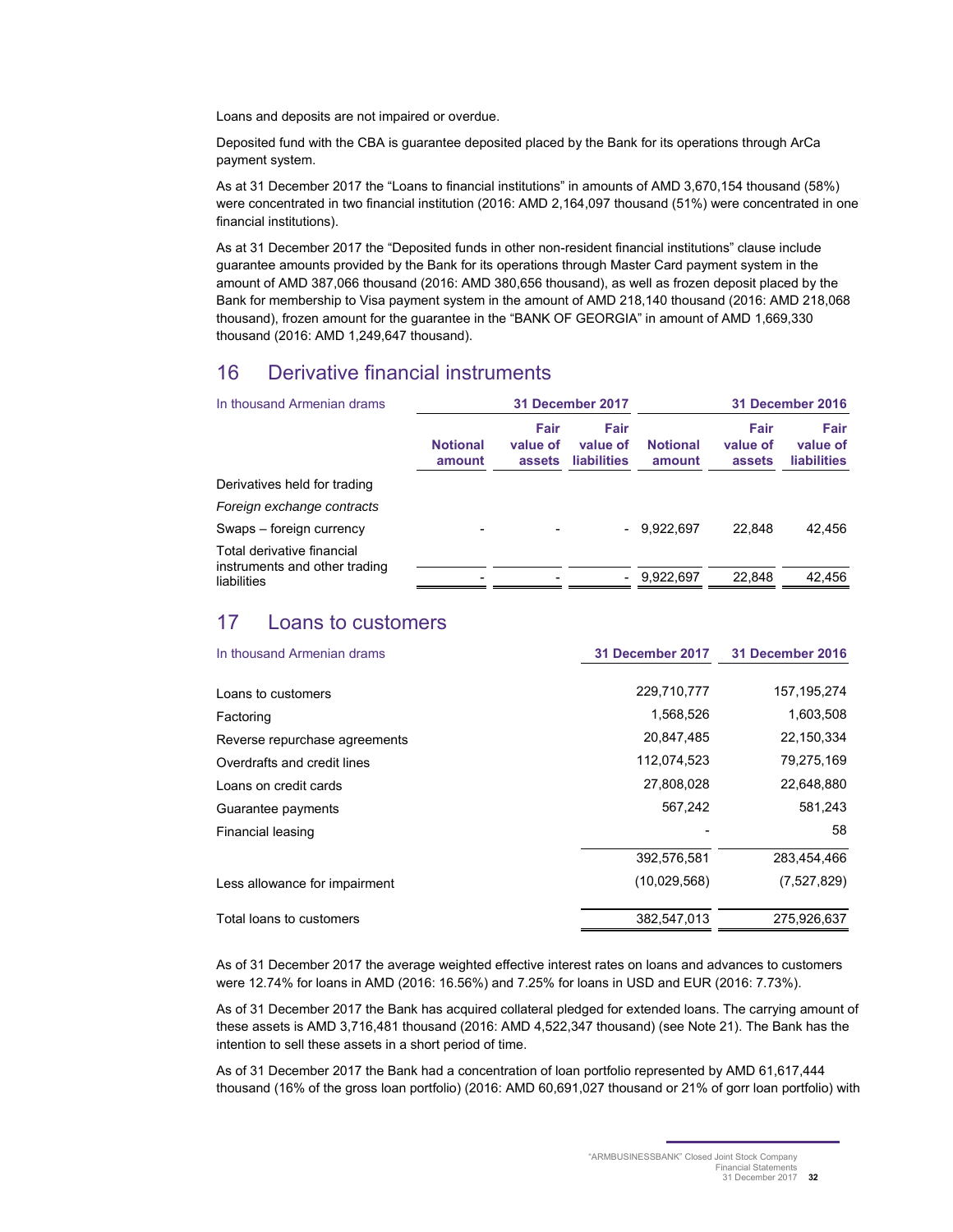regard to 10 borrowers and parties related with them. Allowance of AMD 1,717,236 thousand was made against these loans (2016: AMD 1,213,821 thousand).

The fair value of securities pledged under reverse repurchase agreements, which were repledged in other organizations as securities pledged under repurchase agreements amounts to AMD 24,556,156 thousand as at 31 December 2017 (2016: AMD 21,489,072 thousand) (see Note 24).

Analysis of loans and advances to customers by industry sectors is presented below:

|                                       |                 |                  |                          |                                                                   |               |                 |                                                                                           | 2017                                                                                      |
|---------------------------------------|-----------------|------------------|--------------------------|-------------------------------------------------------------------|---------------|-----------------|-------------------------------------------------------------------------------------------|-------------------------------------------------------------------------------------------|
| In thousand<br>Armenian drams         | <b>Industry</b> | Agri-<br>culture | <b>Const-</b><br>ruction | <b>Trade</b>                                                      | Con-<br>sumer | <b>Mortgage</b> | <b>Other</b>                                                                              | Total                                                                                     |
| Loans                                 |                 |                  |                          |                                                                   |               |                 | 36,553,879 9,004,198 47,574,623 107,048,226 48,252,183 12,823,767 131,319,705 392,576,581 |                                                                                           |
| Less allowance for<br>loan impairment |                 |                  |                          | $(365,539)$ $(134,091)$ $(1,971,627)$ $(2,447,372)$ $(3,489,053)$ |               | (208, 379)      |                                                                                           | $(1,413,507)$ $(10,029,568)$                                                              |
| Net loans                             |                 |                  |                          |                                                                   |               |                 |                                                                                           | 36,188,340 8,870,107 45,602,996 104,600,854 44,763,130 12,615,388 129,906,198 382,547,013 |

|                                       |                 |                  |                   |                             |               |                 |              | 2016                                                    |
|---------------------------------------|-----------------|------------------|-------------------|-----------------------------|---------------|-----------------|--------------|---------------------------------------------------------|
| In thousand<br>Armenian drams         | <b>Industry</b> | Agri-<br>culture | Const-<br>ruction | Trade                       | Con-<br>sumer | <b>Mortgage</b> | <b>Other</b> | <b>Total</b>                                            |
| Loans                                 | 27.231.314      | 8.967.585        | 28.724.052        |                             |               |                 |              | 80,899,045 42,278,155 13,172,461 82,181,854 283,454,466 |
| Less allowance for<br>loan impairment | (435.257)       | (143.335)        | (1, 129, 689)     | $(1,293,063)$ $(2,794,130)$ |               |                 |              | (418,788) (1,313,567) (7,527,829)                       |
| Net loans                             | 26.796.057      | 8.824.250        | 27,594,363        |                             |               |                 |              | 79,605,982 39,484,025 12,753,673 80,868,287 275,926,637 |
|                                       |                 |                  |                   |                             |               |                 |              |                                                         |

Reconciliation of allowance account for losses on loans and advances by class is as follows:

|                                                                                                                                           |                 |                  |                          |              |                           |                      |                   | 2017                         |
|-------------------------------------------------------------------------------------------------------------------------------------------|-----------------|------------------|--------------------------|--------------|---------------------------|----------------------|-------------------|------------------------------|
| In thousand Armenian drams                                                                                                                | <b>Industry</b> | Agri-<br>culture | <b>Const-</b><br>ruction | <b>Trade</b> | sumer                     | <b>Con-</b> Mortgage | <b>Other</b>      | <b>Total</b>                 |
| At 1 January 2017                                                                                                                         | 435,257         |                  | 143,335 1,129,689        | 1,293,063    | 2,794,130                 |                      | 418,788 1,313,567 | 7,527,829                    |
| Charge/(reversal) for the<br>year                                                                                                         | (26, 241)       | 109,123          | 954,221                  | 1,132,795    | 808,687                   | (35,691)             | 162,705           | 3,105,599                    |
| Amounts written off                                                                                                                       | (43, 484)       | (128,201)        | (112, 283)               |              | $(132,261)$ $(1,035,568)$ | (310, 343)           |                   | $(72, 102)$ $(1, 834, 242)$  |
| Recovery                                                                                                                                  | 7               | 9,834            | Ξ.                       | 153,775      | 921,804                   | 135,625              | 9,337             | 1,230,382                    |
| At 31 December 2017                                                                                                                       | 365,539         |                  | 134,091 1,971,627        | 2,447,372    | 3,489,053                 |                      | 208,379 1,413,507 | 10,029,568                   |
| Collective impairment                                                                                                                     |                 | 46,463           | $\overline{\phantom{a}}$ | 216,655      |                           |                      | 101,324           | 364,442                      |
| Individual impairment                                                                                                                     | 365,539         |                  | 87,628 1,971,627         | 2,230,717    | 3,489,053                 |                      | 208,379 1,312,183 | 9,665,126                    |
|                                                                                                                                           | 365,539         |                  | 134,091 1,971,627        | 2,447,372    | 3,489,053                 |                      |                   | 208,379 1,413,507 10,029,568 |
| Gross amount of loans<br>individually determined to be<br>impaired, before deducting<br>any individually assessed<br>impairment allowance |                 | 241.421          |                          | 216.655      |                           |                      | 101.324           | 559.400                      |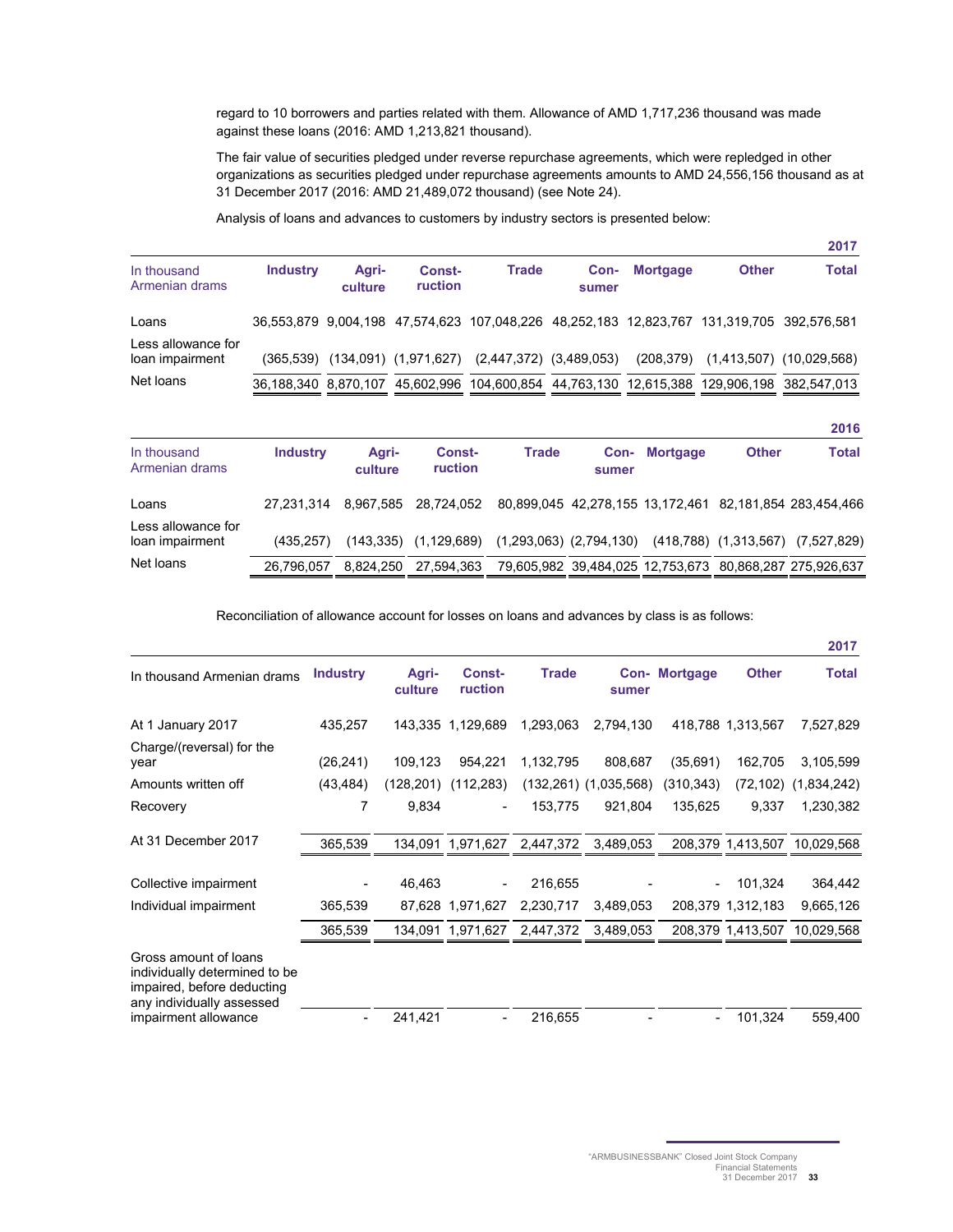|                                                                                                                                           |                 |                  |                          |              |               |                     |                   | 2016         |
|-------------------------------------------------------------------------------------------------------------------------------------------|-----------------|------------------|--------------------------|--------------|---------------|---------------------|-------------------|--------------|
| In thousand Armenian drams                                                                                                                | <b>Industry</b> | Agri-<br>culture | <b>Const-</b><br>ruction | <b>Trade</b> | Con-<br>sumer | <b>Mortgag</b><br>е | <b>Other</b>      | <b>Total</b> |
| At 1 January 2016                                                                                                                         | 422,946         | 160,469          | 769,931                  | 1,578,921    | 1,836,060     | 360,513             | 997,173           | 6,126,013    |
| Charge /(Reversal) for the<br>year                                                                                                        | 15,540          | (571, 442)       | 1,522,183                | 1,112,318    | 1,880,853     | 185,669             | 457,599           | 4,602,720    |
| Amounts written off                                                                                                                       | (21, 931)       | (171, 991)       | (1, 162, 914)            | (1,569,974)  | (1,664,041)   | (249, 144)          | (415,744)         | (5,255,739)  |
| Recovery                                                                                                                                  | 18,702          | 726,299          | 489                      | 171,798      | 741,258       | 121,750             | 274,539           | 2,054,835    |
| At 31 December 2016                                                                                                                       | 435,257         | 143,335          | 1,129,689                | 1,293,063    | 2,794,130     |                     | 418,788 1,313,567 | 7,527,829    |
| Collective impairment                                                                                                                     |                 |                  |                          |              |               |                     | 330,399           | 330,399      |
| Individual impairment                                                                                                                     | 435,257         | 143,335          | 1,129,689                | 1,293,063    | 2,794,130     | 418,788             | 983,168           | 7,197,430    |
|                                                                                                                                           | 435,257         | 143,335          | 1,129,689                | 1,293,063    | 2,794,130     |                     | 418,788 1,313,567 | 7,527,829    |
| Gross amount of loans<br>individually determined to be<br>impaired, before deducting<br>any individually assessed<br>impairment allowance |                 |                  |                          |              |               |                     | $-3,586,658$      | 3,586,658    |

Loans and advances by customer profile may be specified as follows:

| In thousand Armenian drams            | 31 December 2017 | <b>31 December 2016</b> |
|---------------------------------------|------------------|-------------------------|
|                                       | 61,043,321       | 55,606,677              |
| Individuals                           |                  |                         |
| Privately held companies              | 300,298,040      | 212,514,304             |
| Sole proprietors                      | 2,062,804        | 4,801,644               |
| State owned enterprises               | 26.003.290       | 10,264,900              |
| Non-profit organizations              | 3,169,126        | 266.941                 |
|                                       | 392,576,581      | 283,454,466             |
| Less allowance for impairment         | (10,029,568)     | (7,527,829)             |
| Total loans and advances to customers | 382,547,013      | 275,926,637             |
|                                       |                  |                         |

Loans to individuals comprise the following products:

| In thousand Armenian drams                      | As of<br>31 December 2017 | As of<br><b>31 December 2016</b> |  |
|-------------------------------------------------|---------------------------|----------------------------------|--|
|                                                 |                           |                                  |  |
| Mortgage                                        | 11,296,139                | 11,585,109                       |  |
| Credit cards                                    | 28,068,308                | 22,738,678                       |  |
| Consumer                                        | 8,552,332                 | 6,532,202                        |  |
| Gold loans                                      | 11,553,484                | 12,887,120                       |  |
| Car                                             | 78.060                    | 54,825                           |  |
| Other                                           | 1,494,998                 | 1,808,743                        |  |
| Total loans and advances to individuals (gross) | 61,043,321                | 55,606,677                       |  |

"ARMBUSINESSBANK" Closed Joint Stock Company Financial Statements 31 December 2017 **34**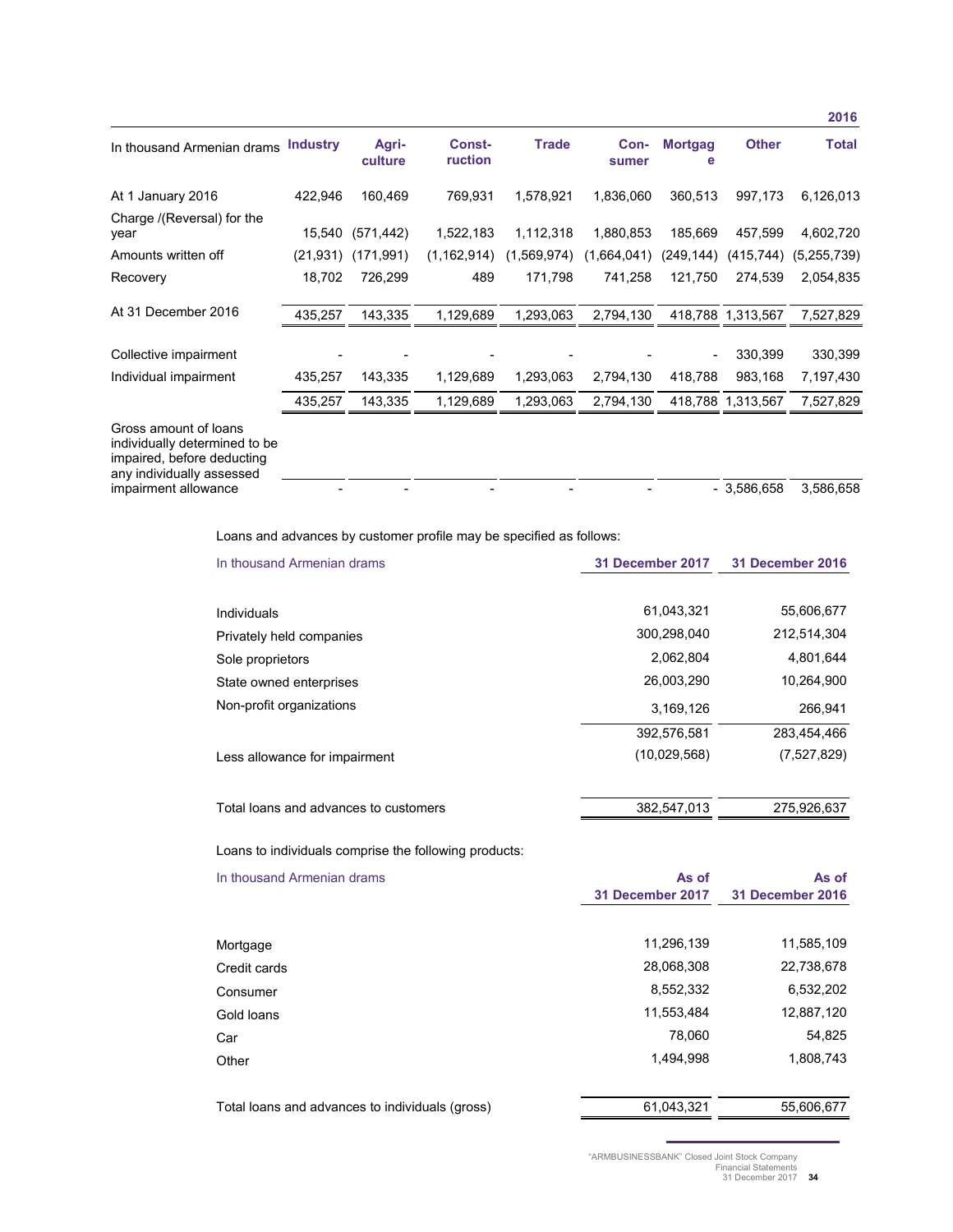The information on financial leasing is introduced below:

| In thousand Armenian drams                         | As of<br>31 December 2017 | As of<br>31 December 2016 |
|----------------------------------------------------|---------------------------|---------------------------|
| Gross investments on finance lease                 |                           |                           |
| Up to 1 year                                       |                           | 58                        |
|                                                    |                           | 58                        |
| Unearned future financial gains from finance lease |                           |                           |
| Net investments in finance lease                   |                           | 58                        |

Impairment allowance for finance lease is included in the impairment allowance of loans and advances to customers and amount to AMD 29 thousand as at 31 December 2016.

Implied interest rate for finance lease is 19%.

At 31 December 2017 and at 31 December 2016 the estimated fair value of loans and advances to customers approximates it carrying value (Note 32).

Maturity analysis of loan portfolio is presented in Note 34.

Credit, currency and interest rate analyses of loans and advances to customers are disclosed in Note 35. The information on related party balances is disclosed in Note 31.

## 18 Investments available for sale

| In thousand Armenian drams   |           | 31 December 2017 31 December 2016 |  |
|------------------------------|-----------|-----------------------------------|--|
|                              |           |                                   |  |
| Unquoted investments         |           |                                   |  |
| Equity instruments           | 13,935    | 14,034                            |  |
| Shares of Armenian companies | 10.093    | 8,857                             |  |
| RA corporate bonds           | 1,582,346 | 146,912                           |  |
| Accrued interest             | 43.238    | 1,506                             |  |
| <b>Total investments</b>     | 1.649.612 | 171,309                           |  |

All debt securities have fixed interest rates.

The fair value of unquoted available-for-sale debt securities is measured using a valuation technique, which uses current market rates to discount future cash flows of the financial instruments.

All unquoted available-for-sale equity shares are recorded at cost since its fair value cannot be reliably estimated. There is no quoted market on these investments and the Bank intends to hold them for a long term.

Available for sale securities, including pledged securities by effective interest rates and maturity date comprise:

| In thousand Armenian drams | 31 December 2017 | 31 December 2016 |             |           |
|----------------------------|------------------|------------------|-------------|-----------|
|                            | $\%$             | <b>Maturity</b>  | %           | Maturity  |
| RA corporate bonds         | 7.5-10.59        | 2018-2022        | 9.50-10.59% | 2017-2019 |

A os 31 December 2017 available for sale debt securities at fair value in the amount of AMD 15,258,125 thousand (2016: AMD 14,178,041 thousand) were sold to third parties on reverse repurchase agreements for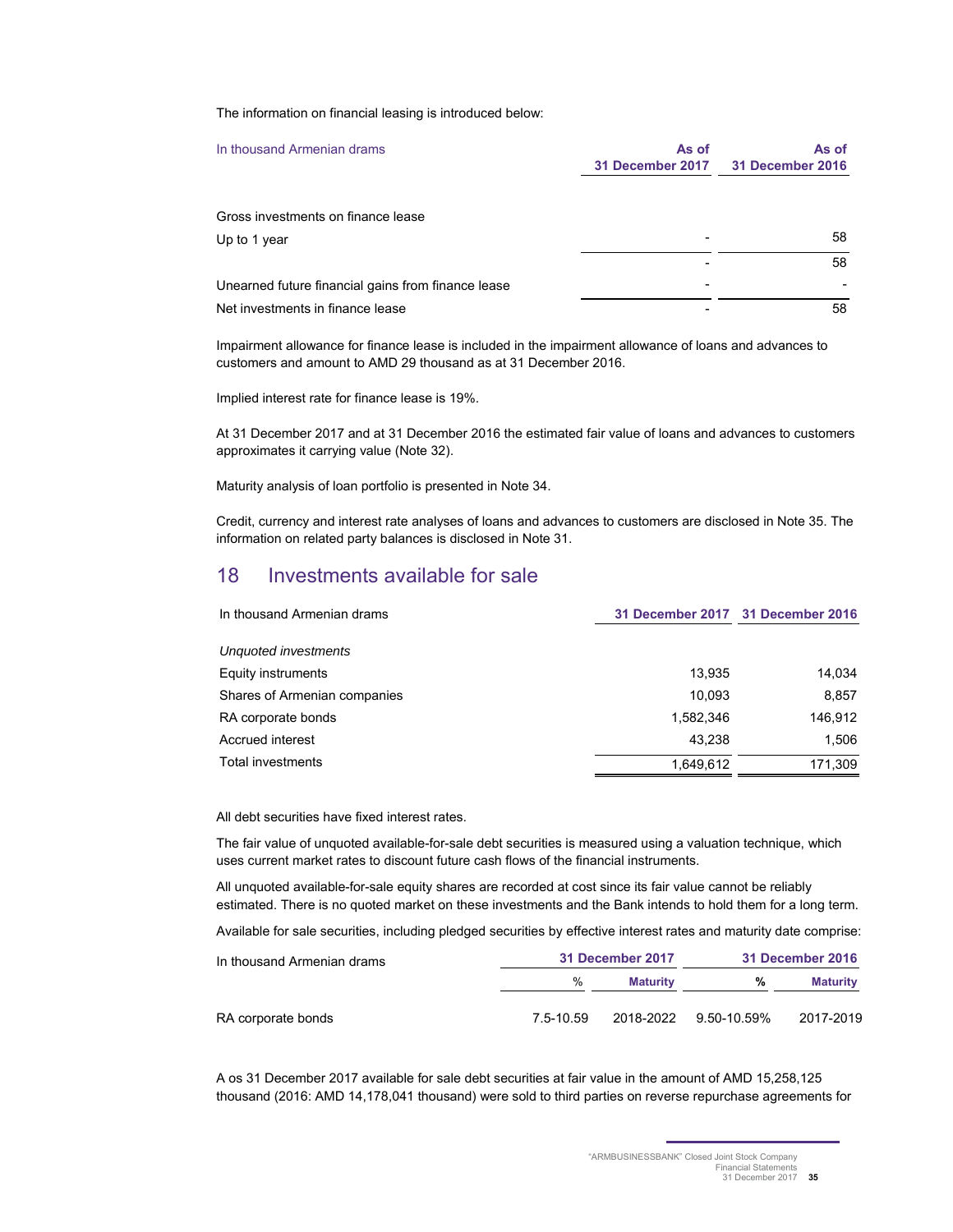periods not exceeding one months. These securities were classified as securities pledged under repurchase agreements on the face of the balance sheet.

## 19 Property, plant and equipment

| In thousand Armenian<br>drams |                              |                            |           |                           |                              | <b>Capital</b><br><b>investments</b> |                    |
|-------------------------------|------------------------------|----------------------------|-----------|---------------------------|------------------------------|--------------------------------------|--------------------|
|                               | <b>Land and</b><br>buildings | <b>Office</b><br>equipment |           | <b>Vehicles Computers</b> | <b>Other fixed</b><br>assets | in leased<br>assets                  | <b>Total</b>       |
| Cost/Revalued amount          |                              |                            |           |                           |                              |                                      |                    |
| At 1 January 2016             | 7,578,510                    | 540,872                    | 223,553   | 3,282,276                 | 1,205,116                    |                                      | 172,377 13,002,704 |
| Additions                     | 778,920                      | 30,351                     | 8,017     | 201,281                   | 64,521                       | 66,829                               | 1,149,919          |
| <b>Disposals</b>              |                              | (1, 359)                   |           | (1,022)                   | (4,639)                      | (35,031)                             | (42,051)           |
| Reclassifications             |                              | 141                        |           |                           | (141)                        |                                      |                    |
| At 31 December 2016           | 8,357,430                    | 570,005                    | 231,570   | 3,482,535                 | 1,264,857                    |                                      | 204,175 14,110,572 |
| <b>Additions</b>              | 31,783                       | 42,783                     | 73,398    | 361,485                   | 319,557                      | 96,861                               | 925,867            |
| Disposals                     | (221, 941)                   | (130)                      | (87, 949) |                           | (632)                        |                                      | (310, 652)         |
| At 31 December 2017           | 8,167,272                    | 612,658                    | 217,019   | 3,844,020                 | 1,583,782                    |                                      | 301,036 14,725,787 |
| Accumulated depreciation      |                              |                            |           |                           |                              |                                      |                    |
| At January 1, 2016            | 580,601                      | 429,486                    | 153,103   | 2,129,651                 | 733,117                      | 23,829                               | 4,049,787          |
| Charge for the year           | 291,826                      | 43,388                     | 33,241    | 287,730                   | 147,450                      | 5,233                                | 808,868            |
| Disposals                     |                              | (726)                      |           | (376)                     | (3, 977)                     |                                      | (5,079)            |
| At 31 December 2016           | 872,427                      | 472,148                    | 186,344   | 2,417,005                 | 876,590                      | 29,062                               | 4,853,576          |
| Charge for the year           | 301,400                      | 30,751                     | 22,608    | 322,137                   | 136,185                      | 6,778                                | 819,859            |
| <b>Disposals</b>              | (3, 402)                     | (111)                      | (82, 531) |                           |                              |                                      | (86, 044)          |
| Adjustments                   |                              |                            |           | 422                       | (422)                        |                                      |                    |
| At 31 December 2017           | 1,170,425                    | 502,788                    | 126,421   | 2,739,564                 | 1,012,353                    | 35,840                               | 5,587,391          |
| Carrying value                |                              |                            |           |                           |                              |                                      |                    |
| At 31 December 2016           | 7,485,003                    | 97,857                     | 45,226    | 1,065,530                 | 388,267                      | 175,113                              | 9,256,996          |
| At 31 December 2017           | 6,996,847                    | 109,870                    | 90,598    | 1,104,456                 | 571.429                      | 265,196                              | 9,138,396          |

## *Revaluation of assets*

The buildings owned by the Bank were evaluated by an independent appraiser at 31 December 2013 using a combination of market, income and cost methods resulting in a revaluation of AMD 589,278 thousand. Management has based its estimate of the fair value of the buildings on the results of the independent appraisal.

Management believes that as of 31 December 2017 fair value of buildings does not differ significantly from its revalued amount.

If buildings were presented at the difference of cost and accumulated depreciation, the carrying amount would have been AMD 6,112,776 thousand as at 31 December 2017 (2016: AMD 6,599,017 thousand).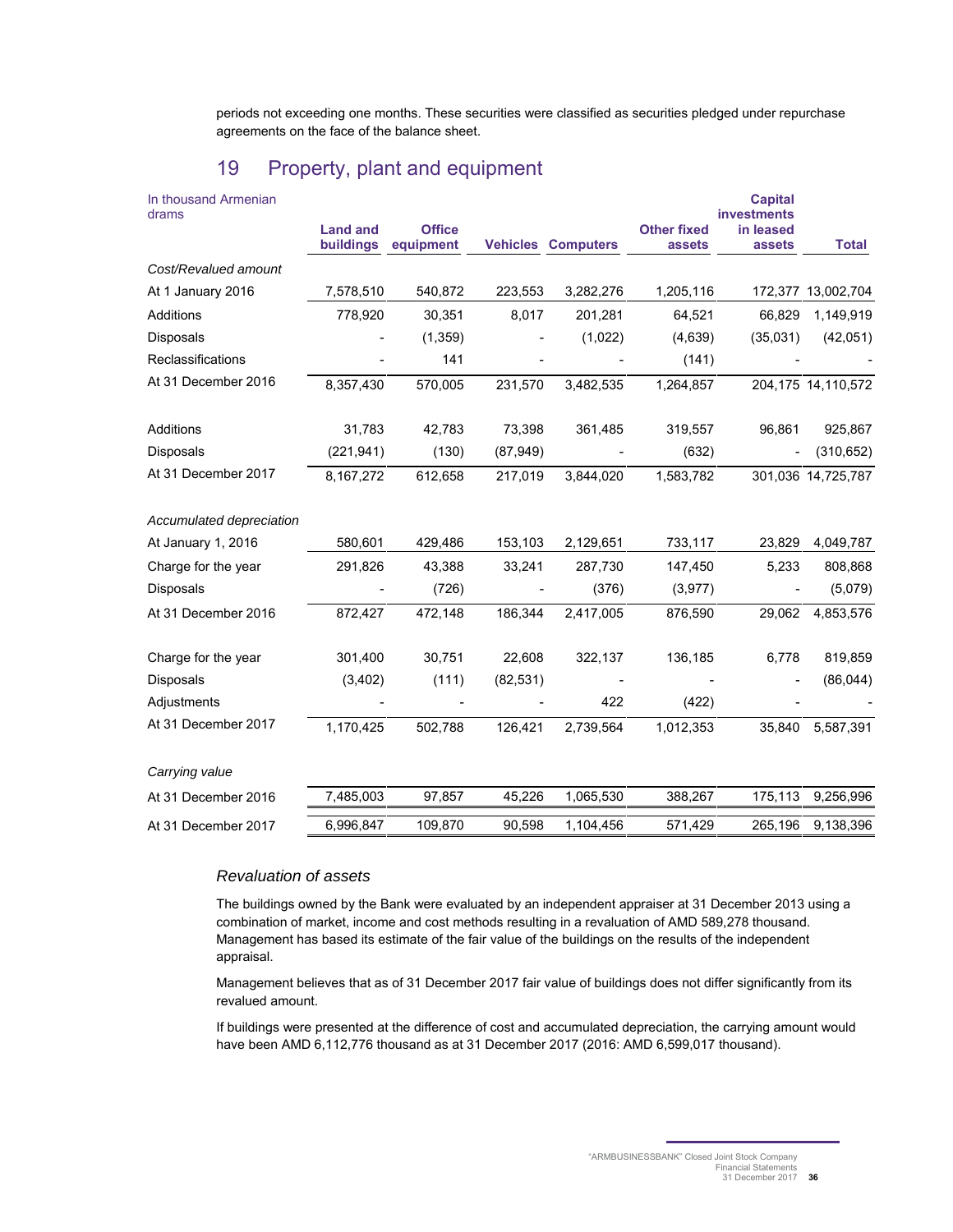#### *Fully depreciated items*

As at 31 December 2017 fixed assets included fully depreciated assets at cost in the amount of AMD 128,232 thousand (2016: AMD 118,103 thousand).

#### *Fixed assets in the phase of installation*

As at 31 December 2017 fixed assets included assets in the phase of installation in the amount of AMD 751,911 thousand (2016: AMD 475,177 thousand).

### *Restrictions on title of fixed assets*

As at 31 December 2017 the Bank does not possess any fixed assets pledged as security for liabilities or whose title is otherwise restricted (2016: either).

#### *Contractual commitments*

As at 31 December 2017 the Bank has contractual commitments in amount of AMD 2,600,583 thousand in respect of purchased new head office of the Bank (2016: AMD 94,095 thousand) (Note 22).

## 20 Intangible assets

| In thousand Armenian drams | <b>Licenses</b> | <b>Computer</b> | <b>Capital</b><br>software investments | <b>Other</b> | <b>Total</b> |
|----------------------------|-----------------|-----------------|----------------------------------------|--------------|--------------|
| Cost                       |                 |                 |                                        |              |              |
| At 1 January 2016          | 1,827,089       | 257,253         | 4,847                                  | 75,239       | 2,164,428    |
| Additions                  | 518,140         | 6,771           |                                        | 60,567       | 585,478      |
| <b>Disposals</b>           | (6.652)         |                 |                                        |              | (6.652)      |
| At 31 December 2016        | 2,338,577       | 264,024         | 4,847                                  | 135,806      | 2,743,254    |
| Additions                  | 435,770         | 5,000           |                                        |              | 440,770      |
| <b>Disposals</b>           | (4, 174)        |                 |                                        |              | (4, 174)     |
| At 31 December 2017        | 2,770,173       | 269,024         | 4,847                                  | 135,806      | 3,179,850    |
| Accumulated amortization   |                 |                 |                                        |              |              |
| At 1 January 2016          | 134,985         | 12,205          |                                        | 158          | 147,348      |
| Amortisation charge        | 160,565         | 15,730          |                                        | 3,336        | 179,631      |
| Disposals                  | (6,652)         |                 |                                        |              | (6,652)      |
| At 31 December 2016        | 288,898         | 27,935          |                                        | 3,494        | 320,327      |
| Amortisation charge        | 141,565         | 13,897          |                                        | 5,636        | 161,098      |
| <b>Disposals</b>           | (4, 174)        |                 |                                        |              | (4, 174)     |
| At 31 December 2017        | 426,289         | 41,832          |                                        | 9,130        | 477,251      |
| Carrying value             |                 |                 |                                        |              |              |
| At 31 December 2016        | 2,049,679       | 236,089         | 4,847                                  | 132,312      | 2,422,927    |
| At 31 December 2017        | 2,343,884       | 227,192         | 4,847                                  | 126,676      | 2,702,599    |

#### *Restrictions on intangible assets*

As at 31 December 2017 the Bank does not possess any intangible assets pledged as security for liabilities or whose title is otherwise restricted (2016: either).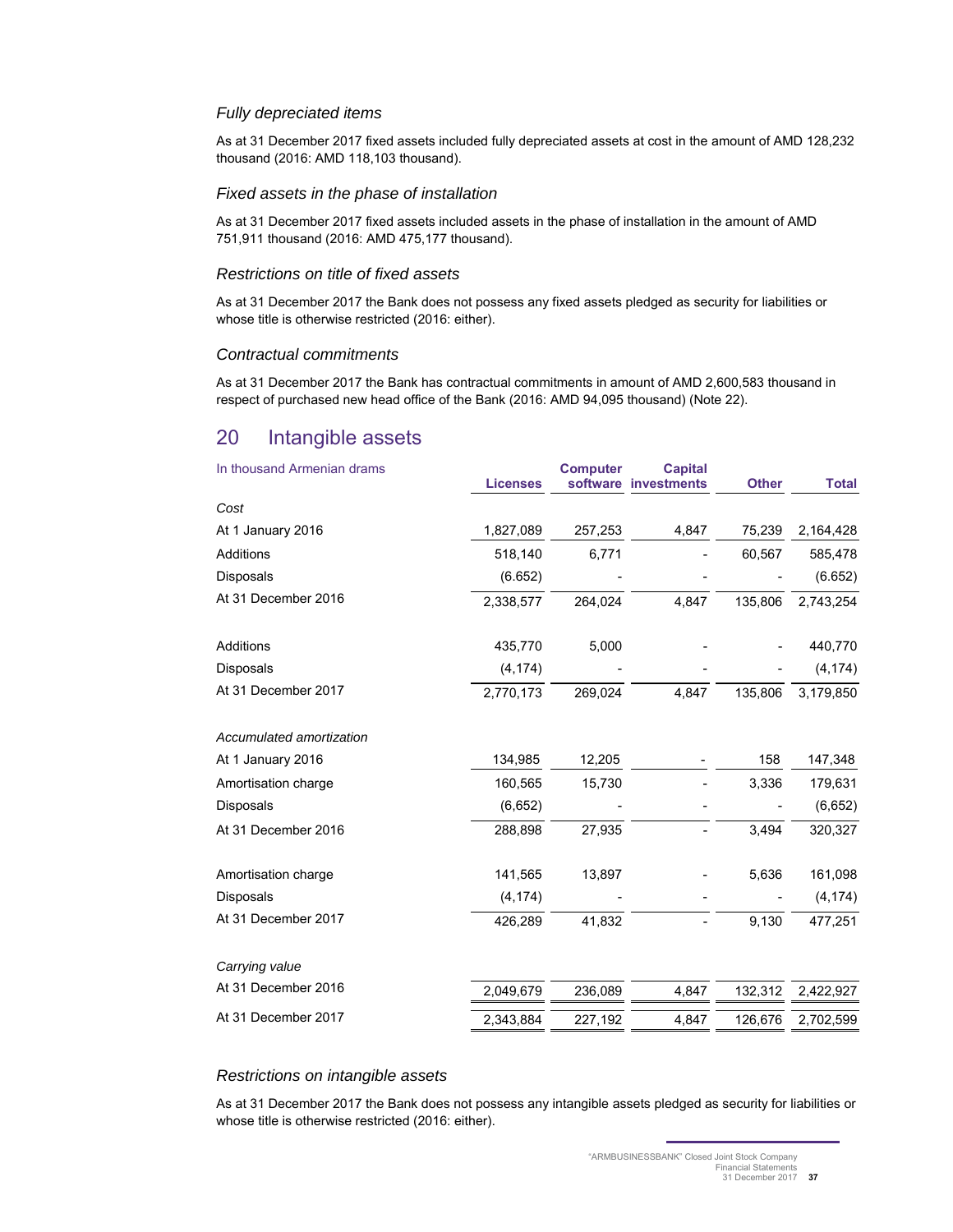#### *Contractual commitments*

As at 31 December 2017 the Bank has not any contractual commitment in respect of purchases of intangible assets (2016: AMD 41,625 thousand).

## 21 Repossessed assets

Details of non-financial assets obtained by the Bank during the year by taking possession of collateral held as security against loans and advances as at December 31 are shown below:

| In thousand Armenian drams | 31 December 2017 | 31 December 2016 |
|----------------------------|------------------|------------------|
| Property                   | 3,594,959        | 3,764,206        |
| Other assets               | 121,522          | 758.141          |
| Total repossessed assets   | 3,716,481        | 4,522,347        |

As of the date of repossession the collateral, it is measured at the lower of the carrying amount of outstanding loan commitment and fair value of realizable collateral.

The Bank's policy is to pursue timely realisation of the collateral in an orderly manner. The Bank generally does not use the non-cash collateral for its own operations. The assets are measured at the lower of their carrying amount and fair value less costs to sell

## 22 Other assets

| In thousand Armenian drams       | 31 December 2017 | <b>31 December 2016</b> |
|----------------------------------|------------------|-------------------------|
| Debtors and other receivables    | 1,031,725        | 718,929                 |
| Total other financial assets     | 1,031,725        | 718,929                 |
| Prepayments                      | 1,209,767        | 442,592                 |
| Due from staff                   | 30               | 54                      |
| Paintings                        | 47,050           | 47,050                  |
| Future period expenses           | 22,648           | 29,103                  |
| Precious metals                  | 115,135          | 44,555                  |
| <b>Materials</b>                 | 389,360          | 377,026                 |
| Other                            | 89,501           | 108,187                 |
| Total other non-financial assets | 1,873,491        | 1,048,567               |
| Total other assets               | 2,905,216        | 1,767,496               |

Prepayments include the Bank's payments in amount of AMD 650,298 thousand, for the purchase of a new head office of the Bank.

"ARMBUSINESSBANK" Closed Joint Stock Company Financial Statements 31 December 2017 **38**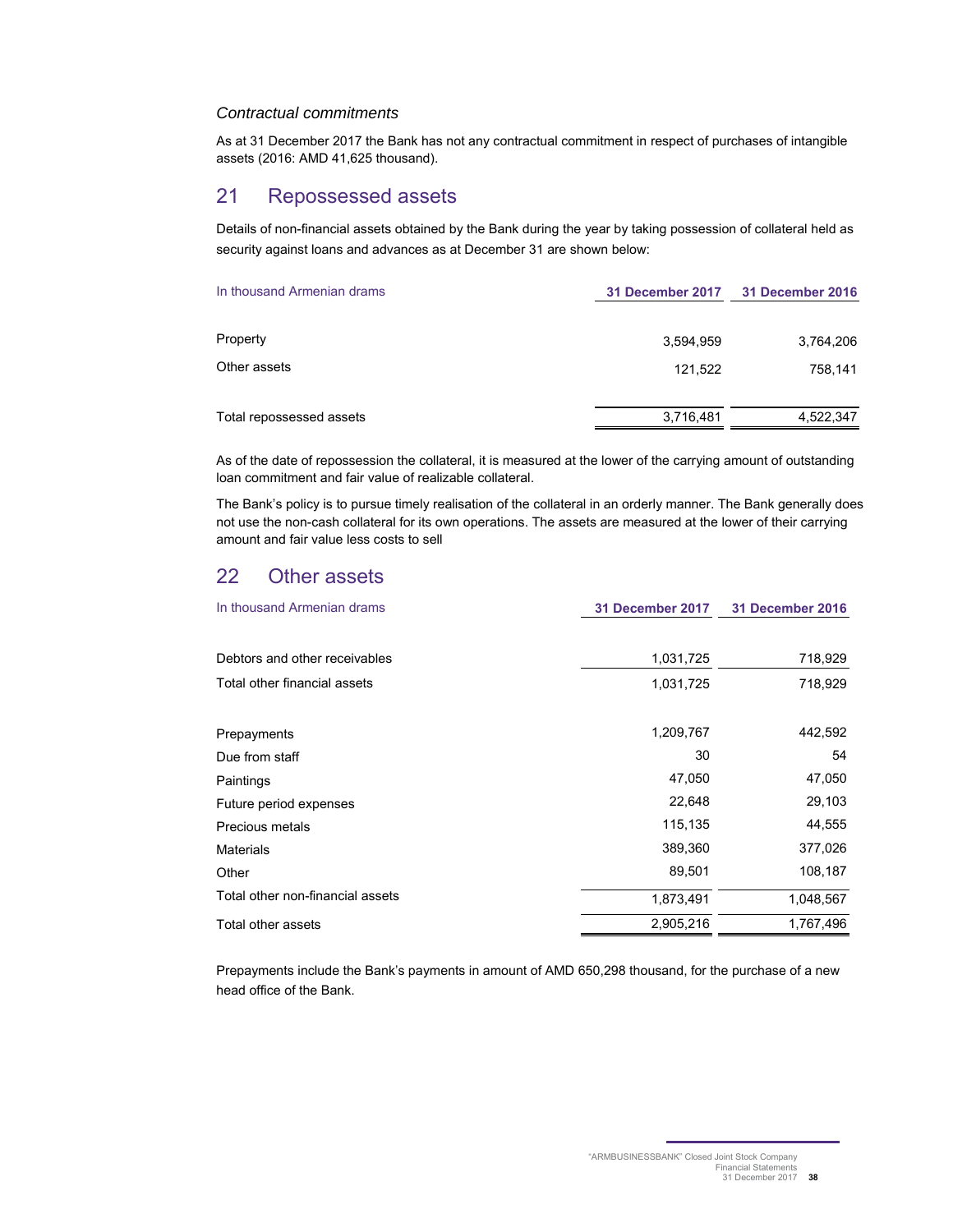## 23 Amounts due to other financial institutions

| In thousand Armenian drams                  | 31 December 2017 | 31 December 2016 |
|---------------------------------------------|------------------|------------------|
| Loans from financial institutions           | 38,585,043       | 28,814,598       |
| Deposits from financial institutions        | 21,924,589       | 17,671,899       |
| Current accounts of financial institutions  | 938,152          | 1,064,279        |
| Correspondent accounts of other banks       | 708.760          | 1,329,584        |
| Loans under repurchase agreements           | 13,847,877       | 33,947,096       |
| Total amounts due to financial institutions | 76,004,421       | 82,827,456       |

As at 31 December 2017 loans from financial institutions in amount of AMD 21,620,085 thousand (56%) were due from 1 financial institution (2016: AMD 12,627,202 thousand (44%) were due from 1 financial institution).

Loans and deposits from financial institutions have fixed interest rates.

As at 31 December 2017 the effective interest rates on amounts due to financial institutions was 8.82% for borrowings in AMD (2016: 8.92%) and 3.03% for borrowings in USD and EUR (2016: 7.89%).

The Bank has not had any defaults of principal, interest or other breaches with respect to its liabilities during the period (2016: nil).

## 24 Financial liabilities held for trading

| In thousand Armenian drams                                          | 31 December 2017 | 31 December 2016 |
|---------------------------------------------------------------------|------------------|------------------|
| Repledged securities by repurchase agreements (refer to note<br>17) | 24.556.156       | 21.489.072       |
| Total financial liabilities held for trading                        | 24,556,156       | 21,489,072       |

## 25 Amounts due to Government of the RA

| In thousand Armenian drams                | 31 December 2017 | <b>31 December 2016</b> |  |
|-------------------------------------------|------------------|-------------------------|--|
| Current/Settlement accounts               | 89.421           | 365.540                 |  |
| Received loans                            | 603.531          | 795.855                 |  |
| Total amounts due to Government of the RA | 692,952          | 1,161,395               |  |

At 31 December 2017 loans received from the RA Government include loans received from "Rural finance facility-Project Implementation Unit State Institution" in the amount of AMD 462,856 thousand (2016: AMD 628,296 thousand) and "Millennium Challenge Account - Armenia" in the amount of AMD 21,184 thousand (2016: AMD 28,739 thousand), and within the scope of "Small and medium business loan project" of German-Armenian Fund in the amount of AMD 69,241 thousand (2016: AMD 86,605 thousand).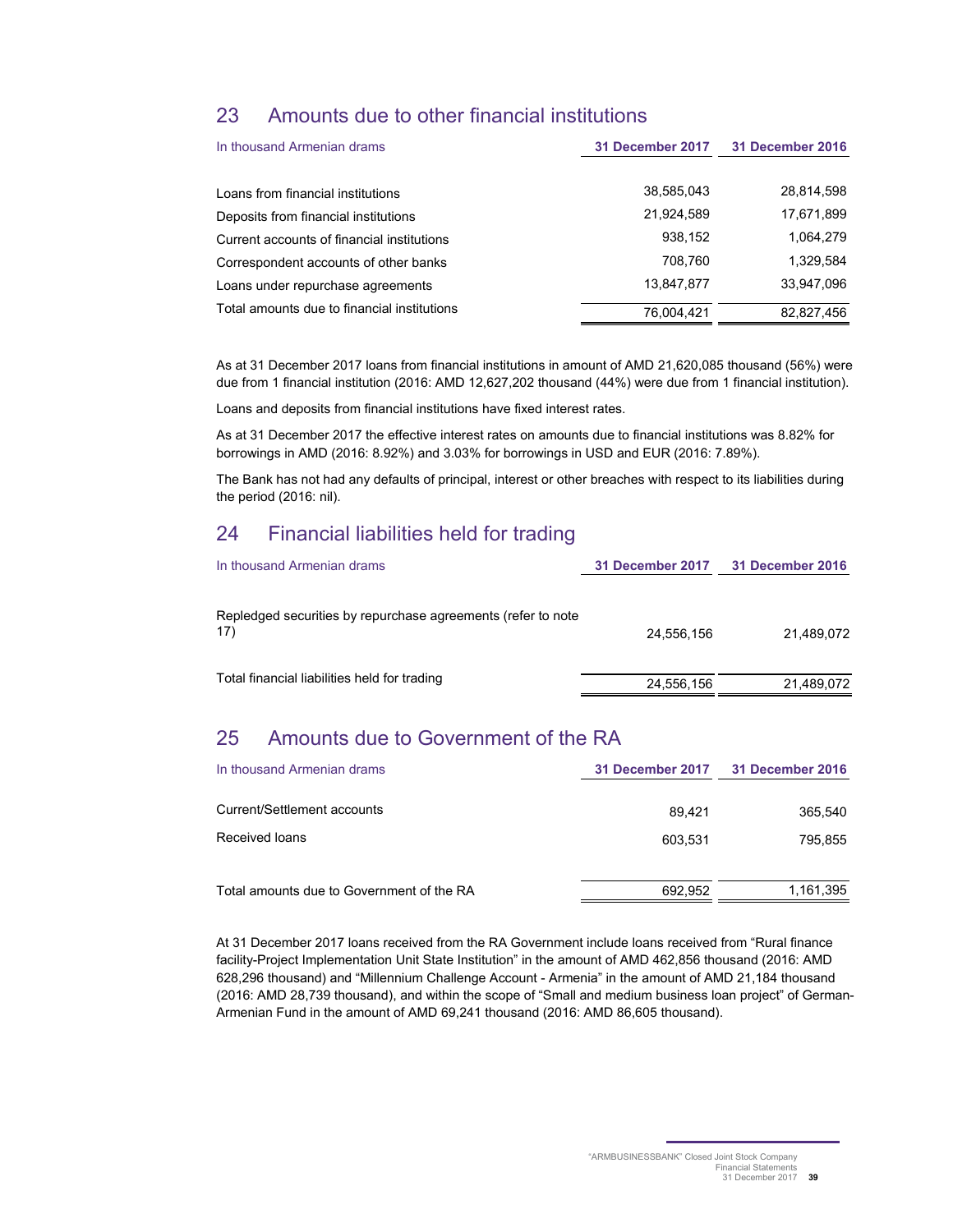## 26 Amounts due to customers

| In thousand Armenian drams     | 31 December 2017 | 31 December 2016 |  |
|--------------------------------|------------------|------------------|--|
| Corporate customers            |                  |                  |  |
| Current/Settlement accounts    | 66,460,012       | 36,203,765       |  |
| Time deposits                  | 50,957,236       | 26,612,345       |  |
|                                | 117,417,248      | 62,816,110       |  |
| Individuals                    |                  |                  |  |
| Current/Settlement accounts    | 22,614,470       | 15,002,349       |  |
| Time deposits                  | 258,935,430      | 182,302,603      |  |
|                                | 281,549,900      | 197,304,952      |  |
| Total amounts due to customers | 398,967,148      | 260,121,062      |  |

All customer deposits carry fixed interest rates.

As at 31 December 2017 included in current accounts of corporate and individual customers are deposits amounting to AMD 22,671,881 thousand (2016: AMD 17,911,300 thousand) held as security against letters of credit issued and guarantees issued. The fair value of those deposits approximates the carrying amount.

At 31 December 2017 the aggregate balance of top ten customers of the Bank (including relating parties, see Note 31) amounts to AMD 118,316,969 thousand (2016: AMD 62,124,642 thousand) or 29.7% of total customer accounts (2016: 23.9%).

As of 31 December 2017 the effective interest rates on amounts due to customers ranged from 0.08-16.04% for amounts attracted in AMD (2016: from 3.00% to 19.50%) and from 0.08-15.47% for amounts attracted in USD and EUR (2016: from 1.51-10.76%)*.* 

The Bank has not had any defaults of principal, interest or other breaches with respect to its liabilities during the period (2016: either).

## 27 Debt securities issued

| In thousand Armenian drams   |           | 31 December 2017 31 December 2016 |  |
|------------------------------|-----------|-----------------------------------|--|
| Non-current bonds            | 8.967.294 |                                   |  |
| Total debt securities issued | 8,967,294 |                                   |  |

During 2017 the Bank had issued 10,000 coupon bonds with face value of AMD 10,000 (14.0% annual interest rate) maturing till 2019.

During 2017 the Bank had issued 10,000 coupon bonds with face value of USD 100 (8.5% annual interest rate) maturing till 2019.

During 2017 the Bank had issued 172,000 coupon bonds with face value of USD 100 (7.5% annual interest rate) maturing till 2020.

The Bank's bonds are listed at "NASDAQ OMX Armenia" stock exchange.

The Bank has not repurchased any of its own bonds during the year.

The Bank has not had any defaults of principal, interest or other breaches with respect to its liabilities during the period.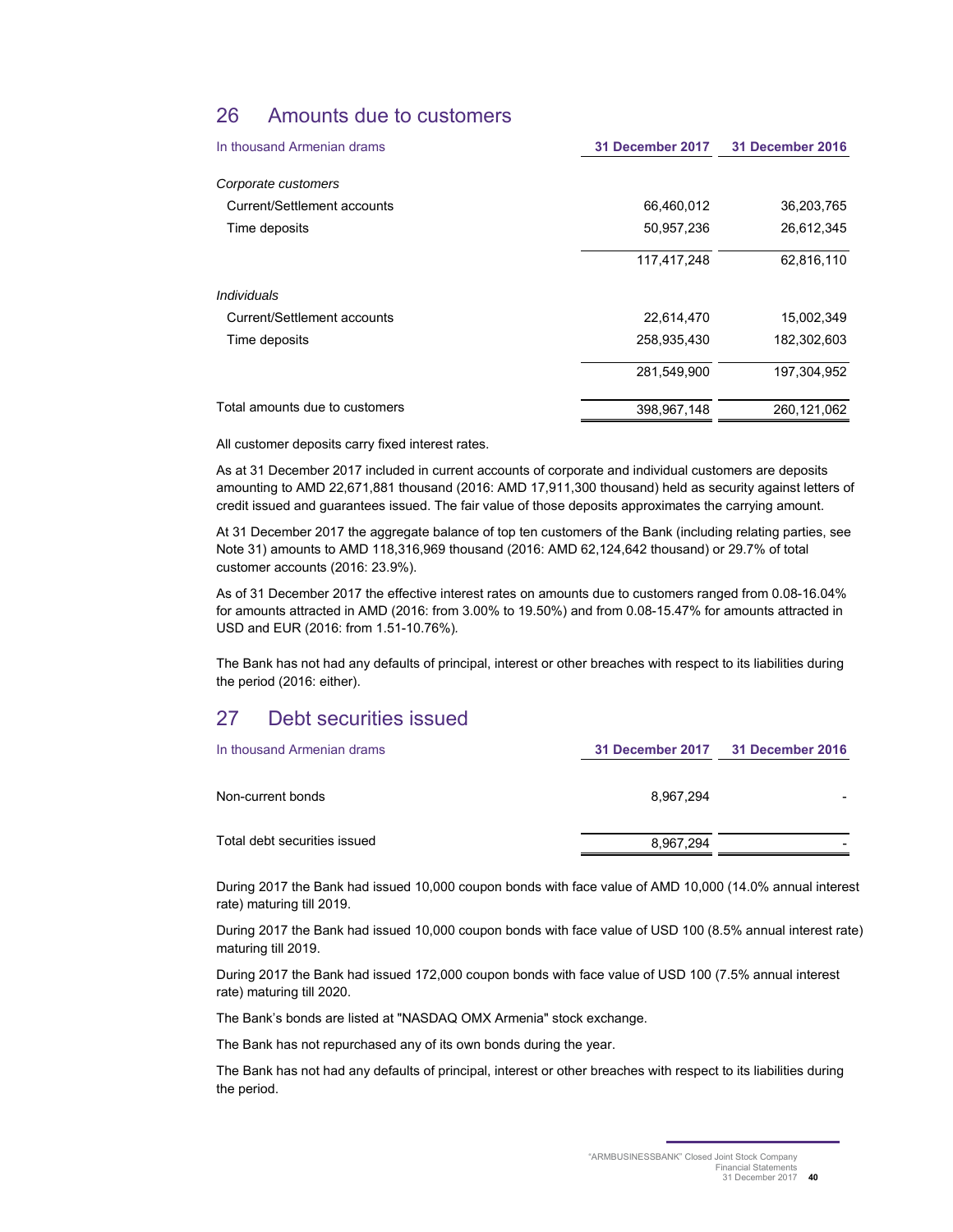## 28 Other liabilities

| In thousand Armenian drams            | 31 December 2017 | <b>31 December 2016</b> |  |
|---------------------------------------|------------------|-------------------------|--|
| Accounts payables                     | 456,041          | 338,017                 |  |
| Due to personnel                      | 284,617          | 214,868                 |  |
| Total other financial liabilities     | 740,658          | 552,885                 |  |
| Tax payable, other than income tax    | 328.598          | 302,522                 |  |
| Future period revenue                 | 587              | 373                     |  |
| Grants related to assets              | 1,709            | 1,791                   |  |
| Other operating liabilities           | 43               | 37                      |  |
| Other                                 | 129,881          | 51,673                  |  |
| Total other non-financial liabilities | 460,818          | 356,396                 |  |
| Total other liabilities               | 1,201,476        | 909.281                 |  |

## Grants related to assets

| In thousand Armenian drams | 31 December 2017<br>31 December 2016 |       |  |
|----------------------------|--------------------------------------|-------|--|
| At January 1               | 1,791                                | 1,873 |  |
| Recognised as income       | (82)                                 | (82)  |  |
| At December 31             | 1.709                                | 1.791 |  |

## 29 Equity

As 31 December 2017 the Bank's registered and paid-in share capital was AMD 31,374,560 thousand (2016: AMD 31,374,560 thousand).

In accordance with the Bank's statues, the share capital consists of 41,120 ordinary shares, all of which have a par value of AMD 763 thousand each.

The only shareholder of the Bank as at 31 December 2017 and 2016 is Vitaliy Grigoryants.

As at 31 December 2017 the Bank did not possess any of its own shares. The holders of ordinary shares are entitled to receive dividends as declared and are entitled to one vote per share at annual and general meetings of the Bank.

During 2017 and 2016 the Bank had not increased its share capital.

Distributable among shareholders reserves equal the amount of retained earnings calculated in accordance with the RA legislation. Non-distributable reserves are represented by a reserve fund, which is created as required by the statutory regulations, in respect of general banking risks, including future losses and other unforeseen risks or contingencies. The reserve has been created in accordance with the Bank's statutes that provide for the creation of a reserve for these purposes of not less than 15% of the Bank's net profit of the previous year reported in statutory books.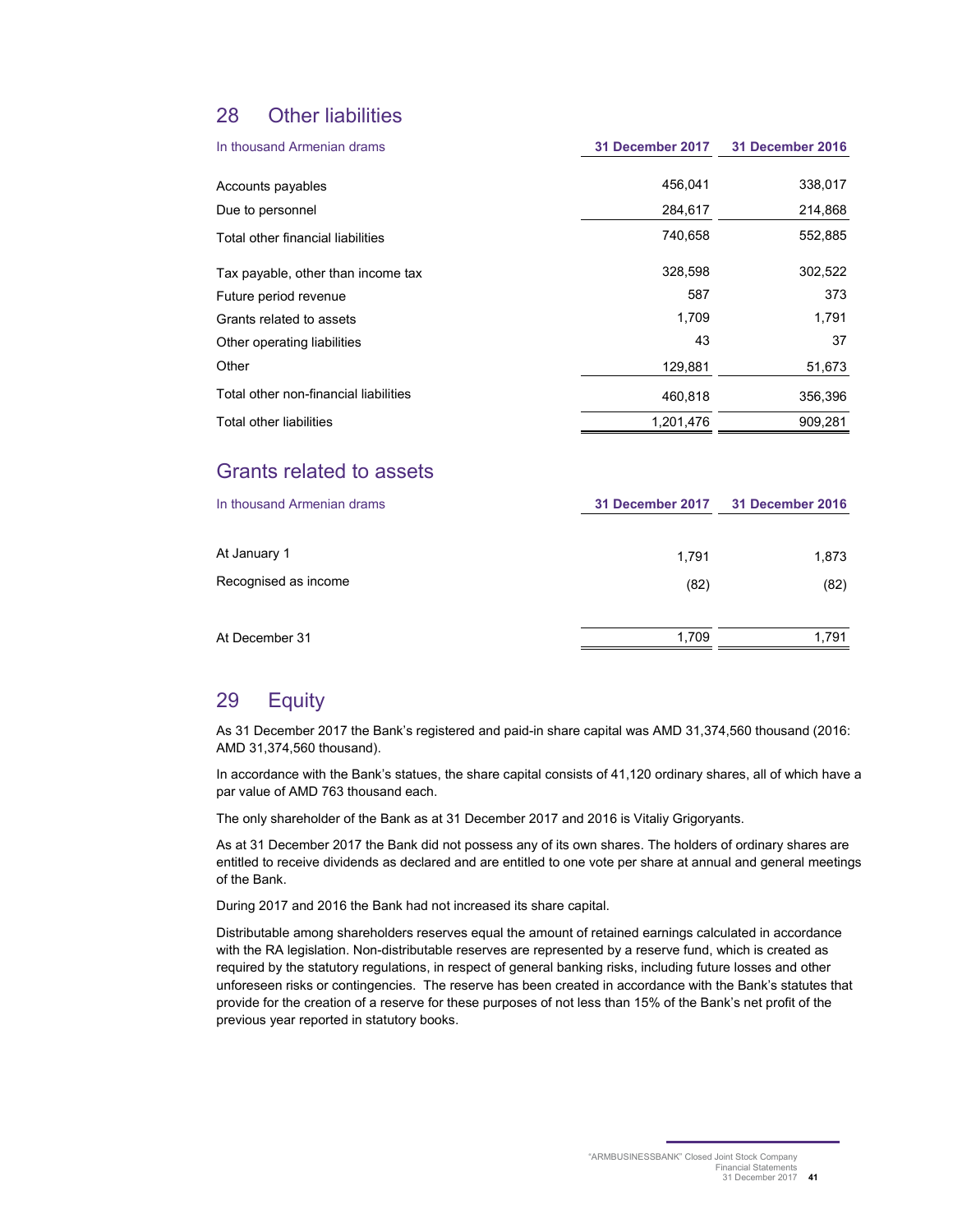## 30 Contingent liabilities and commitments

### *Tax and legal matters*

The taxation system in Armenia is relatively new and is characterised by frequent changes in legislation, official pronouncements and court decisions, which are sometimes unclear, contradictory and subject to varying interpretation. Taxes are subject to review and investigation by tax authorities, which have the authority to impose fines and penalties. In the event of a breach of tax legislation, no liabilities for additional taxes, fines or penalties may be imposed by tax authorities once three years have elapsed from the date of the breach.

These circumstances may create tax risks in Armenia that are more significant than in other countries. Management believes that it has provided adequately for tax liabilities based on its interpretations of applicable Armenian tax legislation, official pronouncements and court decisions. However, the interpretations of the relevant authorities could differ and the effect on these financial statements, if the authorities were successful in enforcing their interpretations, could be significant.

Management believes that the Bank has complied with all regulations and has completely settled all its tax liabilities.

Management also believes that the ultimate liability, if any, arising from legal actions and complaints taken against the Bank, will not have a material adverse impact on the financial condition or results of future operations of the Bank.

#### *Loan commitment, guarantee and other financial facilities*

In the normal course of business, the Bank is a party to financial instruments with off-balance sheet risk in order to meet the needs of its customers. These instruments, involving varying degrees of credit risk, are not reflected in the statement of financial position.

As of 31 December the nominal or contract amounts were:

| In thousand Armenian drams                   | 31 December 2017 | 31 December 2016 |
|----------------------------------------------|------------------|------------------|
|                                              |                  |                  |
| Undrawn Ioan commitments                     | 20.719.108       | 19.944.553       |
| Letters of credit                            | 1,279,062        | 156,016          |
| Guarantees                                   | 35,968,014       | 32,179,463       |
| Undrawn overdrafts                           | 330.148          | 863,885          |
| Total commitments and contingent liabilities | 58,296,332       | 53,143,917       |

The maximum exposure to credit risk of Loan commitments, guarantee and other financial facilities is best represented by the total amount of these commitments and contingent liabilities.

#### *Operating lease commitments – Bank as a lessee*

In the normal course of business the Bank enters into commercial lease agreements for premises.

The future aggregate minimum lease payments under non-cancellable operating leases are as follows:

| In thousand Armenian drams        | 31 December 2017<br><b>31 December 2016</b> |        |  |  |
|-----------------------------------|---------------------------------------------|--------|--|--|
| Not later than 1 year             | 41.412                                      | 24.248 |  |  |
| Total operating lease commitments | 41.412                                      | 24.248 |  |  |

"ARMBUSINESSBANK" Closed Joint Stock Company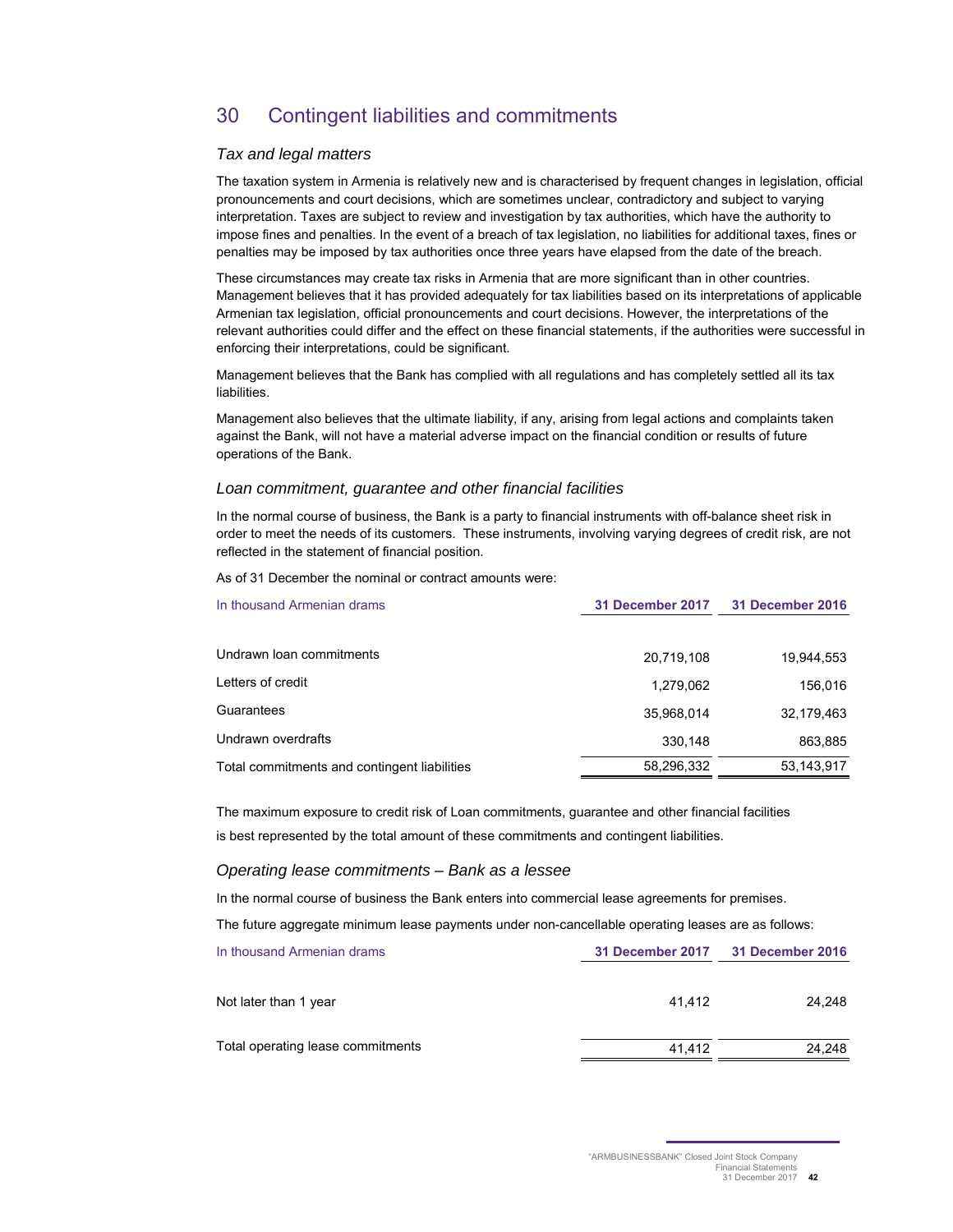### *Contractual commitments*

Information on the Bank's contractual commitments is disclosed in Notes 19, 20.

#### *Insurance*

The insurance industry in Armenia is in a developing state and many forms of insurance protection common in other parts of the world are not yet generally available.

As at 31 December 2017, the Bank has insured the truthfulness of employees, Bank's buildings and constructions, transit, forged checks, securities and money, Bank's branches and their contents, computer fraud, responsibility of directors and management, as well as professional liability.

Until the Bank obtains adequate insurance coverage, there is a risk that the loss or destruction of certain assets could have a material adverse effect on the Bank's operations and financial position.

## 31 Transactions with related parties

In accordance with IAS 24 *Related Party Disclosures*, parties are considered to be related if one party has ability to control the other party or exercise significant influence over the other party in making financial or operational decisions. For the purpose of the present financial statements, related parties include shareholders, members of Bank's Management as well as other persons and enterprises related with and controlled by them respectively.

The ultimate controlling party of the Bank is the resident of the Russian Federation Vitally Grigoriyants.

A number of banking transactions are entered into with related parties in the normal course of business. These include loans, deposits and other transactions. These transactions were carried out on commercial terms and at market rates.

The volumes of related party transactions, outstanding balances at the year end, and related expense and income for the year are as follows:

| In thousand Armenian drams                              |                                                            | 2017                                                               |                                                            | 2016                                                                      |
|---------------------------------------------------------|------------------------------------------------------------|--------------------------------------------------------------------|------------------------------------------------------------|---------------------------------------------------------------------------|
|                                                         | <b>Shareholders</b><br>and parties<br>related with<br>them | Key<br>management<br>personnel and<br>parties related<br>with them | <b>Shareholders</b><br>and parties<br>related with<br>them | <b>Key</b><br>management<br>personnel and<br>parties related<br>with them |
| tatement of financial position                          |                                                            |                                                                    |                                                            |                                                                           |
| Amounts due from other financial<br><i>institutions</i> |                                                            |                                                                    |                                                            |                                                                           |
| At 1 January                                            |                                                            | 2,936,745                                                          |                                                            | 1,398,000                                                                 |
| Increase                                                |                                                            | 12,555,692                                                         |                                                            | 13,718,346                                                                |
| Decrease                                                |                                                            | (11,616,416)                                                       |                                                            | (12, 179, 601)                                                            |
| At 31 December                                          |                                                            | 3,876,021                                                          |                                                            | 2,936,745                                                                 |
| Loans to customers                                      |                                                            |                                                                    |                                                            |                                                                           |
| Loans outstanding at 1 January gross                    |                                                            | 456,661                                                            | 22,833                                                     | 1,269,290                                                                 |
| Loans issued during the year                            | 2,099,780                                                  | 8,357,320                                                          | 365,572                                                    | 1,098,865                                                                 |
| Loan repayments during the year                         | (1,344,150)                                                | (4,942,495)                                                        | (388, 405)                                                 | (1,911,494)                                                               |
| Loans outstanding at 31 December<br>gross               | 755,630                                                    | 3.871.486                                                          |                                                            | 456,661                                                                   |
| Less: allowance for loan impairment                     | (12,090)                                                   | (61, 944)                                                          |                                                            | (7, 307)                                                                  |
| Loans outstanding at 31 December                        | 743,540                                                    | 3,809,542                                                          |                                                            | 449,354                                                                   |
|                                                         |                                                            |                                                                    |                                                            |                                                                           |

31 December 2017 **43**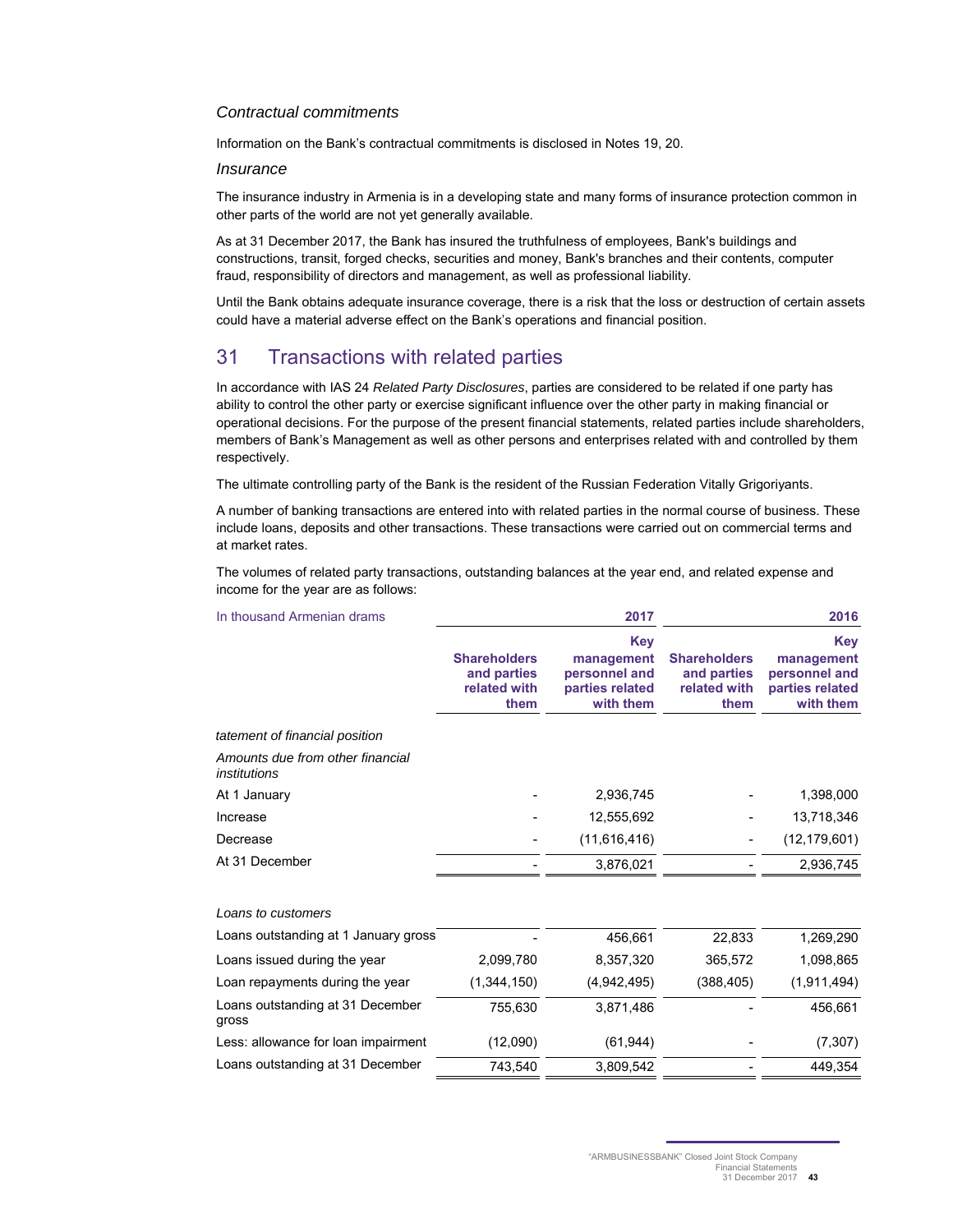| In thousand Armenian drams                                 |                                                            | 2017                                                                      |                                                            | 2016                                                               |
|------------------------------------------------------------|------------------------------------------------------------|---------------------------------------------------------------------------|------------------------------------------------------------|--------------------------------------------------------------------|
|                                                            | <b>Shareholders</b><br>and parties<br>related with<br>them | <b>Key</b><br>management<br>personnel and<br>parties related<br>with them | <b>Shareholders</b><br>and parties<br>related with<br>them | Key<br>management<br>personnel and<br>parties related<br>with them |
| Amounts due to financial institutions                      |                                                            |                                                                           |                                                            |                                                                    |
| At 1 January                                               | 801,556                                                    | 771,411                                                                   | 17.763                                                     | 639,418                                                            |
| Increase                                                   | 31.215.913                                                 | 26.730.782                                                                | 20.191.368                                                 | 15,525,305                                                         |
| Decrease                                                   | (26, 180, 150)                                             | (24,038,076)                                                              | (19, 407, 575)                                             | (15, 393, 312)                                                     |
| At 31 December                                             | 5,837,319                                                  | 3,464,117                                                                 | 801,556                                                    | 771,411                                                            |
| Statement of profit or loss and other comprehensive income |                                                            |                                                                           |                                                            |                                                                    |
| Interest income                                            | 25,131                                                     | 298,647                                                                   | 916                                                        | 226,739                                                            |

| Interest expense              | 247.209 | 596.047 | (33.316) | (359, 054) |
|-------------------------------|---------|---------|----------|------------|
| Impairment (charge) /reversal | 12.090  | 54.637  | (229)    | (5,386)    |

The loans issued to directors and other key management personnel (and close family members) are repayable over 1-15 years and have interest rates of 7-24% (2016: 7-24%, 1-15 years). The loans advanced to the directors are collateralised by gold, real estate, cash and other property.

Compensation of key management personnel was comprised of the following:

| In thousand Armenian drams        | 2017    | 2016    |
|-----------------------------------|---------|---------|
| Salaries and bonuses              | 313.601 | 319.417 |
| Total key management compensation | 313,601 | 319,417 |

## 32 Fair value measurement

The Bank's Board determines the policies and procedures for both recurring fair value measurement, such as unquoted trading and available-for-sale securities, unquoted derivatives and for non-recurring measurement, such as assets held for sale.

External valuers are involved for valuation of significant assets, such as properties, trading and available-forsale securities and derivatives. Involvement of external valuers is decided upon annually by the investment committee after discussion with and approval by the Bank's audit committee.

At each reporting date, the Board of the Bank analyses the movements in the values of assets and liabilities which are required to be re-measured or re-assessed as per the Bank's accounting policies. For this analysis, the Board of the Bank verifies the major inputs applied in the latest valuation by agreeing the information in the valuation computation to contracts and other relevant documents. The Board of the Bank, in conjunction with the Bank's external valuers, also compares each the changes in the fair value of each asset and liability with relevant external sources to determine whether the change is reasonable.

Financial and non-financial assets and liabilities measured at fair value in the statement of financial position are presented below. This hierarchy groups financial and non-financial assets and liabilities into three levels based on the significance of inputs used in measuring the fair value of the financial assets and liabilities. The fair value hierarchy has the following levels:

- Level 1: quoted prices (unadjusted) in active markets for identical assets or liabilities

- Level 2: inputs other than quoted prices included within Level 1 that are observable for the asset and liability, either directly (i.e. as prices) or indirectly (i.e. derived from prices)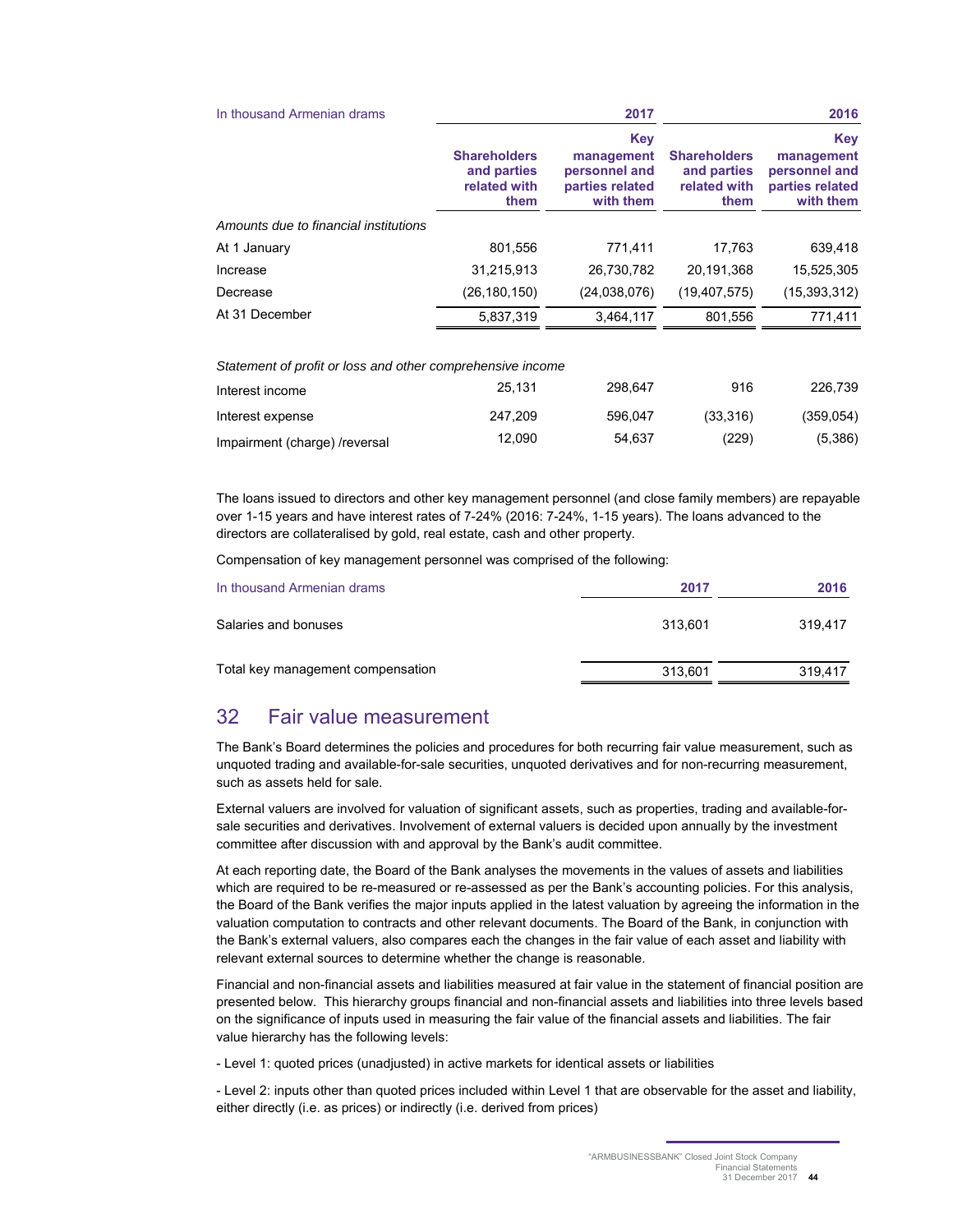- Level 3: inputs for the asset or liability that are not based on observable market data (unobservable inputs).

## 32.1 Financial instruments that are not measured at fair value

The table below presents the fair value of financial assets and liabilities not measured at their fair value in the statement of financial position and analyses them by the level in the fair value hierarchy into which teach fair value measurement is categorised.

|         |             |         |                             | 31 December 2017                   |
|---------|-------------|---------|-----------------------------|------------------------------------|
| Level 1 | Level 2     | Level 3 | <b>Total fair</b><br>values | <b>Total</b><br>carrying<br>amount |
|         |             |         |                             |                                    |
|         | 115,576,209 |         | $\overline{\phantom{a}}$    | 115,576,209                        |
|         | 14,036,722  |         |                             | 14,036,722                         |
|         | 382,547,013 |         |                             | 382,547,013                        |
|         | 1,031,725   |         |                             | 1,031,725                          |
|         |             |         |                             |                                    |
|         | 76,004,421  |         |                             | 76,004,421                         |
|         | 692,952     |         |                             | 692,952                            |
|         | 398,967,148 |         | $\overline{\phantom{m}}$    | 398,967,148                        |
|         | 8,967,294   |         |                             | 8,967,294                          |
|         | 740,658     |         |                             | 740,658                            |
|         |             |         |                             |                                    |

| In thousand Armenian drams                 |                              |             |         |                              | <b>31 December 2016</b>            |
|--------------------------------------------|------------------------------|-------------|---------|------------------------------|------------------------------------|
|                                            | Level 1                      | Level 2     | Level 3 | <b>Total fair</b><br>values  | <b>Total</b><br>carrying<br>amount |
| Financial assets                           |                              |             |         |                              |                                    |
| Cash and cash equivalents                  | ۰                            | 63,215,155  |         | $\overline{\phantom{a}}$     | 63,215,155                         |
| Amounts due from financial<br>institutions | $\qquad \qquad \blacksquare$ | 8,532,277   |         | $\overline{\phantom{a}}$     | 8,532,277                          |
| Loans to customers                         | $\overline{\phantom{a}}$     | 275,926,637 |         | $\qquad \qquad \blacksquare$ | 275,926,637                        |
| Other financial assets                     |                              | 718,929     |         |                              | 718,929                            |
| <b>Financial liabilities</b>               |                              |             |         |                              |                                    |
| Amounts due to financial<br>institutions   |                              | 82,827,456  |         | $\qquad \qquad \blacksquare$ | 82,827,456                         |
| Amounts due to RA Government               |                              | 1,161,395   |         | -                            | 1,161,395                          |
| Amounts due to customers                   | $\overline{\phantom{0}}$     | 260,121,062 |         | $\qquad \qquad \blacksquare$ | 260,121,062                        |
| Other financial liabilities                |                              | 552,885     |         |                              | 552,885                            |

#### *Amounts due from and to financial institutions*

For assets and liabilities maturing within one month, the carrying amount approximates fair value due to the relatively short-term maturity of these financial instruments. For the assets and liabilities maturing in over one month, the fair value was estimated as the present value of estimated future cash flows discounted at the appropriate year-end market rates, which are mainly the same as current interest rates.

<sup>31</sup> December 2017 **45**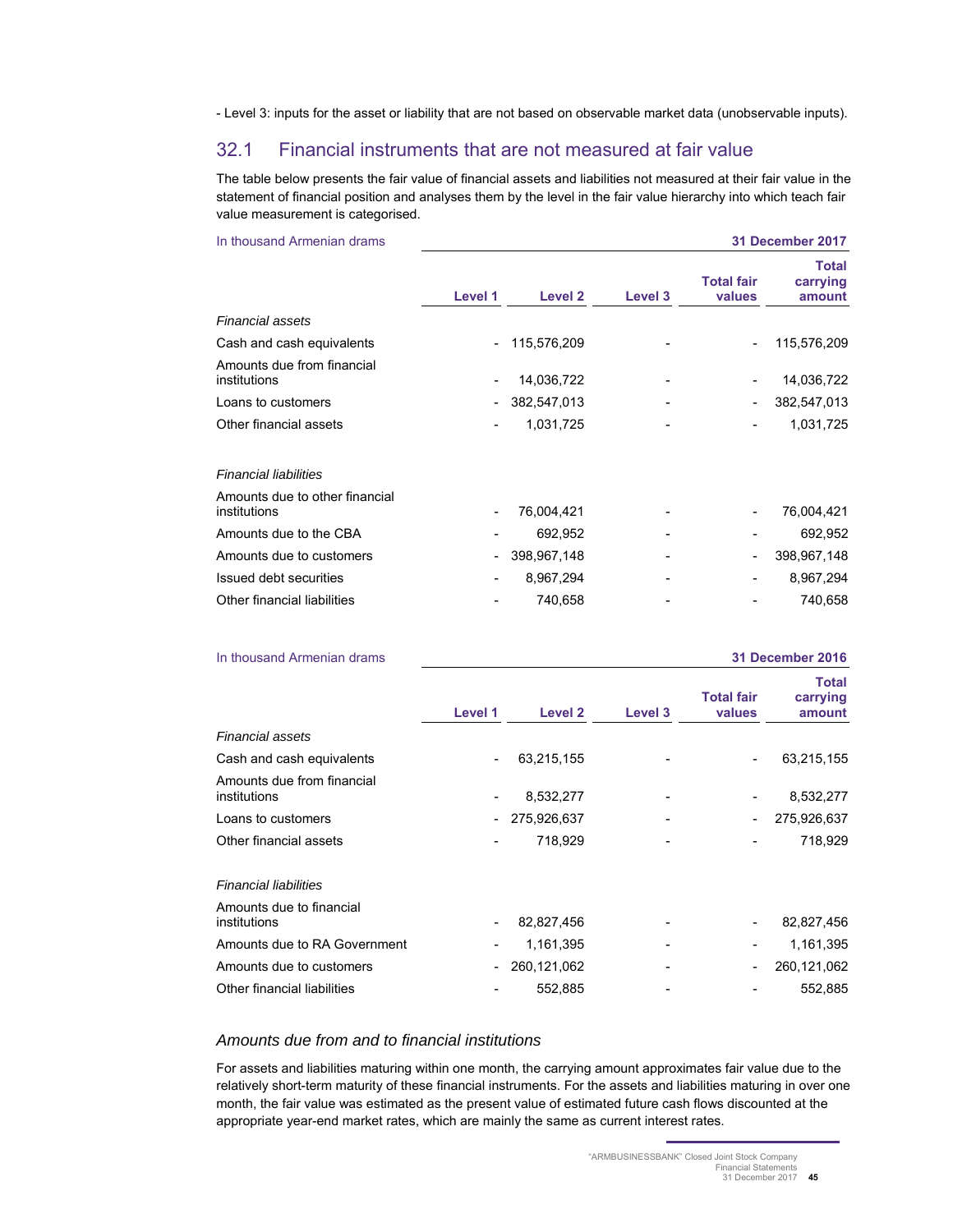### *Loans and advances to customers*

The fair value of floating rate instruments is normally their carrying amount. The estimated fair value of fixed interest rate instruments is based on estimated future cash flows expected to be received discounted at current interest rates for new instruments with similar credit risk and remaining maturity. Discount rates used depend on credit risk of the counterparty and ranged from 5.0% to 24% per annum (2016: 6.0% to 24% per annum).

The fair value of the impaired loans is calculated based on expected cash flows from the sale of collateral. The value of collateral is based on appraisals performed by independent, professionally-qualified property appraisals.

#### *Due to customers*

The fair value of deposits from customers is estimated using discounted cash flow techniques, applying the rates that are offered for deposits of similar maturities and terms. The fair value of deposits payable on demand is the amount payable at the reporting date.

## 32.2 Financial instruments that are measured at fair value

| In thousand Armenian drams                                    | 31 December 2017 |                |                    |                  |
|---------------------------------------------------------------|------------------|----------------|--------------------|------------------|
|                                                               | Level 1          | <b>Level 2</b> | Level <sub>3</sub> | <b>Total</b>     |
| Financial assets                                              |                  |                |                    |                  |
| Investments available-for-sale                                |                  | 1,625,584      |                    | 1,625,584        |
| Securities pledged under repurchase<br>agreements             |                  | 15,258,125     |                    | 15,258,125       |
| Total                                                         |                  | 16,883,709     |                    | 16,883,709       |
| <b>Financial liabilities</b>                                  |                  |                |                    |                  |
| Liabilities accounted at fair value through<br>profit or loss |                  | 24,556,156     |                    | 24,556,156       |
| Total                                                         | $\overline{a}$   | 24,556,156     |                    | 24,556,156       |
| Net fair value                                                |                  | (7,672,447)    |                    | (7,672,447)      |
| In thousand Armenian drams                                    |                  |                |                    | 31 December 2016 |
|                                                               | Level 1          | <b>Level 2</b> | Level 3            | <b>Total</b>     |
| <b>Financial assets</b>                                       |                  |                |                    |                  |
| Derivative financial assets                                   |                  | 22,848         |                    | 22,848           |
| Investments available for sale                                |                  | 148,418        |                    | 148,418          |
| Securities pledged under repurchase<br>agreements             |                  | 35,667,112     |                    | 35,667,112       |
| Total                                                         |                  | 35,838,378     |                    | 35,838,378       |
| <b>Financial liabilities</b>                                  |                  |                |                    |                  |
| Derivative financial liabilities                              |                  | 42,456         |                    | 42,456           |
| Liabilities accounted at fair value through<br>profit or loss |                  | 21,489,072     |                    | 21,489,072       |
| Total                                                         |                  | 21,531,528     |                    | 21,531,528       |
| Net fair value                                                | $\frac{1}{2}$    | 14,306,850     |                    | 14,306,850       |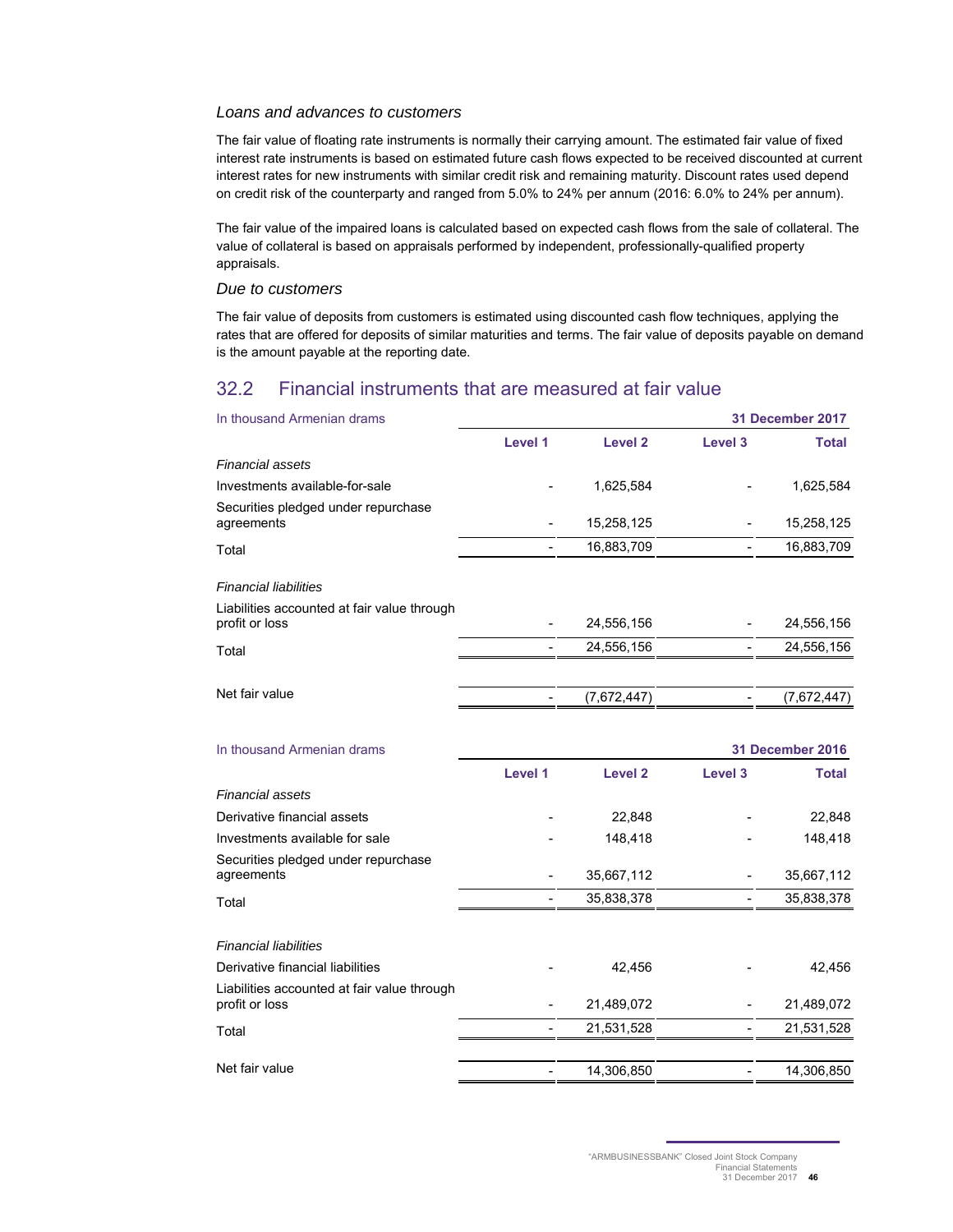The methods and valuation techniques used for the purpose of measuring fair value are unchanged compared to the previous reporting period.

#### *Unquoted RA equity securities*

The fair value of Bank's investment in unquoted RA equity securities cannot be reliably measured and is therefore excluded from this disclosure*.* Refer to note 18 for further information about this equity investment].

## 32.3 Fair value measurement of non-financial assets and liabilities

| In thousand Armenian drams | 31 December 2017 |                    |           |                  |  |  |
|----------------------------|------------------|--------------------|-----------|------------------|--|--|
|                            | Level 1          | Level <sub>2</sub> | Level 3   | Total            |  |  |
| Non-financial assets       |                  |                    |           |                  |  |  |
| <b>Buildings</b>           |                  |                    | 8.167,272 | 8,167,272        |  |  |
| Net fair value             |                  |                    | 8,167,272 | 8,167,272        |  |  |
| In thousand Armenian drams |                  |                    |           | 31 December 2016 |  |  |
|                            | Level 1          | Level <sub>2</sub> | Level 3   | Total            |  |  |
| Non-financial liabilities  |                  |                    |           |                  |  |  |
| <b>Buildings</b>           |                  |                    | 8,357,430 | 8,357,430        |  |  |
| Net fair value             |                  |                    | 8.357.430 | 8.357.430        |  |  |

#### *Fair value measurements in Level 3*

The Bank's non-financial assets and liabilities classified in Level 3 uses valuation techniques based on significant inputs that are not based on observable market data.

The non-financial assets within this level can be reconciled from beginning to ending balance as follows:

| In thousand Armenian drams      | 2017                        |  |  |
|---------------------------------|-----------------------------|--|--|
|                                 | <b>Fixed assets</b>         |  |  |
| Non-financial assets            |                             |  |  |
| Balance as at 1 January, 2017   | 8,357,430                   |  |  |
| Purchases                       | 31,783                      |  |  |
| Disposal                        | (221, 941)                  |  |  |
| Balance as at 31 December, 2017 | 8,167,272                   |  |  |
| Net fair value                  | 8,167,272                   |  |  |
| In thousand Armenian drams      | 2016<br><b>Fixed assets</b> |  |  |
| Non-financial assets            |                             |  |  |
| Balance as at 1 January, 2016   | 7,578,510                   |  |  |
| Purchases                       | 778,920                     |  |  |
| Balance as at 31 December, 2016 | 8,357,430                   |  |  |
| Net fair value                  | 8,357,430                   |  |  |

Fair value of the Bank's main property assets is estimated based on appraisals performed by independent, professionally-qualified property valuers. The significant inputs and assumptions are developed in close

31 December 2017 **47**

<sup>&</sup>quot;ARMBUSINESSBANK" Closed Joint Stock Company Financial Statements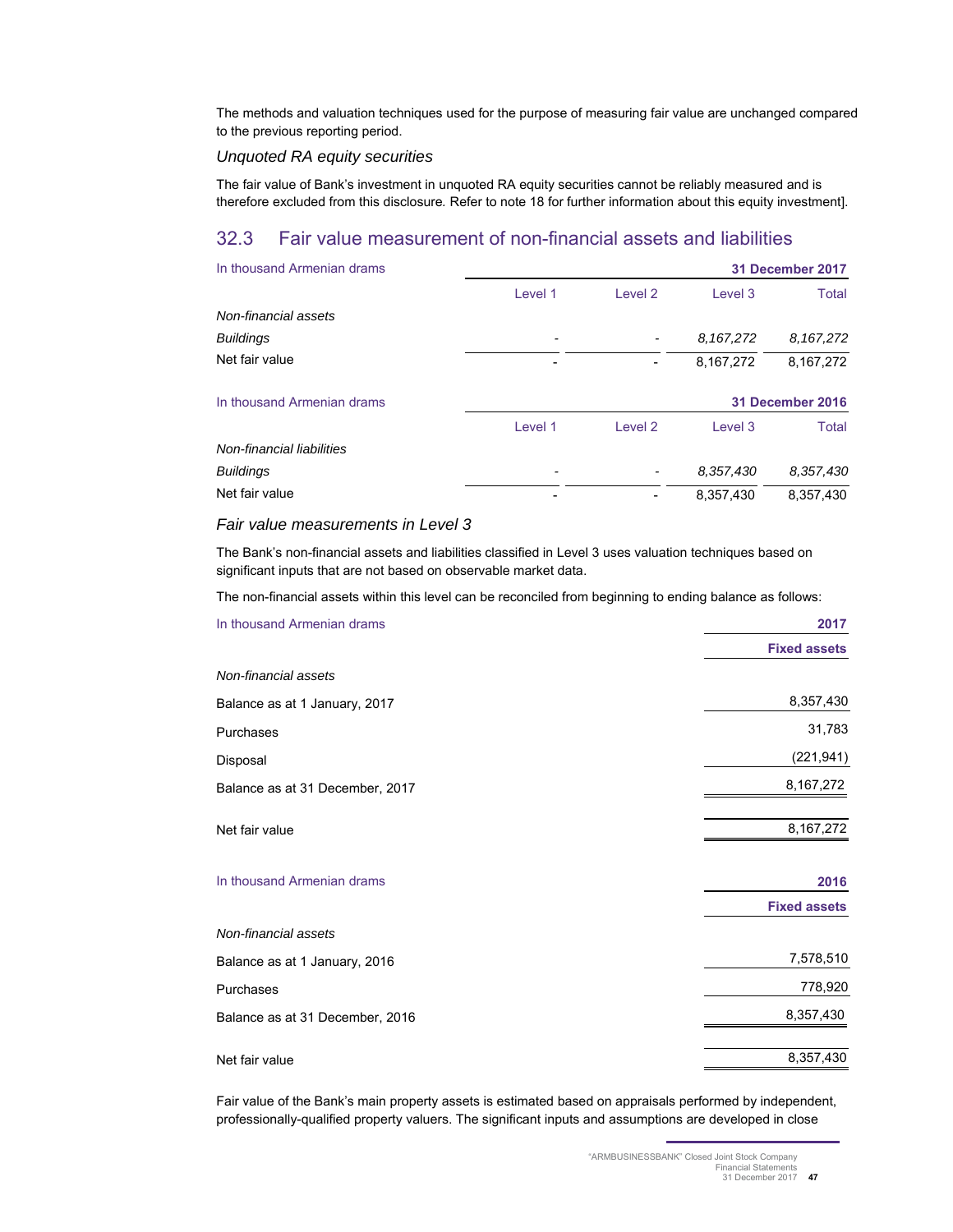consultation with management. The valuation processes and fair value changes are reviewed by the board of directors and audit committee at each reporting date.

The appraisal was carried out using comparative and income approaches that reflect observed prices for recent market transactions for similar properties and includes adjustments related to abovementioned land factors, including plot size, location, pledging and current use, etc.

The land and buildings were re-valued on 31 December 2013.

The significant unobservable input is the adjustment for factors specific to the land in question. The extent and direction of this adjustment depends on the number and characteristics of the observable market transactions in similar properties that are used as the starting point for valuation. Although this input is a subjective judgement, management considers that the overall valuation would not be materially affected by reasonably possible alternative assumptions.

## 33 Offsetting of financial assets and financial liabilities

In the ordinary course of business, the Bank performs different operations with financial instruments which may be presented in net amounts when there is a legally enforceable right to set off the recognised amounts and there is an intention to settle on a net basis, or realise the asset and settle the liability simultaneously.

The table below presents financial assets and financial liabilities that are offset in the statement of financial position or are subject to an enforceable master netting arrangement or similar agreement that covers similar financial instruments, irrespective of whether they are offset in the statement of financial position.

| In thousand Armenian drams                               |                                                                                |                                                                                     |                                                                                     |                                                                               |                                | 31 December 2017 |
|----------------------------------------------------------|--------------------------------------------------------------------------------|-------------------------------------------------------------------------------------|-------------------------------------------------------------------------------------|-------------------------------------------------------------------------------|--------------------------------|------------------|
|                                                          |                                                                                | <b>Gross amount</b><br>of recognised                                                | Net amount of                                                                       | Related amounts that are not offset in the<br>statement of financial position |                                |                  |
|                                                          | <b>Gross</b><br>amount of<br>recognised<br>financial<br>assets/<br>liabilities | financial<br>assets/<br>liabilities in<br>the statement<br>of financial<br>position | financial<br>assets/<br>liabilities in<br>the statement<br>of financial<br>position | <b>Financial</b><br><b>instruments</b>                                        | Cash<br>collateral<br>received | <b>Net</b>       |
| <b>Financial assets</b>                                  |                                                                                |                                                                                     |                                                                                     |                                                                               |                                |                  |
| Loans under repurchase<br>agreements (Note 15, 17)       | 24,972,103                                                                     |                                                                                     |                                                                                     | 24,972,103 (24,972,103)                                                       |                                |                  |
| <b>Financial liabilities</b>                             |                                                                                |                                                                                     |                                                                                     |                                                                               |                                |                  |
| Amounts due to other financial<br>institutions (Note 23) | (13, 847, 877)                                                                 |                                                                                     | (13, 847, 877)                                                                      | 15,258,125                                                                    |                                | 1,410,248        |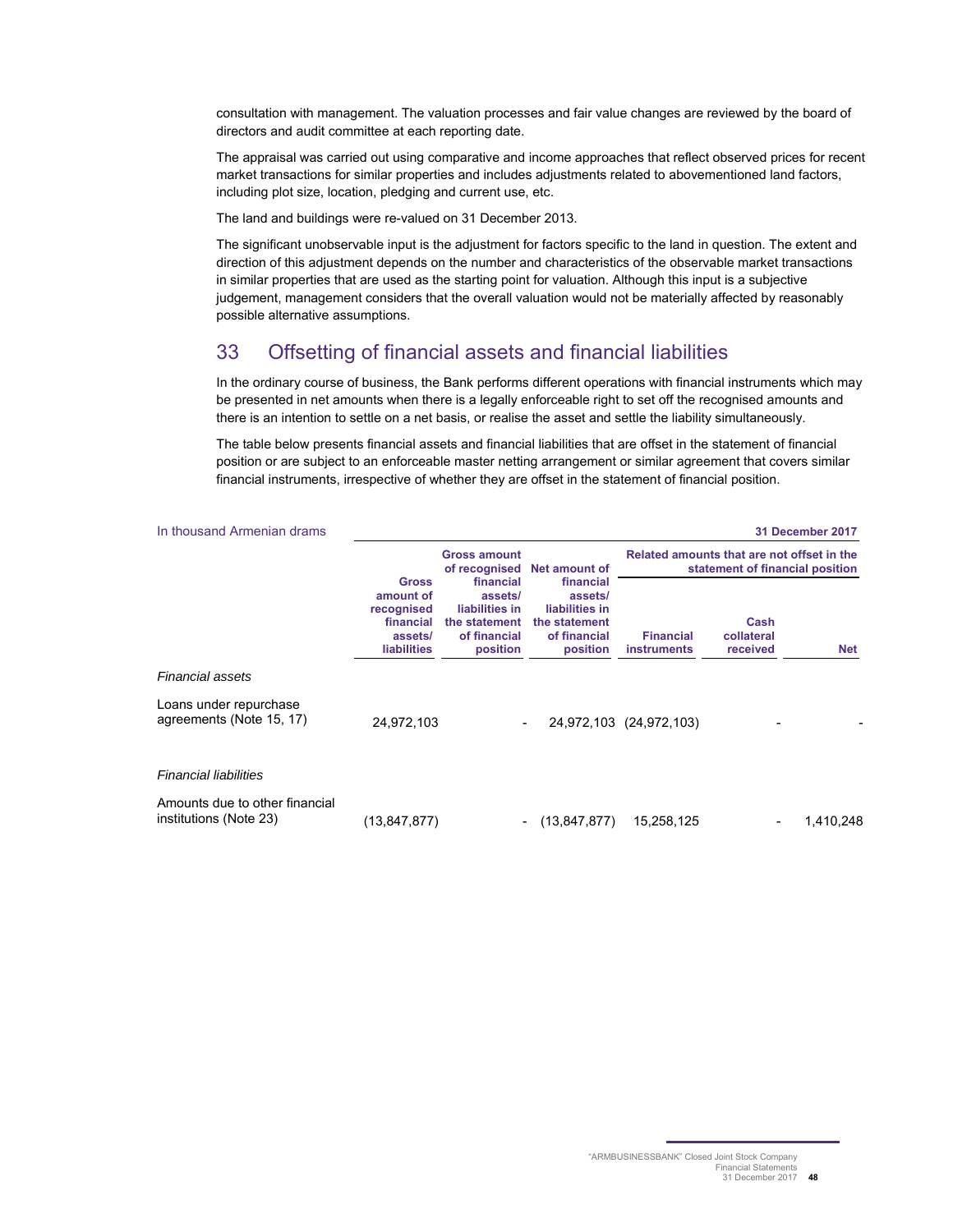| In thousand Armenian drams                                  |                                                                                       |                                                                                     |                                                                                     |                                                                               |                                | 31 December 2016 |
|-------------------------------------------------------------|---------------------------------------------------------------------------------------|-------------------------------------------------------------------------------------|-------------------------------------------------------------------------------------|-------------------------------------------------------------------------------|--------------------------------|------------------|
|                                                             |                                                                                       | <b>Gross amount</b>                                                                 | of recognised Net amount of                                                         | Related amounts that are not offset in the<br>statement of financial position |                                |                  |
|                                                             | <b>Gross</b><br>amount of<br>recognised<br>financial<br>assets/<br><b>liabilities</b> | financial<br>assets/<br>liabilities in<br>the statement<br>of financial<br>position | financial<br>assets/<br>liabilities in<br>the statement<br>of financial<br>position | <b>Financial</b><br><b>instruments</b>                                        | Cash<br>collateral<br>received | <b>Net</b>       |
| Financial assets                                            |                                                                                       |                                                                                     |                                                                                     |                                                                               |                                |                  |
| Securities pledged under<br>repurchase agreements (Note 17) | 22,150,334                                                                            |                                                                                     | 22,150,334                                                                          | (21, 489, 072)                                                                |                                | 661,262          |
| <b>Financial liabilities</b>                                |                                                                                       |                                                                                     |                                                                                     |                                                                               |                                |                  |
| Amounts due to other financial<br>institutions (Note 23)    | (33,947,096)                                                                          |                                                                                     | (33,947,096)<br>$\overline{\phantom{a}}$                                            | 35,667,112                                                                    |                                | 1,720,016        |

## 34 Maturity analysis of assets and liabilities

The table below shows an analysis of financial assets and liabilities analyzed according to when they are expected to be recovered or settled. See Note 35.3 for the Bank's contractual undiscounted repayment obligations.

| In thousand Armenian                              |                                              |                                  |                                                                             |                                                            |                             |                                                 | 31 December 2017 |
|---------------------------------------------------|----------------------------------------------|----------------------------------|-----------------------------------------------------------------------------|------------------------------------------------------------|-----------------------------|-------------------------------------------------|------------------|
| drams                                             | <b>Demand</b><br>and less<br>than 1<br>month | <b>From</b><br>1 to 12<br>months | <b>Subtotal</b><br>less than 12<br>months                                   | <b>From</b><br>1 to 5 years                                | <b>More than</b><br>5 years | <b>Subtotal</b><br>over <sub>12</sub><br>months | <b>Total</b>     |
| Assets                                            |                                              |                                  |                                                                             |                                                            |                             |                                                 |                  |
| Cash and cash equivalents                         | 115,576,209                                  |                                  | 115,576,209                                                                 |                                                            |                             |                                                 | - 115,576,209    |
| Amounts due from other<br>financial institutions  | 8,462,159                                    | 2,058,935                        | 10,521,094                                                                  | 3,515,628                                                  |                             | 3,515,628                                       | 14,036,722       |
| Loans to customers                                | 67,230,983                                   | 68,557,836                       | 135,788,819                                                                 | 169, 194, 795 77, 563, 399                                 |                             | 246,758,194 382,547,013                         |                  |
| Investments available for sale                    |                                              | 527,338                          | 527,338                                                                     | 1,098,246                                                  | 24,028                      | 1,122,274                                       | 1,649,612        |
| Securities pledged under<br>repurchase agreements | 15,258,125                                   | $\blacksquare$                   | 15,258,125                                                                  |                                                            |                             |                                                 | 15,258,125       |
| Other financial assets                            | 1,031,725                                    |                                  | 1,031,725                                                                   |                                                            |                             |                                                 | 1,031,725        |
|                                                   | 207,559,201                                  | 71,144,109                       |                                                                             | 278,703,310 173,808,669 77,587,427 251,396,096 530,099,406 |                             |                                                 |                  |
| Liabilities                                       |                                              |                                  |                                                                             |                                                            |                             |                                                 |                  |
| Amounts due to financial<br>institutions          | 29,109,967                                   | 4,059,734                        | 33,169,701                                                                  |                                                            | 22,569,720 20,265,000       | 42,834,720                                      | 76,004,421       |
| Financial liabilities held for<br>trading         | 24,556,156                                   |                                  | 24,556,156                                                                  |                                                            |                             |                                                 | 24,556,156       |
| Amounts due to RA<br>Government                   | 692,952                                      |                                  | 692,952                                                                     |                                                            |                             |                                                 | 692,952          |
| Amounts due to customers                          | 112,531,153                                  | 193,355,576                      | 305,886,729                                                                 | 91,305,186                                                 | 1,775,233                   | 93,080,419                                      | 398,967,148      |
| Debt securities issued                            | 10,828                                       | 45,846                           | 56,674                                                                      | 8,910,620                                                  |                             | 8,910,620                                       | 8,967,294        |
| Other financial liabilities                       | 740,658                                      |                                  | 740,658                                                                     |                                                            |                             |                                                 | 740,658          |
|                                                   | 167,641,714                                  |                                  | 197,461,156  365,102,870  122,785,526  22,040,233  144,825,759  509,928,629 |                                                            |                             |                                                 |                  |
| Net position                                      | 39,917,487                                   | (126, 317, 047)                  | (86, 399, 560)                                                              | 51,023,143                                                 |                             | 55,547,194 106,570,337                          | 20,170,777       |
| Accumulated gap                                   | 39,917,487                                   | (86, 399, 560)                   |                                                                             | (35.376.417)                                               | 20,170,777                  |                                                 |                  |

"ARMBUSINESSBANK" Closed Joint Stock Company Financial Statements 31 December 2017 **49**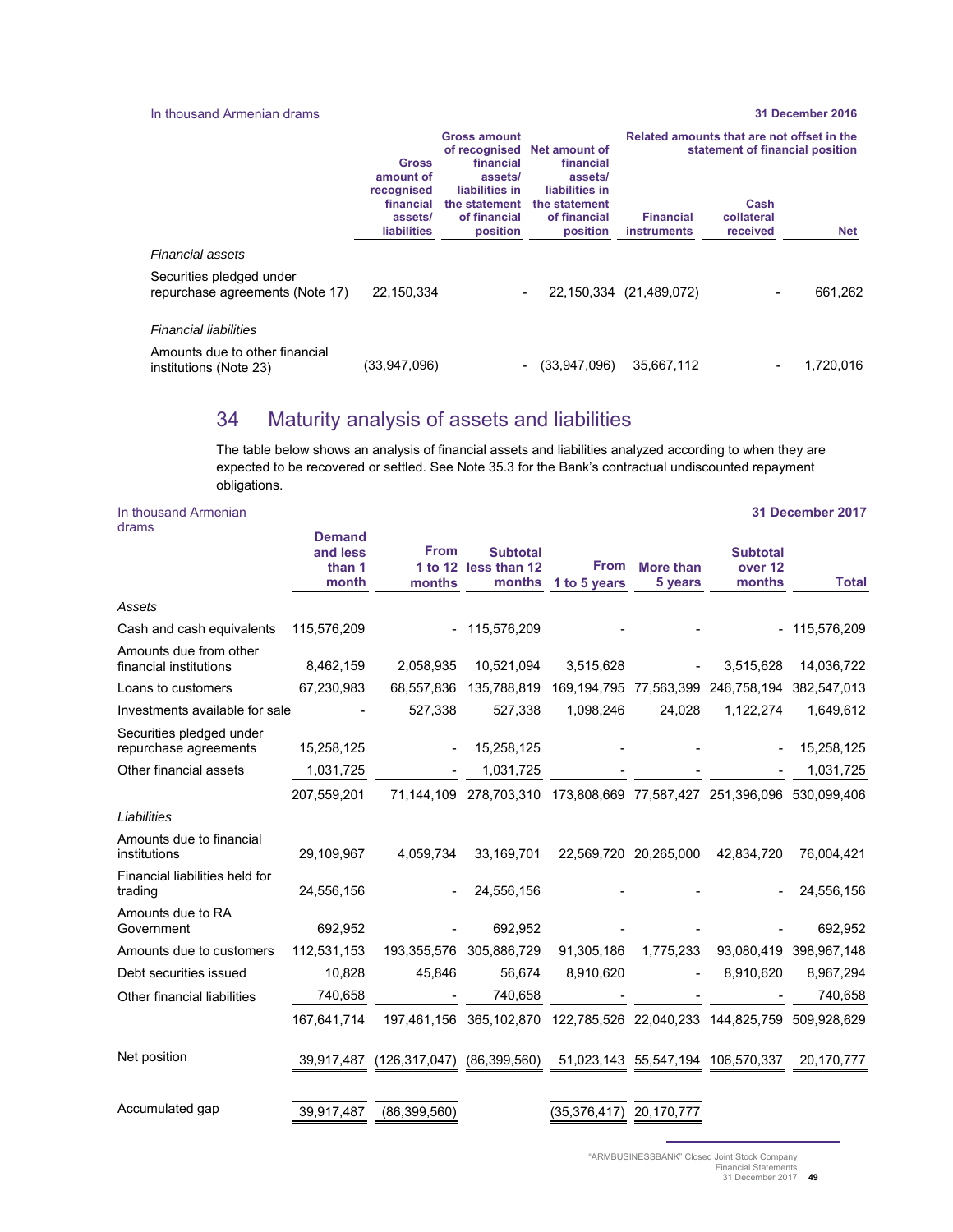| drams                                             | <b>Demand</b><br>and less<br>than 1<br>month | <b>From</b><br>months    | <b>Subtotal</b><br>1 to 12 less than 12<br>months | <b>From</b><br>1 to 5 years | <b>More than</b><br>5 years | <b>Subtotal</b><br>over 12<br>months                  | <b>Total</b>           |
|---------------------------------------------------|----------------------------------------------|--------------------------|---------------------------------------------------|-----------------------------|-----------------------------|-------------------------------------------------------|------------------------|
| Assets                                            |                                              |                          |                                                   |                             |                             |                                                       |                        |
| Cash and cash equivalents                         | 63,215,155                                   | $\overline{\phantom{a}}$ | 63,215,155                                        |                             |                             |                                                       | 63,215,155             |
| Amounts due from financial<br>institutions        | 4,503,908                                    | 1,011,762                | 5,515,670                                         | 948,280                     | 2,068,327                   | 3,016,607                                             | 8,532,277              |
| Derivative financial assets                       | 22,848                                       |                          | 22,848                                            |                             |                             |                                                       | 22,848                 |
| Loans to customers                                | 77,828,200                                   | 63,581,541               | 141.409.741                                       |                             |                             | 53, 144, 367 81, 372, 529 134, 516, 896 275, 926, 637 |                        |
| Investments available for<br>sale                 |                                              | 49,900                   | 49,900                                            | 98,518                      | 22,891                      | 121,409                                               | 171,309                |
| Securities pledged under<br>repurchase agreements | 35,667,112                                   |                          | 35,667,112                                        |                             |                             |                                                       | 35,667,112             |
| Other financial assets                            | 718,929                                      |                          | 718,929                                           |                             |                             |                                                       | 718,929                |
|                                                   | 181,956,152                                  |                          | 64,643,203 246,599,355                            |                             |                             | 54, 191, 165 83, 463, 747 137, 654, 912 384, 254, 267 |                        |
| Liabilities                                       |                                              |                          |                                                   |                             |                             |                                                       |                        |
| Derivative financial liabilities                  | 42,456                                       |                          | 42,456                                            |                             |                             |                                                       | 42,456                 |
| Amounts due to other<br>financial institutions    | 44,772,358                                   | 14, 187, 579             | 58,959,937                                        | 18,228,935                  | 5,638,584                   | 23,867,519                                            | 82,827,456             |
| Financial liabilities held for<br>trading         | 21,489,072                                   | $\overline{\phantom{a}}$ | 21,489,072                                        |                             |                             |                                                       | 21,489,072             |
| Amounts due RA<br>Government                      | 374,240                                      | 240,846                  | 615,086                                           | 213,004                     | 333,305                     | 546,309                                               | 1,161,395              |
| Amounts due to customers                          | 69,083,636                                   |                          | 146,237,392 215,321,028                           | 43,198,955                  | 1,601,079                   |                                                       | 44,800,034 260,121,062 |
| Other financial liabilities                       | 552,885                                      |                          | 552,885                                           |                             |                             |                                                       | 552,885                |
|                                                   | 136,314,647                                  |                          | 160,665,817 296,980,464                           | 61,640,894                  | 7,572,968                   |                                                       | 69,213,862 366,194,326 |
| Net position                                      |                                              |                          |                                                   |                             |                             |                                                       |                        |
|                                                   | 45,641,505                                   | (96,022,614)             | (50, 381, 109)                                    | (7,449,729) 75,890,779      |                             | 68,441,050                                            | 18,059,941             |
| Accumulated gap                                   |                                              |                          |                                                   |                             |                             |                                                       |                        |
|                                                   | 45,641,505                                   | (50, 381, 109)           |                                                   | (57, 830, 838)              | 18,059,941                  |                                                       |                        |

## 35 Risk management

In thousand Armenian

The Bank's activities expose it to a variety of financial risks and those activities involve the analysis, evaluation, acceptance and management of some degree of risk or combination of risks.

The risk management procedure is organized in compliance with the Bank's mission, principal and interim goals and is aimed at the improvement of the financial position of the Bank and the Bank's reputation.

The main goals of risk management policy of the Bank is to disclose, assess and make manageable all possible risks that relate immediately to the Bank's activity, help the Bank's management make optimal decisions, assist in realistic planning of the Bank's strategy, taking into account the principles of risk/profitability ratio by taking up manageable risks, determining preferable sectors of resource allocation, providing the maintenance of ratios set forth by the CBA, as well as interbank ratios of the Bank.

The Risk management policy of the Bank arises from the following main principles:

 $\checkmark$  The risk management must be mitigating and justified

**31 December 2016**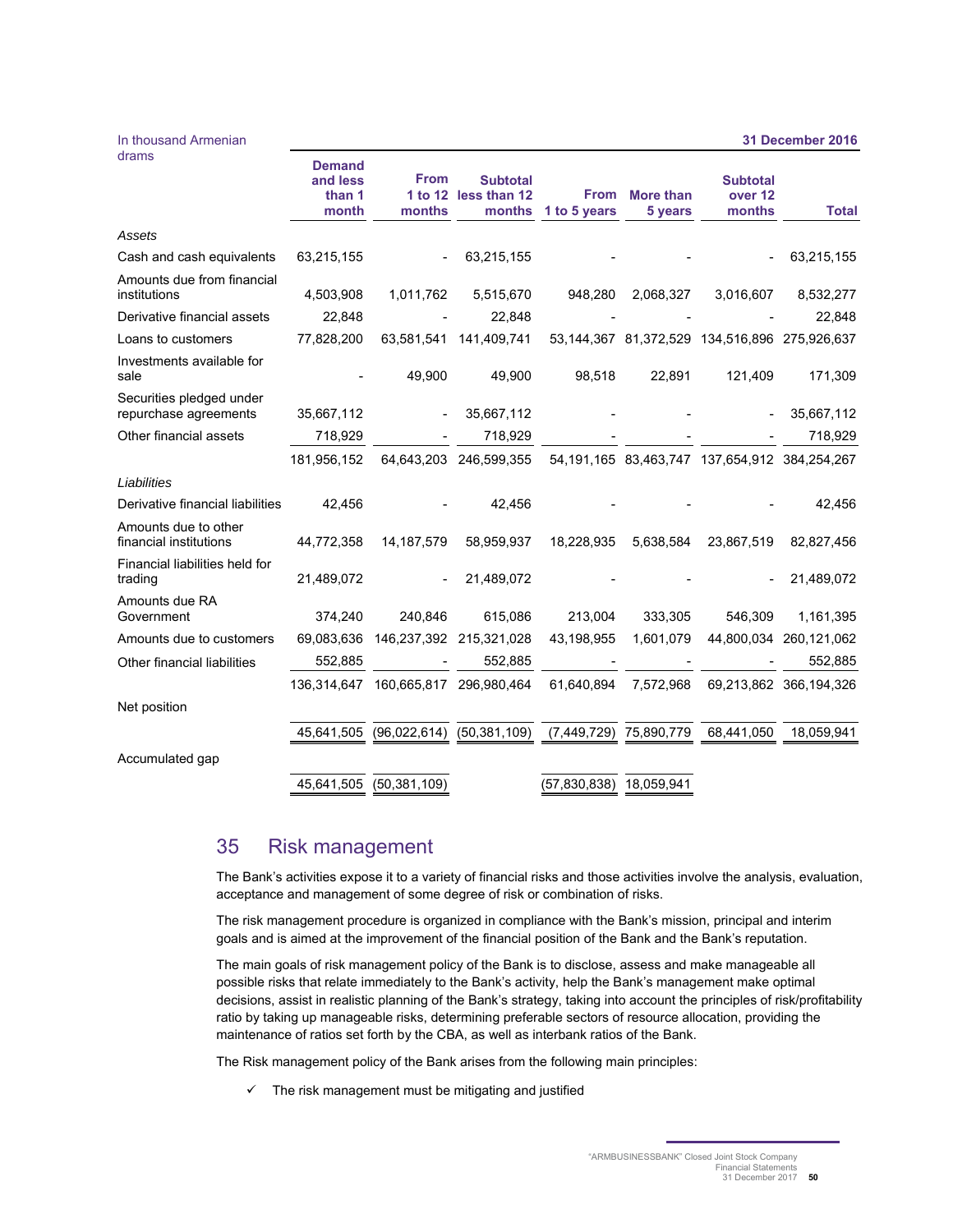- $\checkmark$  Risks must be fully disclosed, objectively assessed and efficiently managed
- $\checkmark$  When reacting to disclosed risks the risk management/supervision expenses and consequences of undesired cases must be weighed against gains expected as a result of risk mitigation
- $\checkmark$  Risk management may include such approaches as procedures aimed at risk mitigation, risk transfer to third parties, for example, through insurance, and risk acceptance, when risk mitigation expenses exceed assessed losses or their mitigation is actually impossible. For this purpose, accepted level of risk is determined.

Risk is managed through a process of ongoing identification, measurement and monitoring, subject to risk limits and other controls. The Bank's risk management policy allows to efficiently manage risks relating to assets and liabilities of the Bank and Bank's customers through exclusion and minimization of losses caused by risks by providing acceptable level of profitability, liquidity and solvency

The risk management in the Bank is carried out through limits set forth by all business processes, internal legal acts regulating the activity of the latter, all procedures and operations in a precise and documented manner.

#### *Risk management structure*

The Board of the Bank, the Chair of the Executive Board, the Executive Board and the Management of the Bank within the frames of their responsibilities set forth by RA legislation and internal legal acts of the Bank are responsible for the formation, viability and efficiency of proper Risk management system in the Bank; however, there are separate independent bodies responsible for managing and monitoring risks.

#### *Risk management committee and Risk management and planning department*

The Risk management committee and risk management and planning departments are responsible for carrying out risk management policy of the Bank.

The risk management and planning department continually supervise risk levels assumed by the Bank and the maintenance of limits relating to these risks, the possible effect of risks on the Bank's activity are assessed through different stress-tests.

Reports, analysis and proposals concerning risks relating to the Bank's activity are presented by the Risk management and planning department (as well as other beneficiary departments) are discussed in Risk management committee meetings and presented to the Executive Board of the Bank with the purpose of making appropriate decision.

#### *Internal audit*

Risk management processes throughout the Bank are audited annually by the internal audit function, that examines both the adequacy of the procedures and the Bank's compliance with the procedures. Internal Audit discusses the results of all assessments with management and presents his/her conclusions and suggestions to the Board of the Bank.

#### *Risk characterization and assessment*

Depending on a variety of factors the Bank finds it expedient to divide banking risks into external and internal risks.

External risks are country, price, competitive and force major risks.

Internal risks are credit, liquidity, interest rate, foreign currency, operating, personnel and money laundering risks.

#### *Country risk*

Country risk is managed by the Bank using rankings assigned by international rating agencies (Moody's, S&P, Fitch) to international banks and institutions. Risk management department performs periodic monitoring of ratings of foreign banks who are counteragents of the Bank.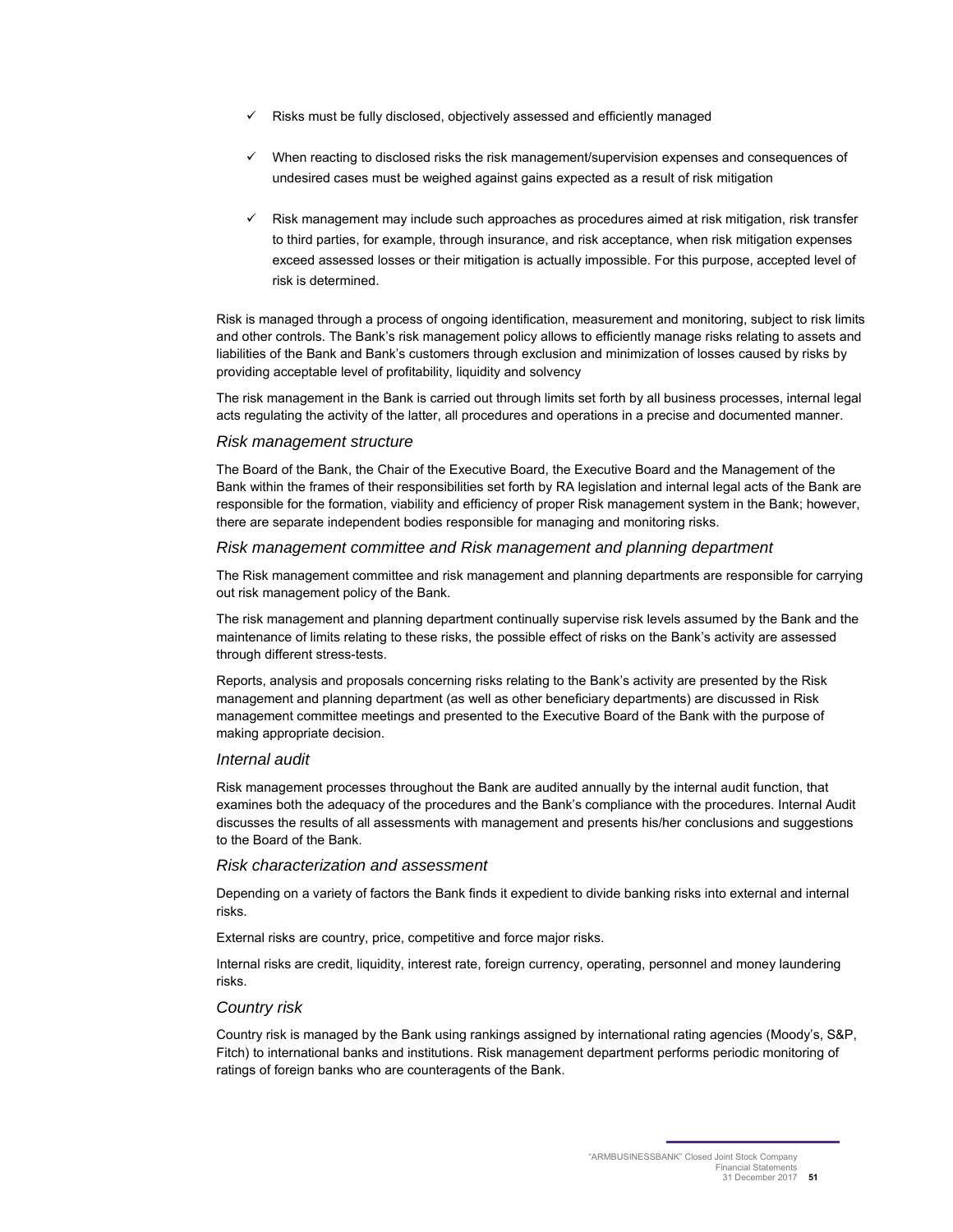## *Price risk*

Possible minimum level of price risks is provided within the frames of the following measures: analysis of financial market structural, volume and price index dynamics, analysis of liquidity of separate financial instruments, disclosure of present tendencies, assessment of possible losses through stress tests on monthly basis, determination of financial instruments' limit (by the type of operation with securities, dealer, issuer).

#### *Competitive risk*

Management of competitive risk in the Bank is performed by business departments and Marketing analysis department, through periodic comparison of variety of services and terms offered by the Bank and other banks.

#### *Force major risk*

The Bank has server reserve center at its disposal according to the requirement of ISO 27001-2005. The location of the centre outside the head office of the Bank, in a remote place, will allow providing the Bank's activity in force major situation.

#### *Credit risk*

The main issue of management of credit risks for the Bank is timely disclosure of credit risks, assessment and taking appropriate measures for their reduction.

The credit risk in the Bank is assessed not only for each borrower, but also for the loan portfolio in full. According to appropriate methodology elaborated by the Bank the potential solvency of the borrower is assessed before extension of the loan. From the perspective of mitigation of credit risk, the security and expediency of the loan are given significant importance. After loan extension, over the full term of the credit contract, credit monitoring is performed by the Bank for periodically assessing the solvency and security of the loans and taking appropriate measures for mitigating possible credit risks. The Bank's loan portfolio is periodically analyzed by economic sectors, customers and loan types for providing diversification and quality of the loan portfolio.

The activity of the Loan committee is significant in mitigation of credit risk. Loan committee is the body executing loan policy of the Bank, whose purpose is the management of loan policy and formation of quality loan portfolio. The main issue of the Credit committee is to make professional protocol or final decision concerning execution and servicing of instruments exposed to credit risk.

#### *Liquidity risk*

The liquidity management purpose in the Bank is to create a volume of such financial means, which would enable to satisfy legal cash requirements of all kinds of creditors, depositors and other clients without serious issues, which may be reflected in the Bank's balance and off-balance sheet articles, as well as provide maximum level of profitability along with all these factors.

Management of assets and liabilities by mutual agreement is carried out in the Bank for providing fluent liquidity and efficient liquidity risk management by providing:

- $\checkmark$  Providing existence of highly liquid assets
- Stability of resources
- Acceptable limits of maturity gaps of assets and liabilities
- $\checkmark$  Opportunities for attracting means from external sources

With the purpose of making correct decision regarding liquidity management of the Bank the maturity analysis of assets and liabilities is given great importance, which is performed by the calculation model of maturity gaps (GAP) by demand and accumulated separations. Demand liquidity is calculated on daily basis for making correct circumstances decision.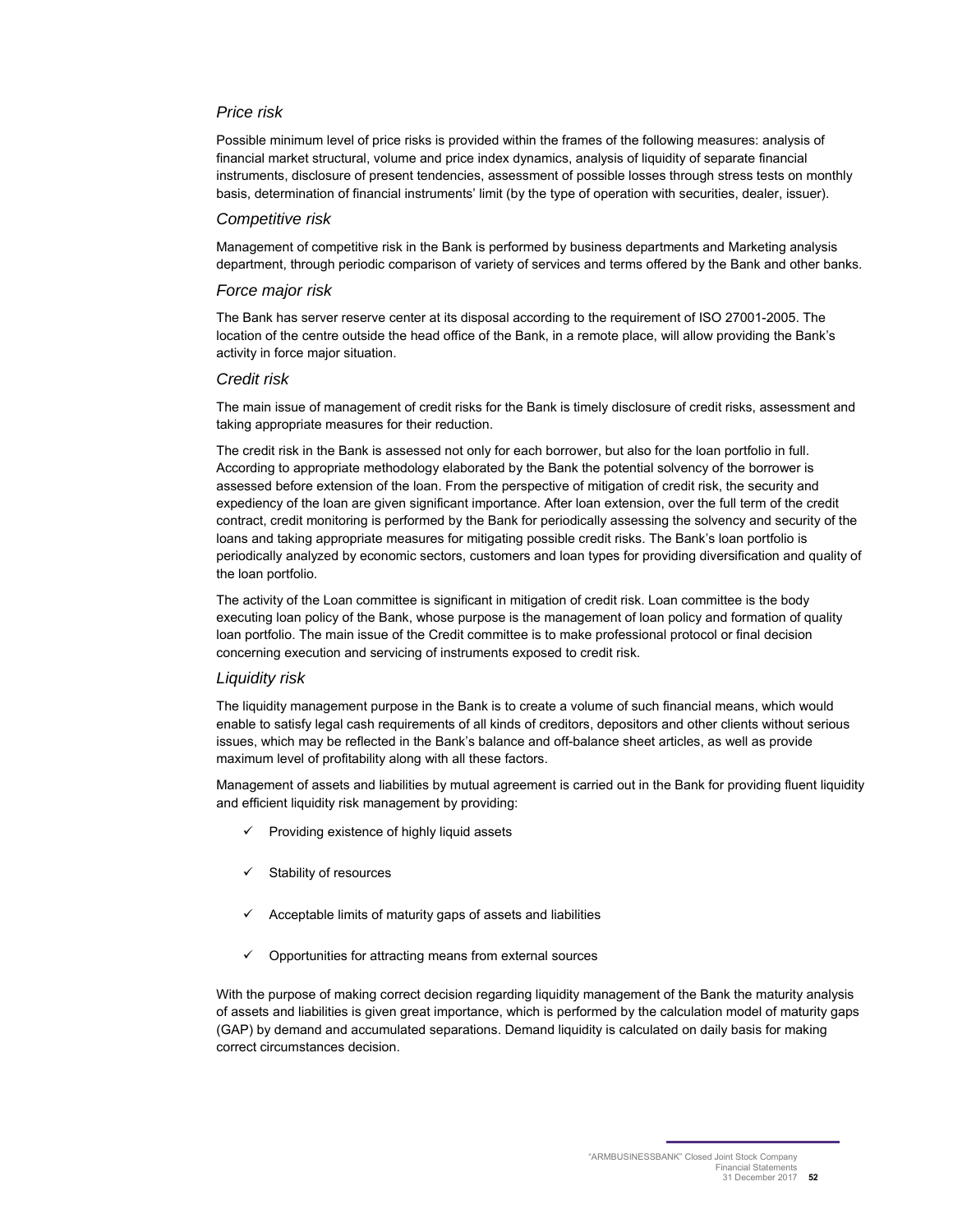## 35.1 Credit risk

The Bank takes on exposure to credit risk, which is the risk that counterparty will cause a financial loss for the Bank by failing to discharge an obligation. Credit risk is the most important risk for the Bank's business; management therefore carefully manages its exposure to credit risk. Credit exposures arise principally in lending activities that lead to loans and advances, and investment activities. There is also credit risk in offbalance sheet financial instruments, such as loan commitments. Relevant reports and analysis are periodically presented to the Executive Board of the Bank.

Credit risk in the Bank is managed according to the Bank's lending policy and the field is regulated by other internal legal acts. The risk management executive body performs monitoring of loan portfolio on daily basis, loan portfolio dynamics calculation based on constructed series and analysis of quality of portfolio by products and branches, based on which forecasting of quality indexes of loan portfolio are performed. The risk management executive body performs loan monitoring of several loan types by the approved procedure, and when necessity arises, monitoring of other loans based on deterioration of the financial position of the borrower. Loans extended by the Bank are approved by the risk executive body according to internal legal acts by reducing credit risk.

As at 31 December 2017 and 2016 the carrying amounts of the Bank's financial assets best represent the maximum exposure to credit risk related to them, without taking account of any collateral held or other credit enhancements.

## 35.1.1 Risk concentrations

#### *Geographical sectors*

The following table breaks down the Bank's main credit exposure at their carrying amounts, as categorized by geographical region as of 31 December 2017 and 2016.

| In thousand Armenian drams          | <b>Other</b>   |             |            |             |  |  |  |
|-------------------------------------|----------------|-------------|------------|-------------|--|--|--|
|                                     |                | <b>OECD</b> | non-OECD   |             |  |  |  |
|                                     | <b>Armenia</b> | countries   | countries  | Total       |  |  |  |
|                                     |                |             |            |             |  |  |  |
| Cash and cash equivalents           | 112,041,633    | 1.759.814   | 1,774,762  | 115,576,209 |  |  |  |
| Amounts due from other financial    |                |             |            |             |  |  |  |
| institutions                        | 8,840,016      | 1,278,210   | 3,918,496  | 14,036,722  |  |  |  |
| Loans to customers                  | 337,208,043    | 776,099     | 44,562,871 | 382,547,013 |  |  |  |
| Investments available for sale      | 1,634,442      | 15,170      |            | 1,649,612   |  |  |  |
| Securities pledged under repurchase |                |             |            |             |  |  |  |
| agreements                          | 15,258,125     |             |            | 15,258,125  |  |  |  |
| Other financial assets              | 1,029,382      | 173         | 2,170      | 1,031,725   |  |  |  |
| As of 31 December 2017              | 476,011,641    | 3,829,466   | 50,258,299 | 530,099,406 |  |  |  |
|                                     |                |             |            |             |  |  |  |
| As of 31 December 2016              | 320,854,509    | 6,614,099   | 56,785,659 | 384,254,267 |  |  |  |
|                                     |                |             |            |             |  |  |  |

Assets have been classified based on the country in which the counterparty is located.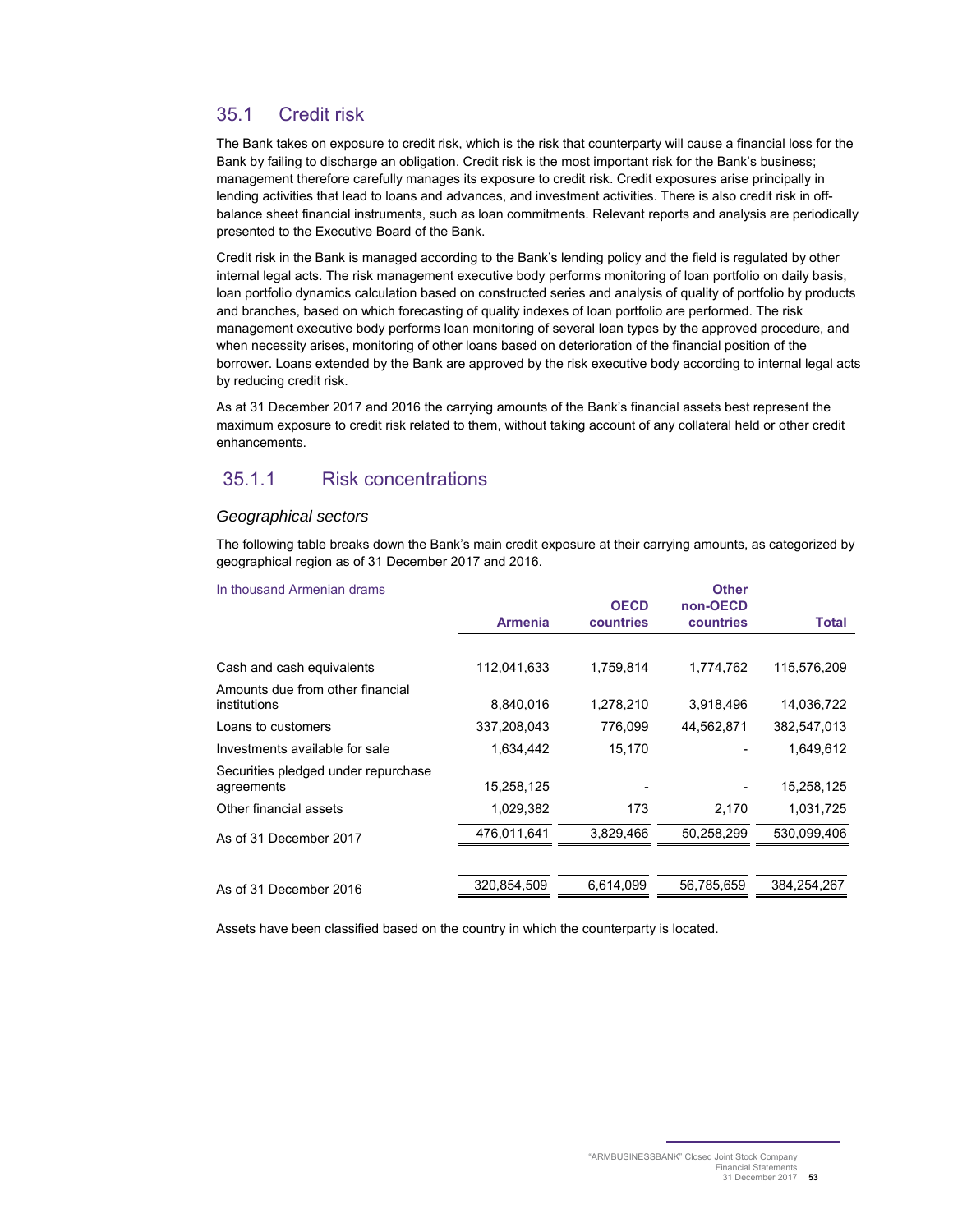#### *Industry sectors*

The following table breaks down the Bank's main credit exposure at their carrying amounts, as categorized by the industry sectors of the counterparties as of 31 December.

| In thousand Armenian<br>drams                        | <b>Financial</b><br>institu-<br>tions | <b>Industry</b> | ture      | <b>Agricul- Construc-</b><br>tion | <b>Trading</b> | <b>Consumer</b><br>sector | <b>Mortgage</b> | <b>Other</b>             | Total       |
|------------------------------------------------------|---------------------------------------|-----------------|-----------|-----------------------------------|----------------|---------------------------|-----------------|--------------------------|-------------|
| Cash and cash<br>equivalents                         | 115,576,209                           |                 |           |                                   |                |                           |                 | $\overline{\phantom{0}}$ | 115,576,209 |
| Amounts due from<br>financial institutions           | 14,036,722                            |                 |           |                                   |                |                           |                 |                          | 14,036,722  |
| Loans to customers                                   |                                       | $-36,188,340$   | 8,870,107 | 45,602,996                        | 104,600,854    | 44,763,130                | 12,615,388      | 129,906,198              | 382,547,013 |
| Investments available<br>for sale                    | 123,480                               |                 |           |                                   |                |                           |                 | 1,526,132                | 1,649,612   |
| Securities pledged<br>under repurchase<br>agreements | 13,773,594                            |                 |           |                                   |                |                           |                 | 1,484,531                | 15,258,125  |
| Other financial assets                               |                                       |                 |           |                                   |                |                           | ٠               | 1,031,725                | 1,031,725   |
| As of 31 December<br>2017                            | 143,510,005                           | 36,188,340      | 8,870,107 | 45,602,996                        | 104,600,854    | 44,763,130                | 12,615,388      | 133,948,586              | 530,099,406 |

As of 31 December

2016 72,721,351 26,508,120 8,729,429 27,961,214 78,750,572 41,155,355 12,822,634 115,605,592 384,254,267

## 35.1.2 Risk limit control and mitigation policies

The Bank structures the levels of credit risk it undertakes by placing limits on the amount of risk accepted in relation to one borrower, or groups of borrowers, and to geographical and industry segments.

Such risks are monitored on a revolving basis and subject to an annual or more frequent review, when considered necessary. Limits on the level of credit risk by product, industry sector and by country are approved, in line with changes in Bank's operating environment, not less than annually, by the Board of Directors.

The exposure to any one borrower including banks and financial organizations is further restricted by sub-limits covering on- and off-balance sheet exposures, and daily delivery risk limits in relation to trading items such as forward foreign exchange contracts. Actual exposures against limits are monitored daily.

Exposure to credit risk is also managed through regular analysis of the ability of borrowers and potential borrowers to meet interest and capital repayment obligations and by changing these lending limits where appropriate.

Some other specific control and mitigation measures are outlined below.

#### *Collateral*

The Bank employs a range of policies and practices to mitigate credit risk. The most traditional of these is the taking of security for funds advances, which is common practice. The Bank implements guidelines on the acceptability of specific classes of collateral or credit risk mitigation. The principal collateral types for loans and advances are:

- Mortgages over residential properties;
- Charges over business assets such as premises, inventory and accounts receivable;
- Charges over financial instruments such as debt securities and equities

Longer-term finance and lending to corporate entities are generally secured; revolving individual credit facilities are generally unsecured. In addition, in order to minimise the credit loss the Bank will seek additional collateral from the counterparty as soon as impairment indicators are noticed for the relevant individual loans and advances.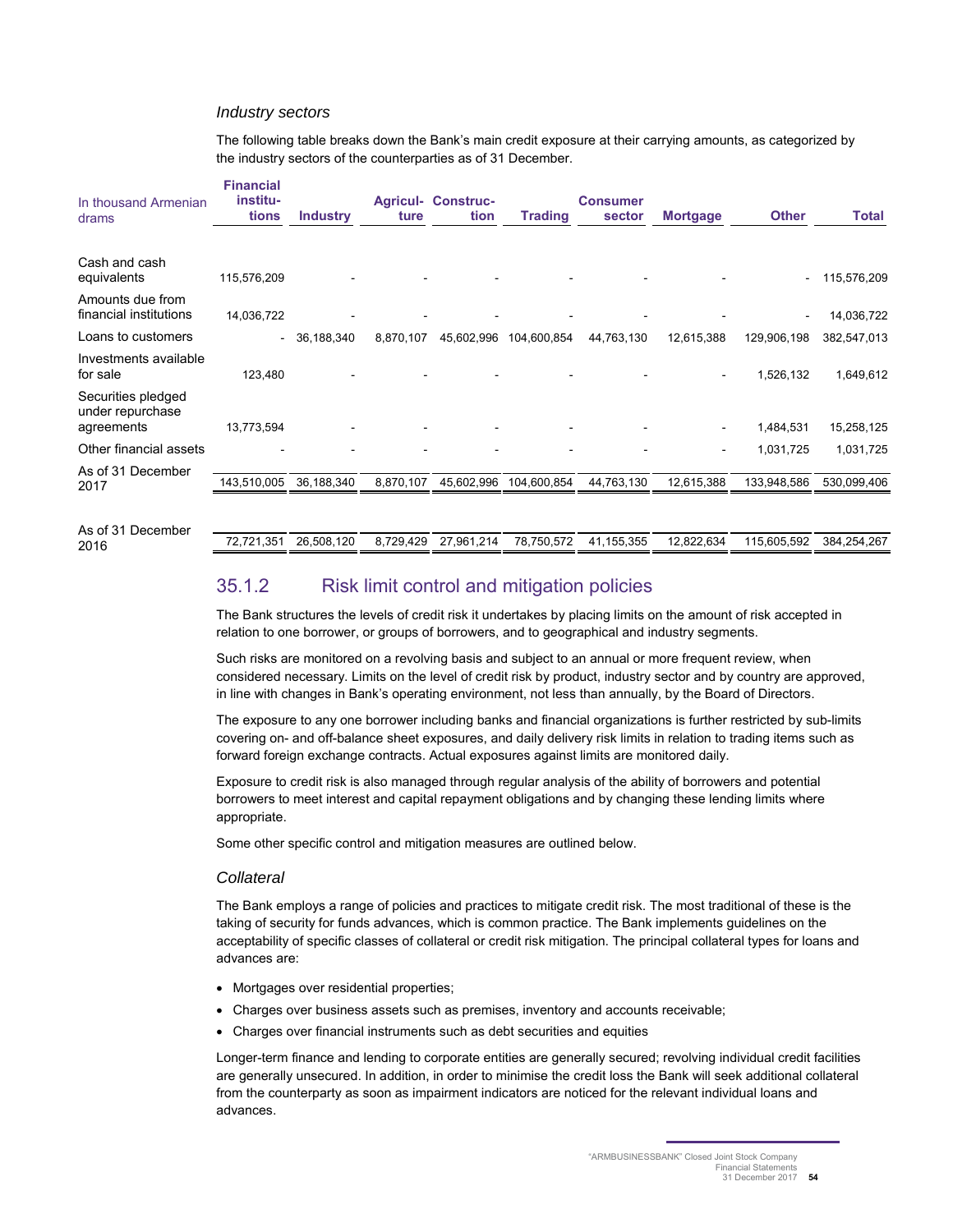Collateral held as security for financial assets other than loans and advances is determined by the nature of the instrument. Debt securities, treasury and other eligible bills are generally unsecured.

The analysis of loan portfolio by collateral is represented as follows:

| In thousand Armenian drams                                | 31 December 2017 | <b>31 December 2016</b> |
|-----------------------------------------------------------|------------------|-------------------------|
| Loans collateralized by real estate                       | 118,308,308      | 80,849,103              |
| Loans collateralized by gold                              | 12,044,262       | 13,663,933              |
| Loans collateralized by securities                        | 24,056,087       | 32,075,100              |
| Loans collateralized by guarantees of other organizations | 80,739,367       | 55,788,437              |
| Loans collateralized by vehicles                          | 176,238          | 60,918                  |
| Loans collateralized by cash                              | 22,671,881       | 48,383,619              |
| Loans collateralized by stock                             | 7,093,332        | 4,895,941               |
| Other collateral                                          | 127.487.106      | 47.737.415              |
| Total loans and advances to customers (gross)             | 392,576,581      | 283,454,466             |

The amounts presented in the table above are carrying values of the loans, and do not necessarily represent the fair value of the collaterals. Estimates of market values of collaterals are based on valuation of the collateral at the date when loans were provided. Generally they are not updated unless loans are assessed as individually impaired.

#### *Credit-related commitments*

The primary purpose of these instruments is to ensure that funds are available to a customer as required. Guarantees and standby letters of credit carry the same credit risk as loans. Documentary and commercial letters of credit – which are written undertakings by the Bank on behalf of a customer authorising a third party to draw drafts on the Bank up to a stipulated amount under specific terms and conditions – are collateralised by the underlying shipments of goods to which they relate and therefore carry less risk than a direct loan.

Commitments to extend credit represent unused portions of authorisations to extend credit in the form of loans. With respect to credit risk on commitments to extend credit, the Bank is potentially exposed to loss in an amount equal to the total unused commitments.

However, the likely amount of loss is less than the total unused commitments, as most commitments to extend credit are contingent upon customers maintaining specific credit standards. The Bank monitors the term to maturity of credit commitments because longer-term commitments generally have a greater degree of credit risk than shorter-term commitments.

## 35.1.3 Impairment and provisioning policies

The main considerations for the loan impairment assessment include whether any payments of principal or interest are overdue by more than 90 days or there are any known difficulties in the cash flows of counterparties, credit rating downgrades, or infringement of the original terms of the contract. The Bank addresses impairment assessment into areas: individually assessed allowances and collectively assessed allowances.

#### *Individually assessed allowances*

The Bank determines the allowances appropriate for each individually significant loan or advance on an individual basis. Items considered when determining allowance amounts include the sustainability of the counterparty's business plan, its ability to improve performance once a financial difficulty has arisen, projected receipts and the expected dividend payout should bankruptcy ensue, the availability of other financial support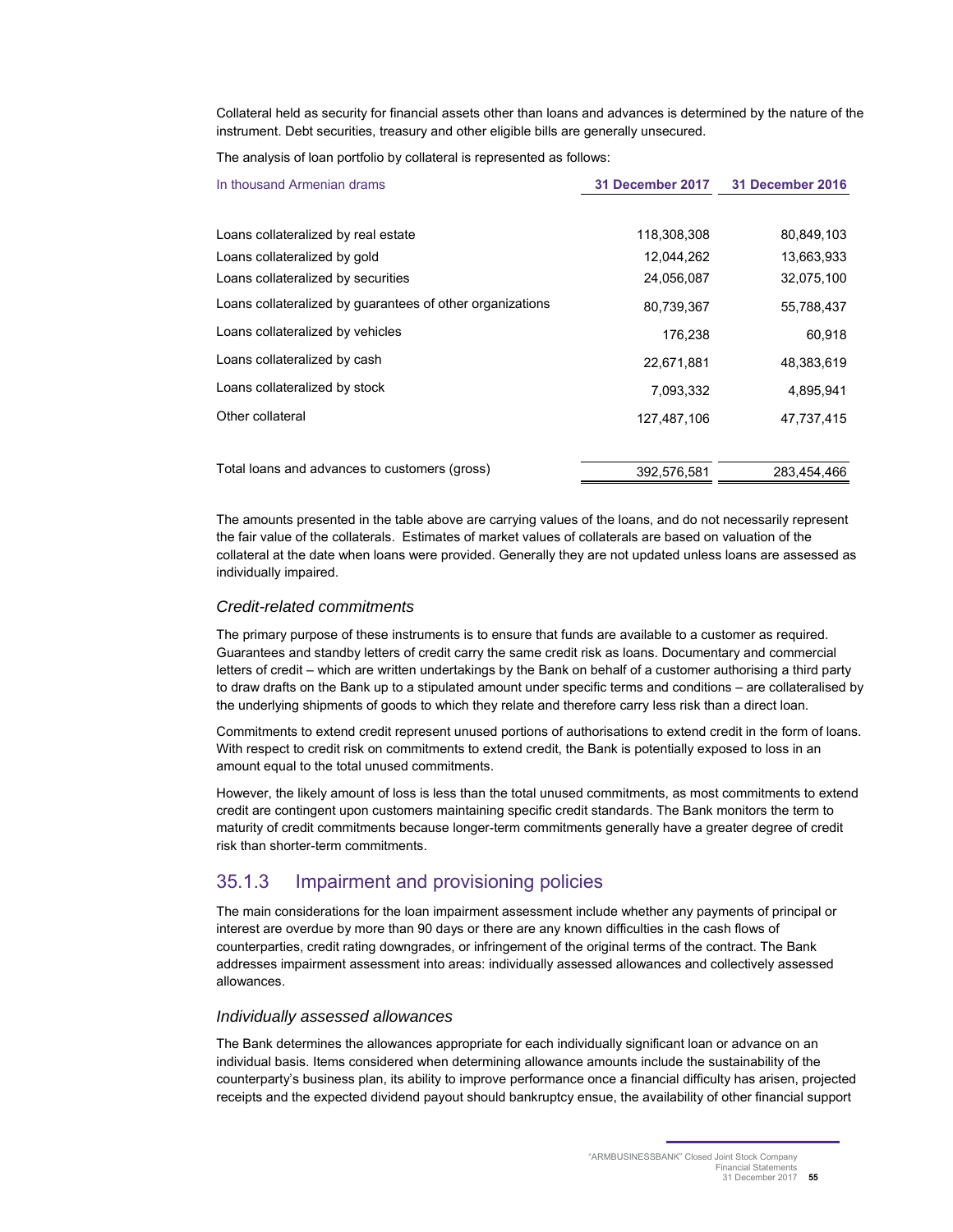and the realizable value of collateral, and the timing of the expected cash flows. The impairment losses are evaluated at each reporting date, unless unforeseen circumstances require more careful attention.

#### *Collectively assessed allowances*

 Allowances are assessed collectively for losses on loans and advances that are not significant (including credit cards, residential mortgages and unsecured consumer lending) and for individually significant loans and advances where there is not yet objective evidence of individual impairment. Allowances are evaluated on each reporting date with each portfolio receiving a separate review.

The collective assessment takes account of impairment that is likely to be present in the portfolio even though there is not yet objective evidence of the impairment in an individual assessment. Impairment losses are estimated by taking into consideration of the following information: historical losses on the portfolio, current economic conditions, the approximate delay between the time a loss is likely to have been incurred and the time it will be identified as requiring an individually assessed impairment allowance, and expected receipts and recoveries once impaired.

Financial guarantees and letters of credit are assessed and provision made in a similar manner as for loans.

#### *Loans and advances neither past due or impaired*

The table below shows the credit quality by class of asset for loans and advances neither past due or impaired, based on the historical counterparty default rates.

| In thousand Armenian drams | 31 December 2017 | 31 December 2016 |
|----------------------------|------------------|------------------|
| Loans to customers         |                  |                  |
| Industry                   | 1.0%             | 3.9%             |
| Agriculture                | 1.0%             | 3.9%             |
| Construction               | 4.1%             | 3.9%             |
| Trading                    | 2.1%             | 6.6%             |
| Consumer                   | 7.2%             | 6.6%             |
| Mortgage                   | 1.6%             | 3.2%             |
| Other                      | 1.0%             |                  |
|                            |                  |                  |

As of 31 December 2017 and 31 December 2016 the Bank has not had any losses on other financial assets bearing credit risk.

#### *Past due but not impaired loans*

Past due loans and advances include those that are only past due by a few days. The majority of the past due loans are not considered to be impaired.

Analysis of past due loans by age and by class is provided below.

| In thousand Armenian drams |                             |                  |                  |                      | 31 December 2017 |
|----------------------------|-----------------------------|------------------|------------------|----------------------|------------------|
|                            | <b>Less than</b><br>30 days | 31 to 60<br>days | 61 to 90<br>days | More than<br>91 days | Total            |
| Loans to customers         |                             |                  |                  |                      |                  |
| Industry                   |                             |                  | -                | 7,407,299            | 7,407,299        |
| Agriculture                | 14,341                      | 6.974            | 7.447            | 18,849               | 47,611           |
| Construction               |                             | 34,126           | ۰                | 1,418,233            | 1,452,359        |
| Trading                    |                             | 2,761            | 811              | 163,061              | 166,633          |
| Consumer                   | 747,176                     | 213,831          | 204,191          | 2,255,345            | 3,420,543        |
| Mortgage                   | 64,157                      | 49,020           | 49,109           | 82,218               | 244,504          |
| Other                      |                             | 643              | 97               | 8.396.677            | 8.397.417        |
| Total                      | 825,674                     | 307,355          | 261,655          | 19,741,682           | 21,136,366       |

"ARMBUSINESSBANK" Closed Joint Stock Company

Financial Statements 31 December 2017 **56**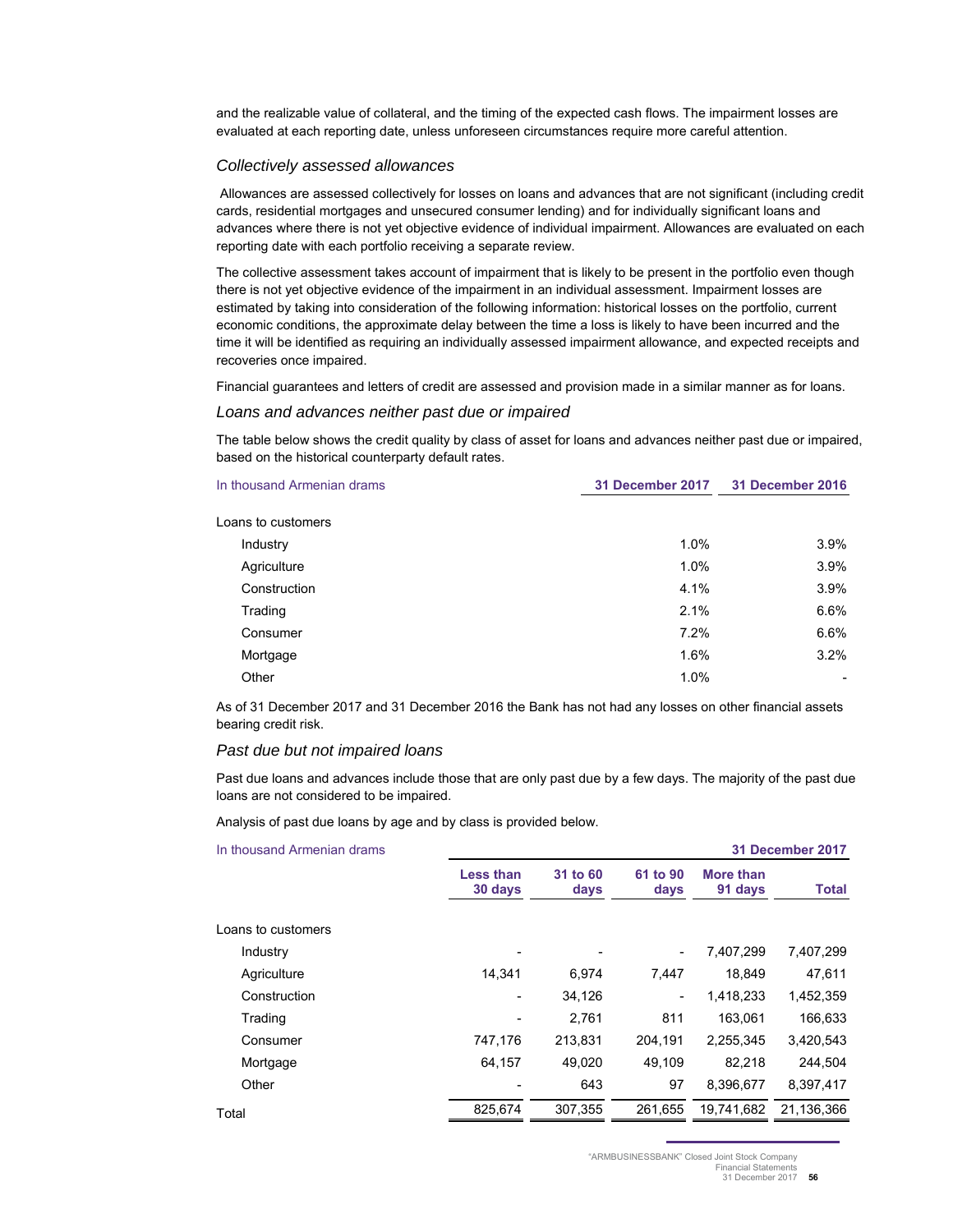| In thousand Armenian drams |                             |                  |                          |                      | <b>31 December 2016</b> |
|----------------------------|-----------------------------|------------------|--------------------------|----------------------|-------------------------|
|                            | <b>Less than</b><br>30 days | 31 to 60<br>days | 61 to 90<br>days         | More than<br>91 days | <b>Total</b>            |
| Loans to customers         |                             |                  |                          |                      |                         |
| Industry                   |                             |                  |                          | 8,829,724            | 8,829,724               |
| Agriculture                |                             |                  |                          | 351,830              | 351,830                 |
| Construction               | 123.448                     |                  | -                        | 1,618,024            | 1,741,472               |
| Trading                    |                             | 94,228           | $\overline{\phantom{a}}$ | 3,666,572            | 3,760,800               |
| Consumer                   | 1,432                       | 163,891          | $\overline{\phantom{a}}$ | 1,907,149            | 2,072,472               |
| Mortgage                   |                             |                  |                          | 314.723              | 314.723                 |
| Other                      |                             |                  | 1,268,650                | 3,376,174            | 4,644,824               |
| Total                      | 124,880                     | 258,119          | 1,268,650                | 20.064.196           | 21,715,844              |

## 35.2 Market risk

Market risk is the risk that the fair value or future cash flows of financial instruments will fluctuate due to changes in market variables such as interest rates and foreign exchange rates. The Bank classifies exposures to market risk into either trading or non-trading portfolios. The market risk for the trading portfolio is managed and monitored based on a VaR methodology which reflects the interdependency between risk variables. Nontrading positions are managed and monitored using other sensitivity analyses*.* 

## 35.2.1 Market risk – Trading

For calculating the risk of securities held for sale the Bank applies interest risk calculation methods and approaches of Basel 2. According to those, the interest rate risk is set as the total of special and general risks of interest rate.

For the purpose of calculating interest rate risk debt security positions are calculated based on below mentioned principles for collective debt securities. Debt securities participating in the calculation of same positions must:

- Be issued by the same person, and
- Be reflected in the same currency,
- Have the same profitability, or difference between profitability must not exceed 0.2

## *Calculation of special risk of interest rate*

For the purpose of calculation of special risk of interest rate calculation of positions of debt securities is performed. After the calculation of positions, gross position of debt securities is calculated. For including debt securities at differentiated weights in the calculation of gross position, those are classified into the following categories:

- State debt securities,
- positive debt securities
- other debt securities.

## *Calculation of general risk of interest rate*

For the purpose of calculation of general risk of interest rate calculation of positions of debt securities is performed as well. Moreover, gross net position of debt securities is calculated as the difference of total sum of long positions of debt securities and short positions (absolute value). After the calculation of positions of debt securities the long and short positions of debt securities are allocated during the periods until repayment in appropriate weights. For each period till maturity the minimum position of debt securities is the minimal value of total sum of all long positions and total sum of all short positions (absolute value). Depending on the maturity all securities are divided into appropriate zones.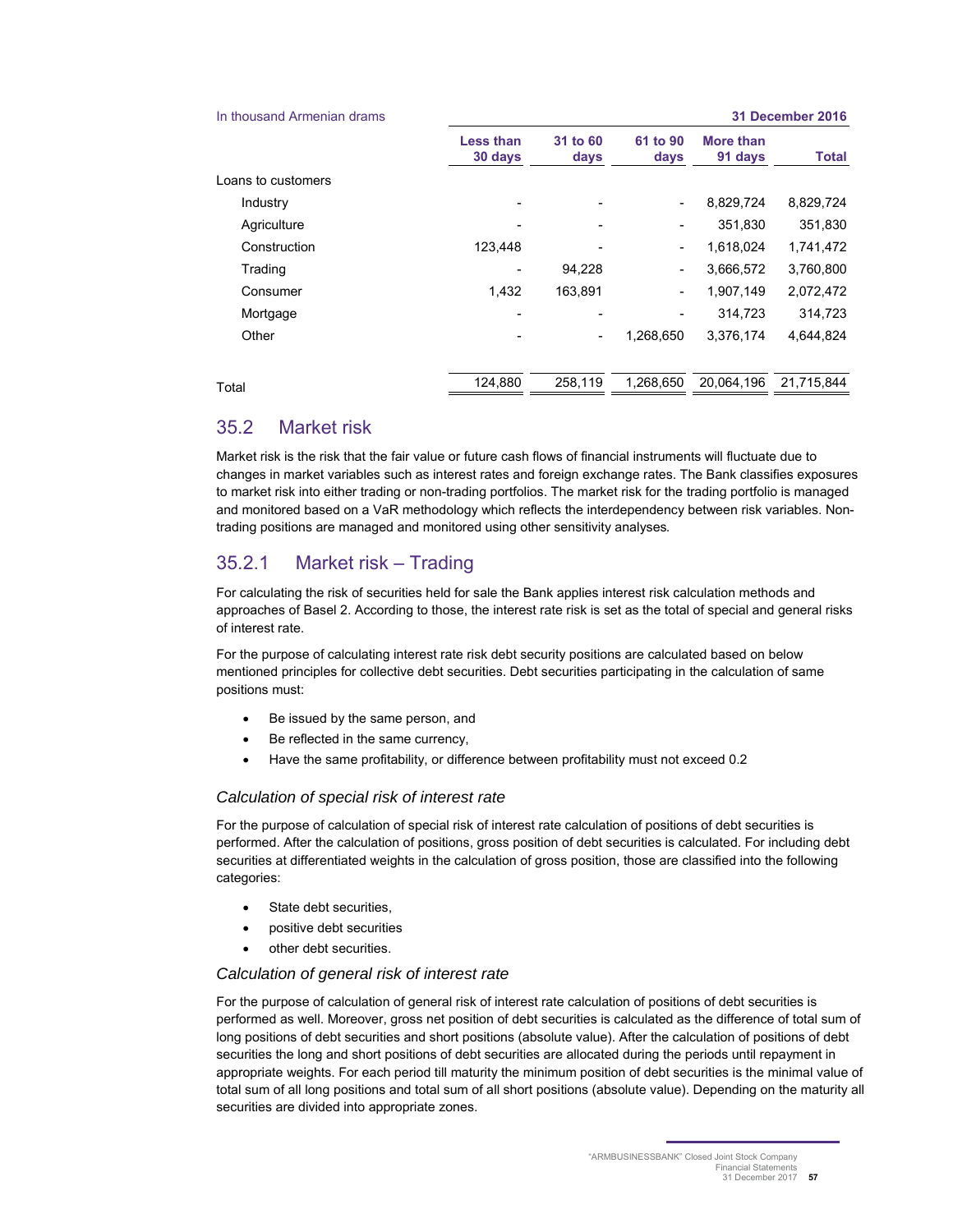The general risk of the interest rate of the set date is the total sum of below mentioned values.

- 10% of minimal position of each period until maturity,
- 40% of minimal position of first zone,
- 30% of minimal position of second zone,
- 30% of minimal position of third zone,
- 40% of minimal position between first and second zones,
- 40% of minimal position between second and third zones
- 150% of minimal position between third and fourth zones,
- 100% of gross net position of debt securities

On days, when the Bank's balance sheet has not incurred changes (including non-working days), the previous day data are included in the calculation of daily data

## 35.2.2 Market risk – Non-trading

#### *Interest rate risk*

The interest rate risk management issue in the Bank is to maintain the target level of interest rate spread and net interest margin of assets and liabilities. For the purpose of mitigating interest rate risk specially elaborated mechanisms of price formation (interest rate determination) for assets and liabilities are in place.

The model of calculation of maturity gap of interest rate sensitive assets and interest rate sensitive liabilities is the base of assessment of interest rate risk, which allows estimating the effect of interest rate change on the Bank's expected net interest income. The interest rate risk in the Bank is assessed using duration model which indicates the economic value change of equity as a result of interest rate change taking into account the incompliance of maturities of attracted liabilities and allocated assets.

#### *Currency risk*

Currency risk is the risk that the value of a financial instrument will fluctuate due to changes in foreign exchange rates. The Bank manages currency risk using standard and VaR methodologies. Foreign currency rates are monitored on daily basis, based on which forecasting of foreign currency rates is performed at the end of the month for the following month. The Executive board has established limits for foreign currency positions.

The tables below indicate the currencies to which the Bank had significant exposure at 31 December 2017 on its non-trading monetary assets and liabilities and its forecast cash flows. The analysis calculated the effect of a reasonably possible movement of the currency rate against the Armenian dram, with all other variables held constant on the income statement (due to the fair value of currency sensitive non-trading monetary assets and liabilities) and equity (due to the change in fair value of currency swaps and forward foreign exchange contracts used as cash flow hedges, and equity instruments). A negative amount in the table reflects a potential net reduction in income statement or equity, while a positive amount reflects a net potential increase.

| In thousand Armenian<br>drams |                                     | 31 December 2017                                   |                            |                                     |                                                    | <b>31 December 2016</b>    |  |
|-------------------------------|-------------------------------------|----------------------------------------------------|----------------------------|-------------------------------------|----------------------------------------------------|----------------------------|--|
| Currency                      | <b>Change</b><br>in basis<br>points | <b>Sensitivity</b><br>of net<br>interest<br>income | <b>Effect on</b><br>equity | <b>Change in</b><br>basis<br>points | <b>Sensitivity</b><br>of net<br>interest<br>income | <b>Effect on</b><br>equity |  |
| <b>USD</b>                    | $+5$                                | (114, 650)                                         | (114, 650)                 | $+5$                                | (484, 077)                                         | (484, 077)                 |  |
| <b>USD</b>                    | -5                                  | 114.650                                            | 114,650                    | -5                                  | 484,077                                            | 484,077                    |  |
| <b>EUR</b>                    | +8                                  | (11, 281)                                          | (11, 281)                  | +8                                  | (365,351)                                          | (365, 351)                 |  |
| <b>EUR</b>                    | -8                                  | 11,281                                             | 11,281                     | -8                                  | 365,351                                            | 365,351                    |  |
|                               |                                     |                                                    |                            |                                     |                                                    |                            |  |

<sup>&</sup>quot;ARMBUSINESSBANK" Closed Joint Stock Company **Financial Statement**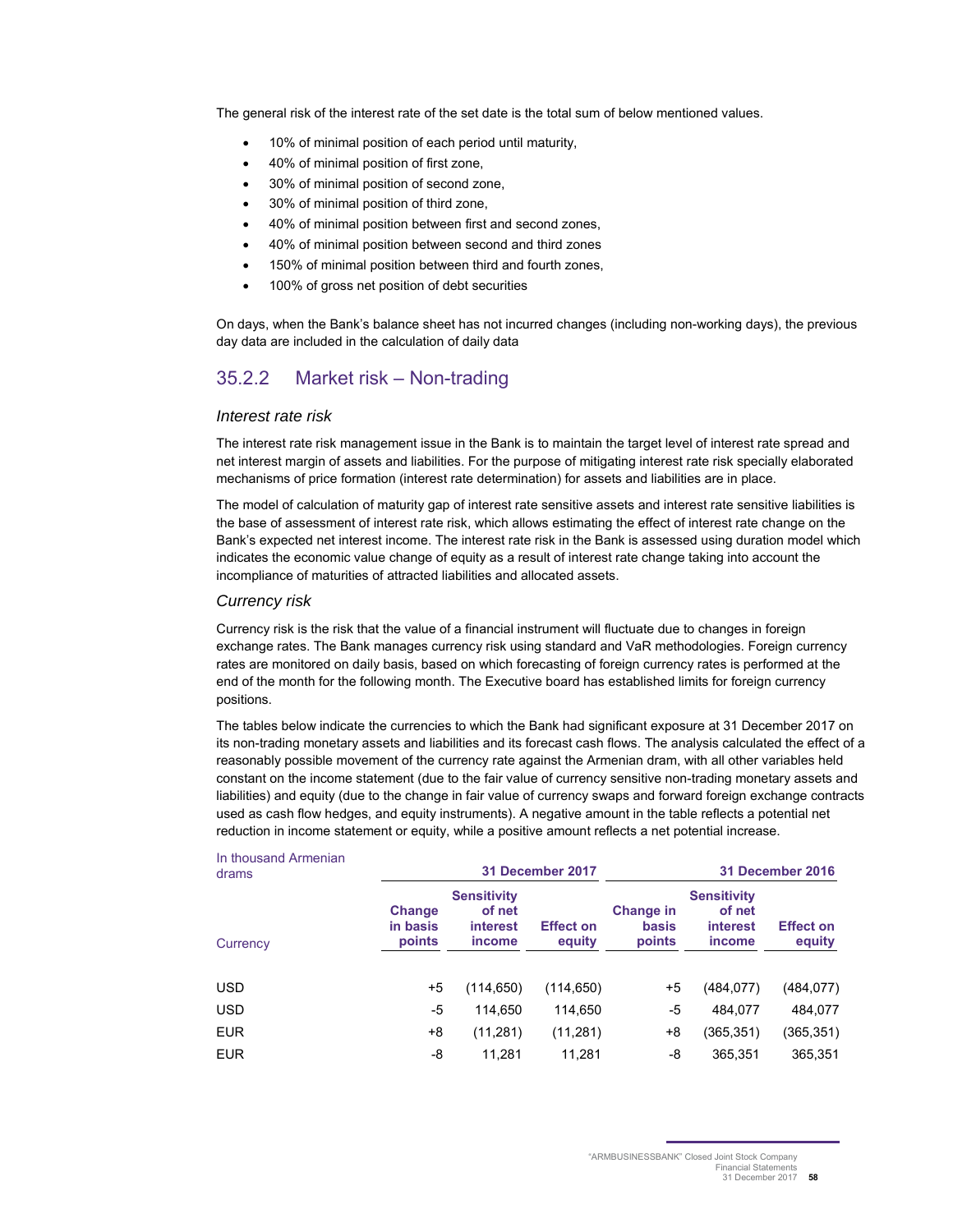The Bank's exposure to foreign currency exchange risk is as follow:

|                                                                  |                                |                                                   |                                                | 2017          |
|------------------------------------------------------------------|--------------------------------|---------------------------------------------------|------------------------------------------------|---------------|
| In thousand Armenian drams                                       | <b>Armenian</b><br><b>Dram</b> | <b>Freely</b><br>convertible<br><b>currencies</b> | <b>Non-freely</b><br>convertible<br>currencies | Total         |
| Assets                                                           |                                |                                                   |                                                |               |
| Cash and cash equivalents                                        | 96,833,235                     | 17,211,440                                        | 1,531,534                                      | 115,576,209   |
| Amounts due from financial institutions                          | 7,070,168                      | 3,084,691                                         | 3,881,863                                      | 14,036,722    |
| Loans to customers                                               | 153,893,699                    | 226,877,347                                       | 1,775,967                                      | 382,547,013   |
| Investments available for sale                                   | 1,155,573                      | 494,039                                           |                                                | 1,649,612     |
| Securities pledged under repurchase<br>agreements                | 15,258,125                     |                                                   |                                                | 15,258,125    |
| Other financial assets                                           | 967,995                        | 62,928                                            | 802                                            | 1,031,725     |
| Total                                                            | 275, 178, 795                  | 247,730,445                                       | 7,190,166                                      | 530,099,406   |
| Liabilities                                                      |                                |                                                   |                                                |               |
| Amounts due to other financial institutions                      | 64,908,247                     | 10,800,521                                        | 295,653                                        | 76,004,421    |
| Financial liabilities held for trading                           | 24,556,156                     |                                                   |                                                | 24,556,156    |
| Amounts due to RA Government                                     | 571,114                        | 121,838                                           |                                                | 692,952       |
| Amounts due to customers                                         | 161,686,772                    | 230, 343, 524                                     | 6,936,852                                      | 398,967,148   |
| Debt securities issued                                           | 102,784                        | 8,864,510                                         |                                                | 8,967,294     |
| Other financial liabilities                                      | 675,466                        | 65,192                                            |                                                | 740,658       |
| Total                                                            | 252,500,539                    | 250,195,585                                       | 7,232,505                                      | 509,928,629   |
| Net position as of 31 December 2017                              | 22,678,256                     | (2,465,140)                                       | (42, 339)                                      | 20,170,777    |
| Commitments and contingent liabilities as of<br>31 December 2017 | 21,390,294                     | 36,203,168                                        | 702,870                                        | 58,296,332    |
|                                                                  |                                |                                                   |                                                |               |
| <b>Total financial assets</b>                                    | 200,540,677                    | 179,999,326                                       | 3,691,416                                      | 384,231,419   |
| <b>Total financial liabilities</b>                               | 175,122,902                    | 187,751,265                                       | 3,277,703                                      | 366, 151, 870 |
| Total effect of derivative financial instruments                 | (19,608)                       |                                                   |                                                | (19,608)      |
| Net position as of 31 December 2016                              | 25,398,167                     | (7, 751, 939)                                     | 413,713                                        | 18,059,941    |
| Commitments and contingent liabilities As of<br>31 December 2016 | 20,985,161                     | 30,988,239                                        | 1,170,517                                      | 53,143,917    |

Freely convertible currencies represent mainly US dollar and Euro amounts. Non-freely convertible amounts relate to currencies of CIS countries, excluding Republic of Armenia.

## 35.3 Liquidity risk

Liquidity risk is the risk that the Bank will be unable to meet its payment obligations when they fall due under normal and stress circumstances. To limit this risk, management has arranged diversified funding sources in addition to its core deposit base, manages assets with liquidity in mind, and monitors future cash flows and liquidity on a daily bases. This incorporates an assessment of expected cash flows and the availability of high grade collateral which could be used to secure additional funding if required.

The Bank maintains a portfolio of highly marketable and diverse assets that can be easily liquidated in the event of an unforeseen interruption of cash flow. The Bank also has committed lines of credit that it can access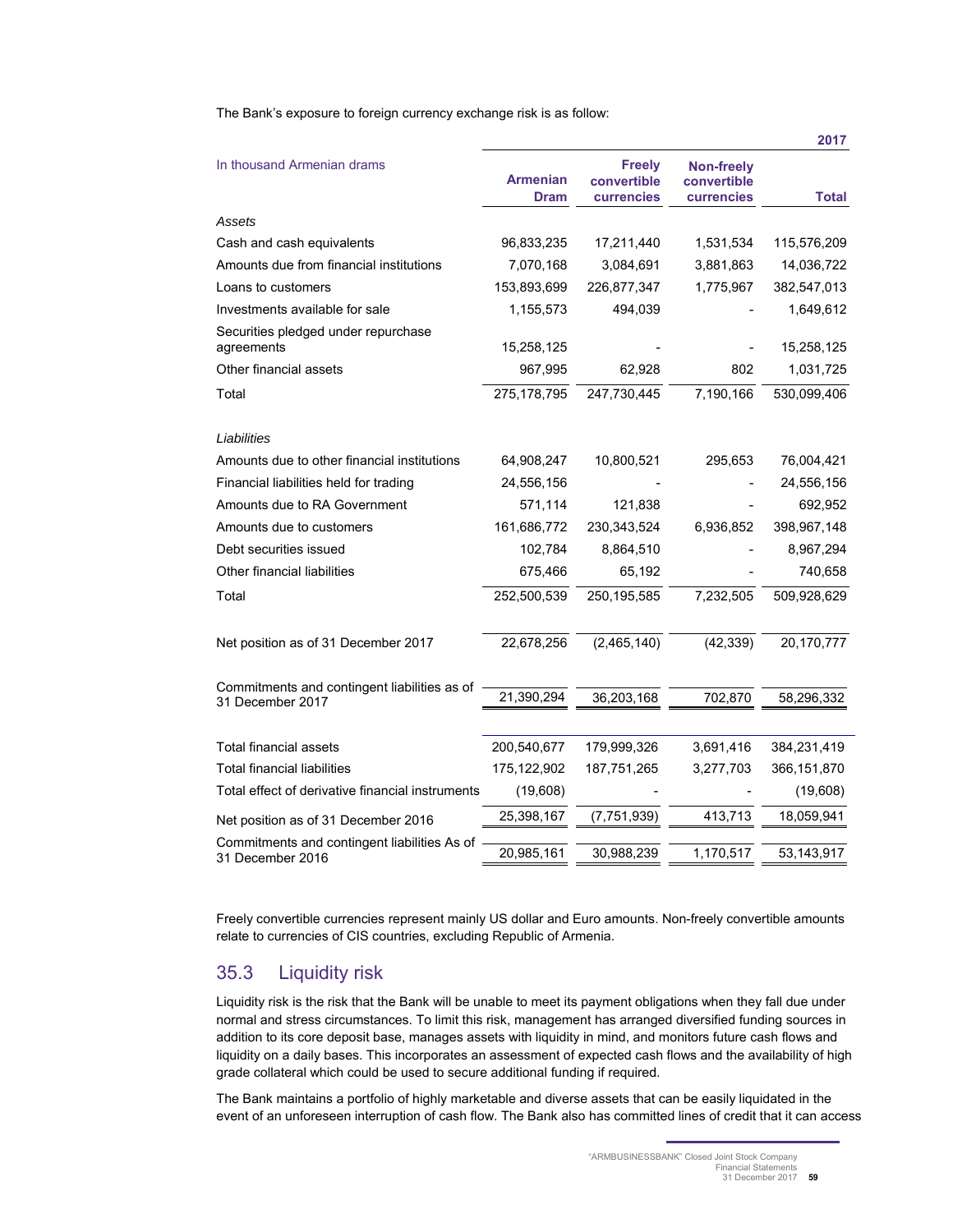to meet liquidity needs. In addition, the Bank maintains an obligatory minimum reserve deposits with the Central Bank of Armenia equal to 2% of certain obligations of the Bank denominated in Armenian drams and 18% on certain obligations of the Bank denominated in foreign currency (see note 14). The liquidity position is assessed and managed under a variety of scenarios, giving due consideration to stress factors relating to both the market in general and specifically to the Bank.

The liquidity management of the Bank requires considering the level of liquid assets necessary to settle obligations as they fall due; maintaining access to a range of funding sources; maintaining funding contingency plans and monitoring balance sheet liquidity ratios against regulatory requirements. The Bank calculates liquidity ratios in accordance with the requirement of the Central Bank of Armenia.

|                                                                                            | <b>Not audited</b> |         |
|--------------------------------------------------------------------------------------------|--------------------|---------|
| As of 31 December, these ratios were as follows:                                           | 2017, %            | 2016, % |
| N21- Total liquidity ratio<br>(Highly liquid assets/ Total assets)                         | 25.27              | 17.10   |
| H <sub>22</sub> - Current liquidity ratio<br>(Highly liquid assets /liabilities on demand) | 132.18             | 120.47  |

#### *Analysis of financial liabilities by remaining contractual maturities.*

The table below summarises the maturity profile of the Bank's financial liabilities at 31 December 2017 based on contractual undiscounted repayment obligations. See note 34 for the expected maturities of these liabilities. Repayments which are subject to notice are treated as if notice were to be given immediately. However, the Bank expects that many customers will not request repayment on the earliest date the Bank could be required to pay and the table does not reflect the expected cash flows indicated by the Bank's deposit retention history.

| In thousand Armenian drams                     |                                           |                                  |                             |                      | 31 December 2017 |
|------------------------------------------------|-------------------------------------------|----------------------------------|-----------------------------|----------------------|------------------|
|                                                | <b>Demand and</b><br>less than 1<br>month | <b>From</b><br>1 to 12<br>months | <b>From</b><br>1 to 5 years | More than<br>5 years | Total            |
| NON-DERIVATIVE FINANCIAL<br><b>LIABILITIES</b> |                                           |                                  |                             |                      |                  |
| Amounts due to financial<br>institutions       | 43,112,888                                | 8,699,426                        | 15,691,735                  | 30,453,111           | 97,957,160       |
| Financial liabilities held for<br>trading      | 24,556,156                                |                                  |                             |                      | 24,556,156       |
| Amounts due to RA Government                   | 89,866                                    | 16,208                           | 318,091                     | 328,140              | 752,305          |
| Amounts due to customers                       | 112,052,008                               | 203,184,796                      | 107,309,388                 | 3,714,885            | 426,261,077      |
| Debt securities issued                         | 598,265                                   | 8,480,504                        |                             |                      | 9,078,769        |
| Other financial liabilities                    | 740,658                                   |                                  |                             |                      | 740,658          |
| Total undiscounted non-                        |                                           |                                  |                             |                      |                  |
| derivative financial liabilities               | 181,149,841                               | 220,380,934                      | 123,319,214 34,496,136      |                      | 559,346,125      |
|                                                |                                           |                                  |                             |                      |                  |
| Credit risk commitments                        | 1,333,544                                 | 20,713,006                       | 31,861,591                  | 4,388,191            | 58,296,332       |

"ARMBUSINESSBANK" Closed Joint Stock Company Financial Statements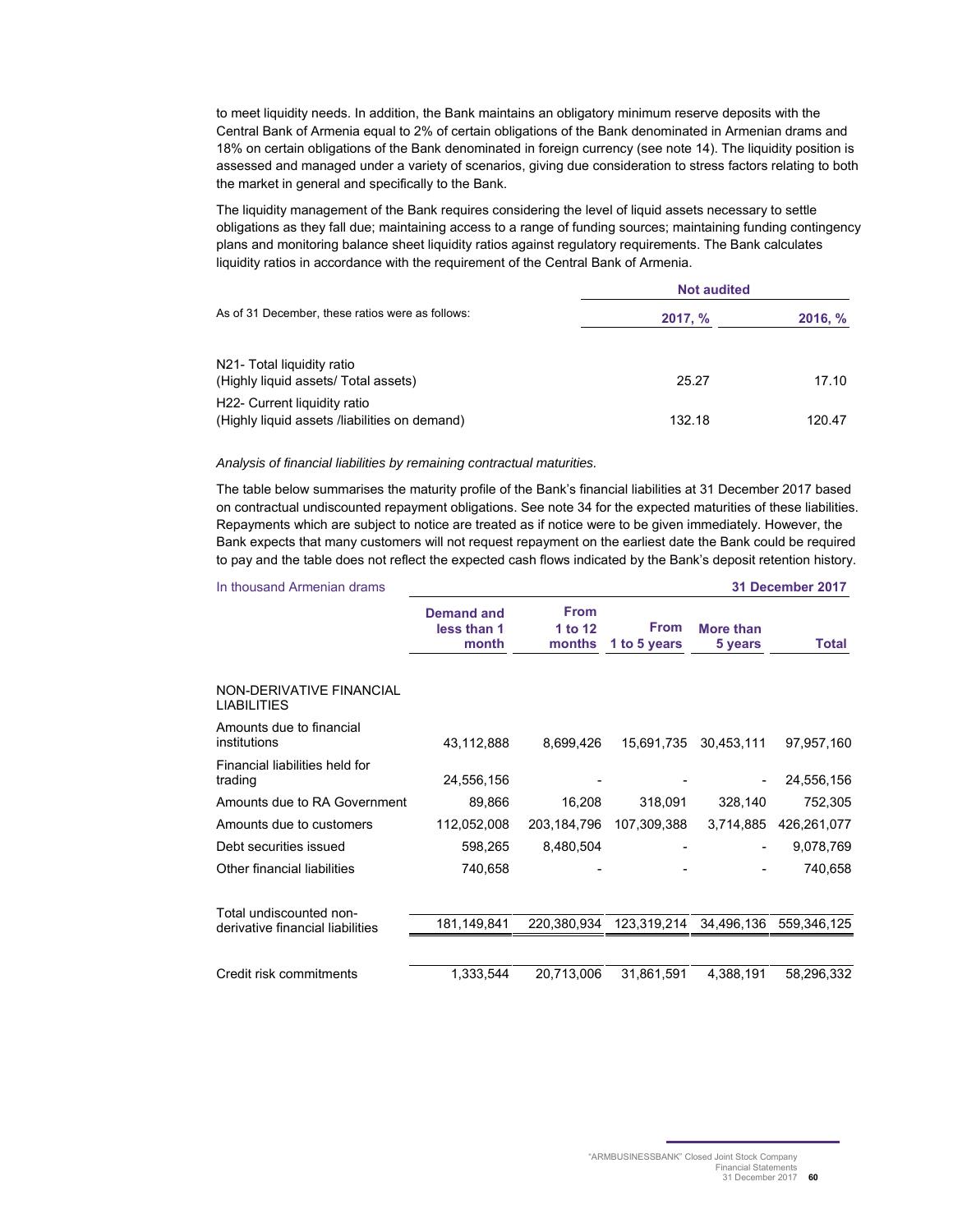#### In thousand Armenian drams **31 December 2016**

|                                            | <b>Demand and</b><br>less than 1<br>month | <b>From</b><br>1 to 12<br>months | <b>From</b><br>1 to 5 years | <b>More than</b><br>5 years | <b>Total</b> |
|--------------------------------------------|-------------------------------------------|----------------------------------|-----------------------------|-----------------------------|--------------|
| NON-DERIVATIVE FINANCIAL                   |                                           |                                  |                             |                             |              |
| LIABILITIES                                |                                           |                                  |                             |                             |              |
| Amounts due to financial<br>institutions   | 44.772.358                                | 14.187.579                       | 18,228,935                  | 22,071,039                  | 99,259,911   |
| Financial liabilities held for<br>trading  | 21,489,072                                |                                  |                             |                             | 21,489,072   |
| Amounts due to RA Government               | 374,492                                   | 322,818                          | 588,618                     | 775,921                     | 2,061,849    |
| Amounts due to customers                   | 85,658,468                                | 297,962,861                      | 91,346,851                  | 7,544,864                   | 482,513,044  |
| Other financial liabilities                | 552,885                                   |                                  |                             |                             | 552,885      |
| Total undiscounted non-                    |                                           |                                  |                             |                             |              |
| derivative financial liabilities           | 152,847,275                               | 312,473,258                      | 110,164,404                 | 30,391,824                  | 605.876.761  |
| <b>DERIVATIVE FINANCIAL</b><br>LIABILITIES |                                           |                                  |                             |                             |              |
| Foreign exchange swap<br>contracts         |                                           |                                  |                             |                             |              |
| Inflow                                     | 9,922,697                                 |                                  |                             |                             | 9,922,697    |
| Outflow                                    | (9,959,875)                               |                                  |                             |                             | (9,959,875)  |
| Credit risk commitments                    | 1,371,802                                 | 19.146.359                       | 23,294,120                  | 9.331.636                   | 53,143,917   |

The Bank has attracted means in significant amounts from shareholders and related parties. Any significant repayment of these amounts may negatively affect the Bank's activity. The Management of the Bank is assured that the present level of financing will be maintained in the visible future and in the case of repayment of means it will be informed in advance, which will allow the Bank cash its liquid means and repay the debt.

## 35.4 Operational risk

Operational the management of operational risk the appropriate internal control mechanisms are implemented in the working processes, operations and functions of the Bank. In order to avoid operational risk the execution of operations at least by the principle of "two persons" in the key positions, definition of procedures in a written form, the clear separation of authorities of employees and written approval of work responsibilities are of high importance in the Bank. The latter's maintenance is also the requirement of the ISO 9001:2008 quality control international standard, therefore, in regulations of all structural and regional departments of the Bank the work description of each work place, employee rights, duties and responsibilities are clearly defined.

From the perspective of operational risks, proper provision of uninterrupted work of information technologies is given significant importance.

#### *Personnel risk*

Personnel risk is managed by the Human resources management department and Training centre. The HRM periodically performs observation of positions offered in RA banking system and relevant terms, and the Training centre organizes trainings aimed at development of professional knowledge of employees at the expense of internal and external resources.

#### *Money laundering risk*

Money laundering risk management is performed by internal observations department, which operates in compliance with requirements of internal legal acts of the Bank and money laundering legislation.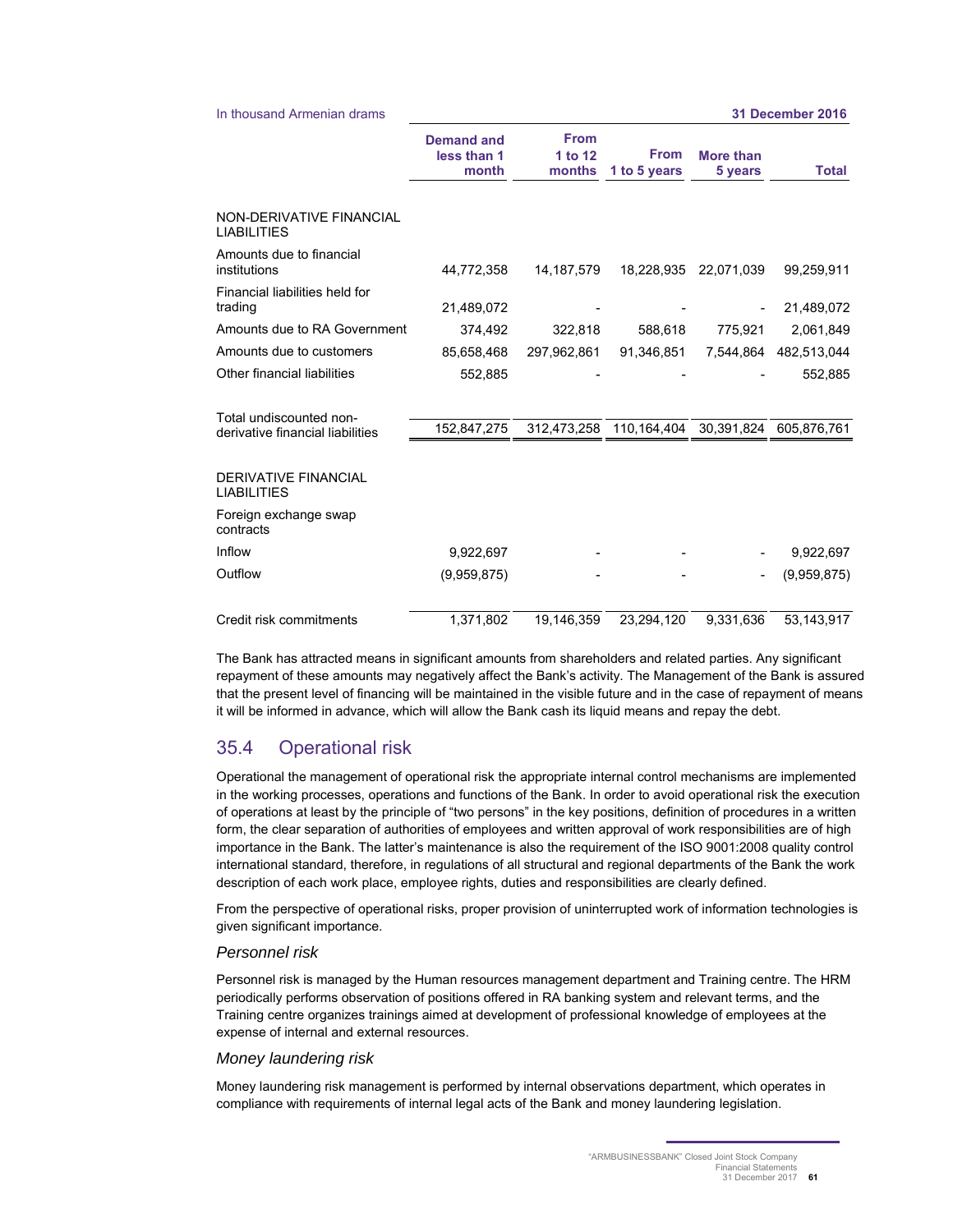## 36 Reconciliation of liabilities arising from financing activities

The changes in the Bank's liabilities arising from financing activities can be classified as follows:

| In thousand Armenian drams |                                              | 31 December 2017                        |                |  |  |  |  |
|----------------------------|----------------------------------------------|-----------------------------------------|----------------|--|--|--|--|
|                            | <b>Loans from financial</b><br>organizations | <b>Debt securities</b><br><b>issued</b> | <b>Total</b>   |  |  |  |  |
| As of 1 January 2017       | 28,814,598                                   |                                         | 28,814,598     |  |  |  |  |
| Cash-flows                 | 9,829,539                                    | 8,853,026                               | 18,682,565     |  |  |  |  |
| Payments                   | (18, 289, 846)                               | (137, 603)                              | (18, 427, 449) |  |  |  |  |
| Proceeds                   | 28,119,385                                   | 8,990,629                               | 37,110,014     |  |  |  |  |
| Non-cash                   | (59,094)                                     | 114,268                                 | 55,174         |  |  |  |  |
| Foreign exchange gain      | (59,094)                                     | 114,268                                 | 55,174         |  |  |  |  |
| As of 31 December 2017     | 38,585,043                                   | 8,967,294                               | 47,552,337     |  |  |  |  |

## 37 Capital adequacy

The Bank maintains an actively managed capital base to cover risks inherent in the business. The adequacy of the Bank's capital is monitored using, among other measures, the rules and ratios established by the Basel Committee on Banking Supervision ("BIS rules/ratios") and adopted by the Central Bank of Armenia in supervising the Bank.

The primary objectives of the Bank's capital management are to ensure that the Bank complies with externally imposed capital requirements and that the Bank maintains strong credit ratings and healthy capital ratios in order to support its business and to maximise shareholders' value.

The Bank manages its capital structure and makes adjustments to it in the light of changes in economic conditions and the risk characteristics of its activities. In order to maintain or adjust the capital structure, the Bank may adjust the amount of dividend payment to shareholders, return capital to shareholders or issue capital securities. No changes were made in the objectives, polices and processes from the previous years.

The minimum ratio between total capital and risk weighted assets required by the Central Bank of Armenia is 12%.

Regulatory capital consists of Tier 1 capital, which comprises share capital, retained earnings including current year profit, and general reserve. The other component of regulatory capital is Tier 2 capital, which includes revaluation reserves.

The risk-weighted assets are measured by means of a hierarchy of risk weights classified according to the nature of and reflecting an estimate of credit, market and operating risks.

As of 31 December 2017 and 2016 the amount of regulatory capital, risk waited assets and capital adequacy ratio calculated in accordance with the requirements of Central Bank of Armenia are provided below.

|                            | <b>Not audited</b> |                  |  |  |
|----------------------------|--------------------|------------------|--|--|
| In thousand Armenian drams | 31 December 2017   | 31 December 2016 |  |  |
| Tier 1 capital             | 30,170,167         | 28,212,125       |  |  |
| Tier 2 capital             | 2,620,145          | 1,978,584        |  |  |
| Total regulatory capital   | 32,790,312         | 30,190,709       |  |  |
| Risk-weighted assets       | 242,891,200        | 249,821,516      |  |  |
| Capital adequacy ratio     | 13.50%             | 12.08%           |  |  |

"ARMBUSINESSBANK" Closed Joint Stock Company Financial Statements

<sup>31</sup> December 2017 **62**